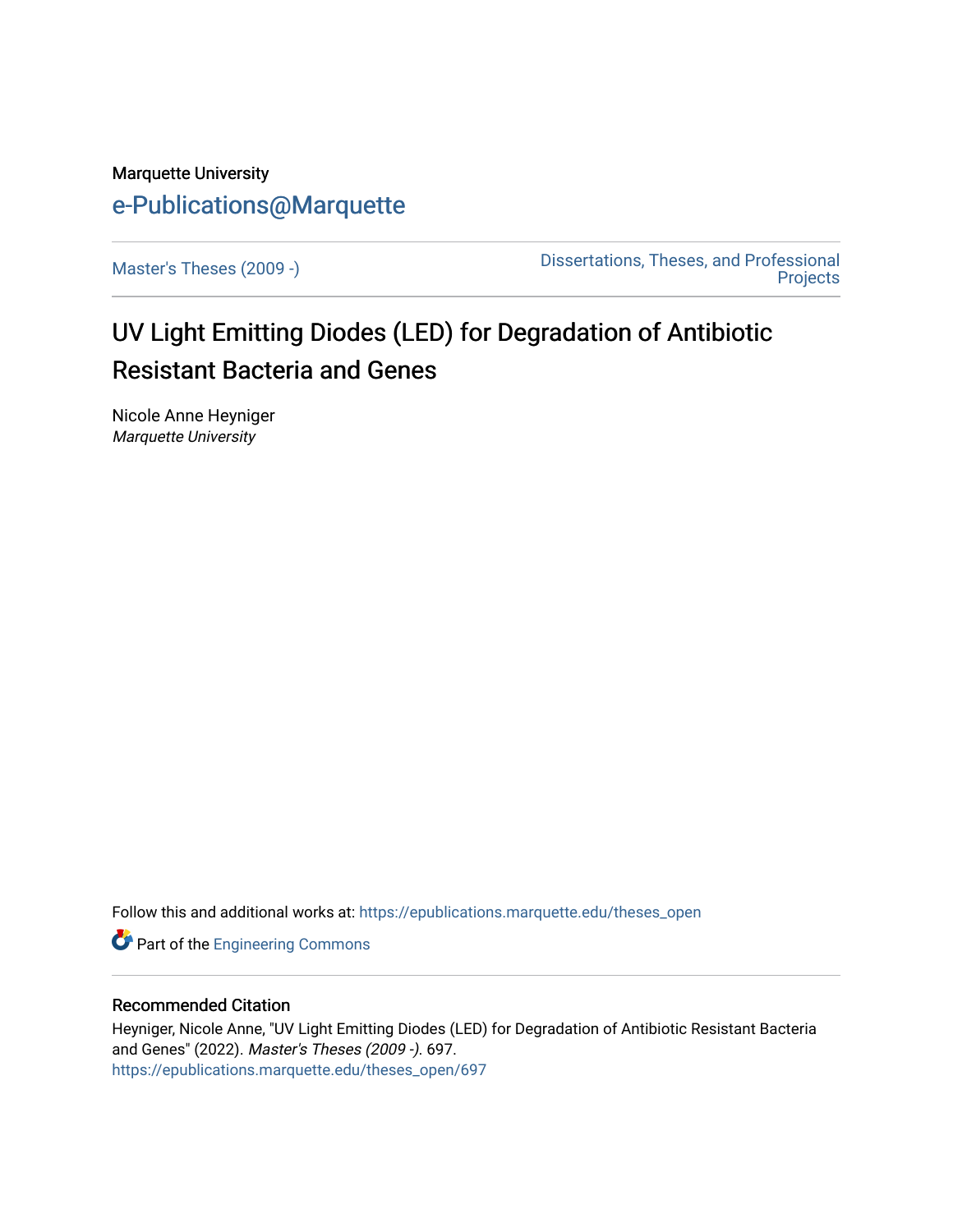# UV LIGHT EMITTING DIODES (LED) FOR DEGRADATION OF ANTIBIOTIC RESISTANT BACTERIA AND GENES

by

Nicole A. Heyniger

A Thesis submitted to the Faculty of the Graduate School Marquette University, in partial Fulfillment of the Requirements for the Degree of Master of Science

Milwaukee, Wisconsin

May 2022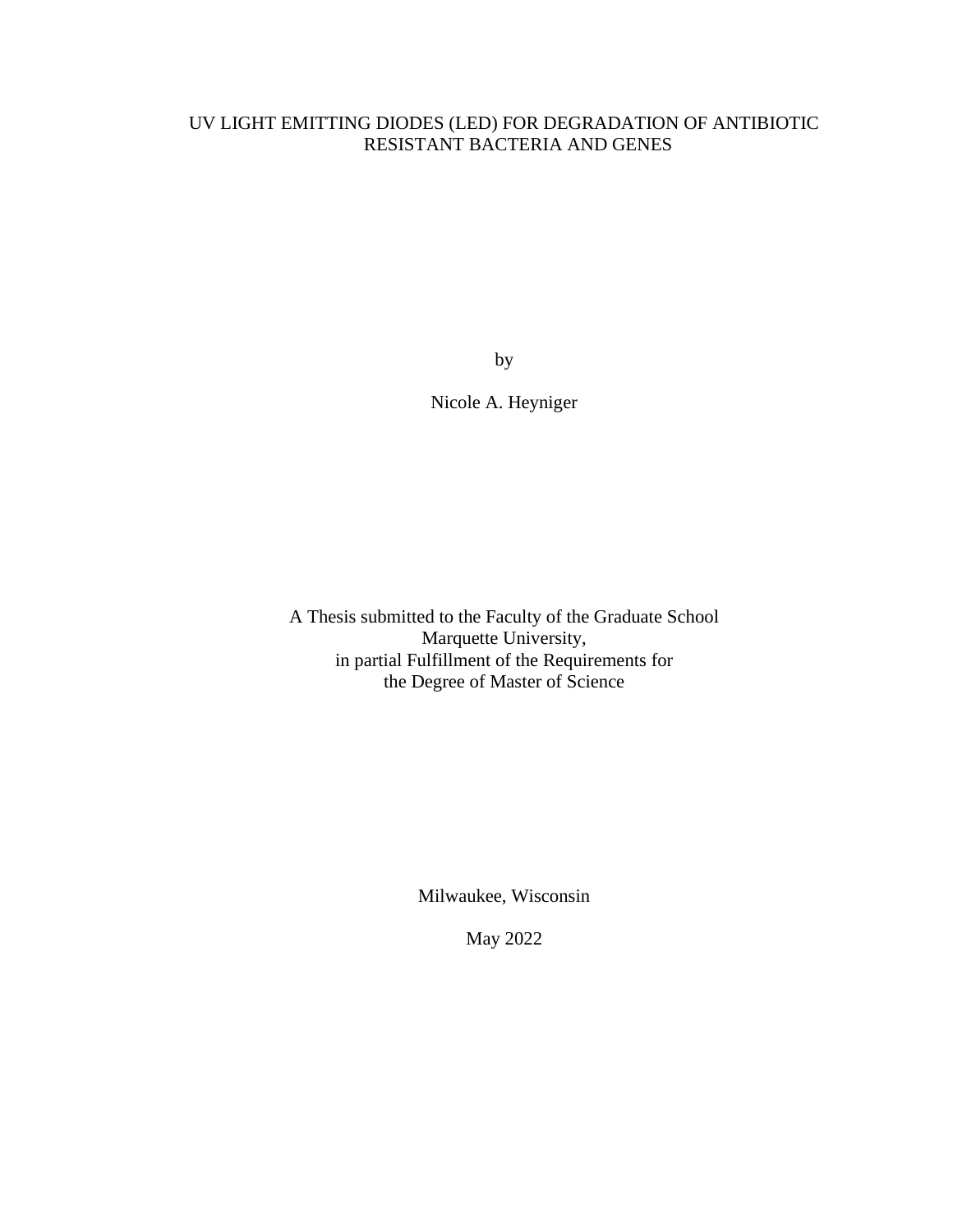### ABSTRACT UV LIGHT EMITTING DIODES (LED) FOR DEGRADATION OF ANTIBIOTIC RESISTANT BACTERIA AND GENES

Nicole A. Heyniger

Marquette University, 2022

The presence of antibiotic resistant bacteria (ARB) and antibiotic resistant genes (ARGs) in the environment is a growing issue, which been exacerbated by the overuse and misuse of antibiotics in various healthcare and agricultural systems. One possible means of antibiotic resistance mitigation is through drinking water and wastewater treatment, specifically disinfection processes. Ultraviolet light emitting diodes (UV-LEDs) are an emerging disinfection technology that utilize LEDs that emit at varying peak wavelengths in the UV light spectrum. This study analyzed the effect of UV-LED on ARB and ARGs compared to conventional low-pressure UV (LP-UV) treatment and calculated electrical energy efficiencies for each system. Three peak polychromatic UV-LED wavelengths were utilized: 255 nm, 265 nm, and 285 nm; LP-UV emits a monochromatic wavelength at 254 nm. The ARB used here was TOP10 *E. coli* containing the pUC19 plasmid which carries resistance to ampicillin via the bla<sub>TEM</sub> gene. Two forms of ARGs were used: intracellular (bla<sub>TEM</sub> incorporated in the cell's DNA in intact cells) and extracellular (free floating bla<sub>TEM</sub> plasmids). Increasing UV fluence increased log inactivation for both bacteria and genes. ARB tests indicated that damage to DNA (255 nm, 265 nm, LP-UV wavelengths) was more effective for inactivation than damage to cell proteins (285 nm wavelength) due to higher kinetic rate constants. Overall, the ARGs were less effectively damaged compared to bacteria. Furthermore, intracellular DNA was less effectively damaged than extracellular DNA, possibly because of the protective structures that encompass intracellular DNA. The UV-LEDs exerted larger energy demands compared to LP-UV treatment. This difference can be attributed to the low wall plug efficiencies for the LED wavelengths compared to LP-UV treatment. Energy efficiency was in the order of ARB < extracellular DNA < intracellular DNA, whereas the relative order was reversed considering first order rate constants for inactivation. Overall, UV-LEDs can successfully inactivate ARB and ARGs; however, for LEDs to become more competitive with LP-UV systems, energy efficiencies will have to improve greatly.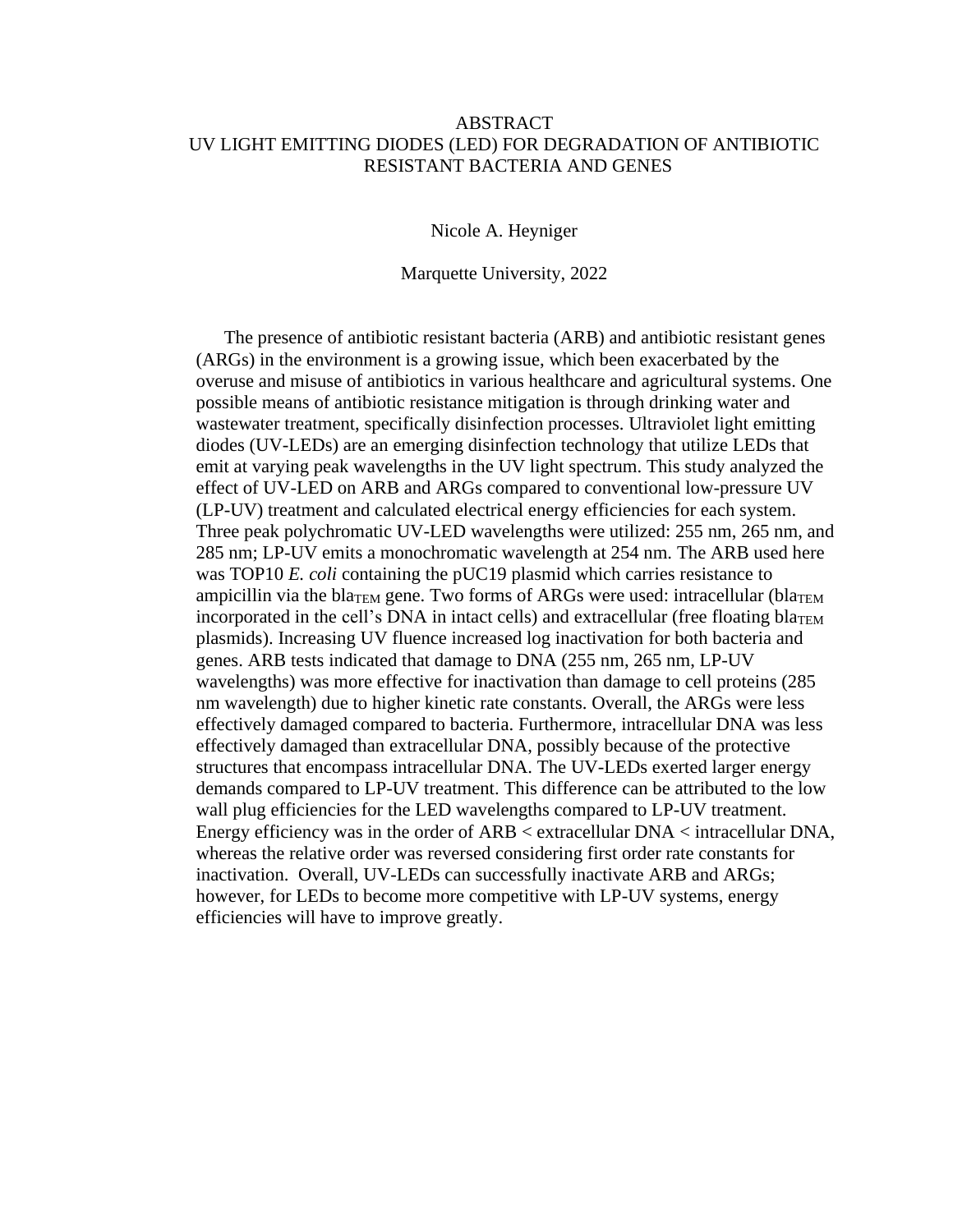#### ACKNOWLEDGEMENTS

# Nicole A. Heyniger

I would like to thank the Lafferty Family Foundation for funding and support of this research. I would also like to thank the entire Water Quality Center team at Marquette University, where this study was conducted, including lab director Mike Dollhopf. I would also like to thank Dr. Anthony Kappell, for his knowledge and aid in method development, and Lisa Okhuofu, for her support during experimentation. I would like to thank my committee member Dr. Jeffrey Starke, for his mentorship and continuous support throughout my time at Marquette. I would like to especially thank my committee members and advisors, Dr. Patrick McNamara and Dr. Brooke Mayer, for which their unwavering support and guidance through the entire research process is unmatched.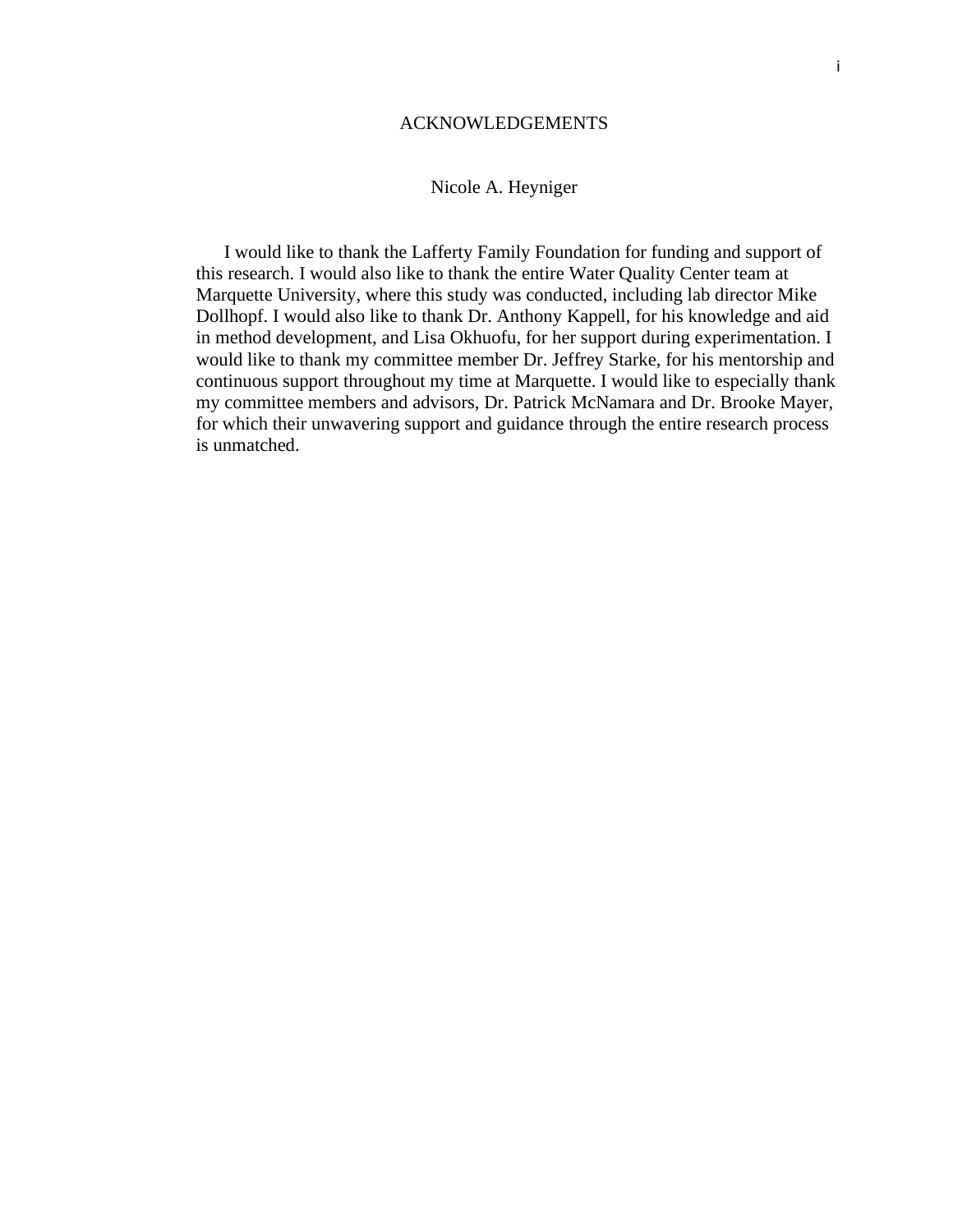### DEDICATION

# Nicole A. Heyniger

I would like to dedicate this thesis to my family; parents Susan and Nick Heyniger, and brother John Heyniger, whose support I am incredibly grateful for through my academic journey and time at Marquette. I would also like to dedicate this thesis to my incredible friends, who continually inspire me in all aspects of life. I would not be here without you all.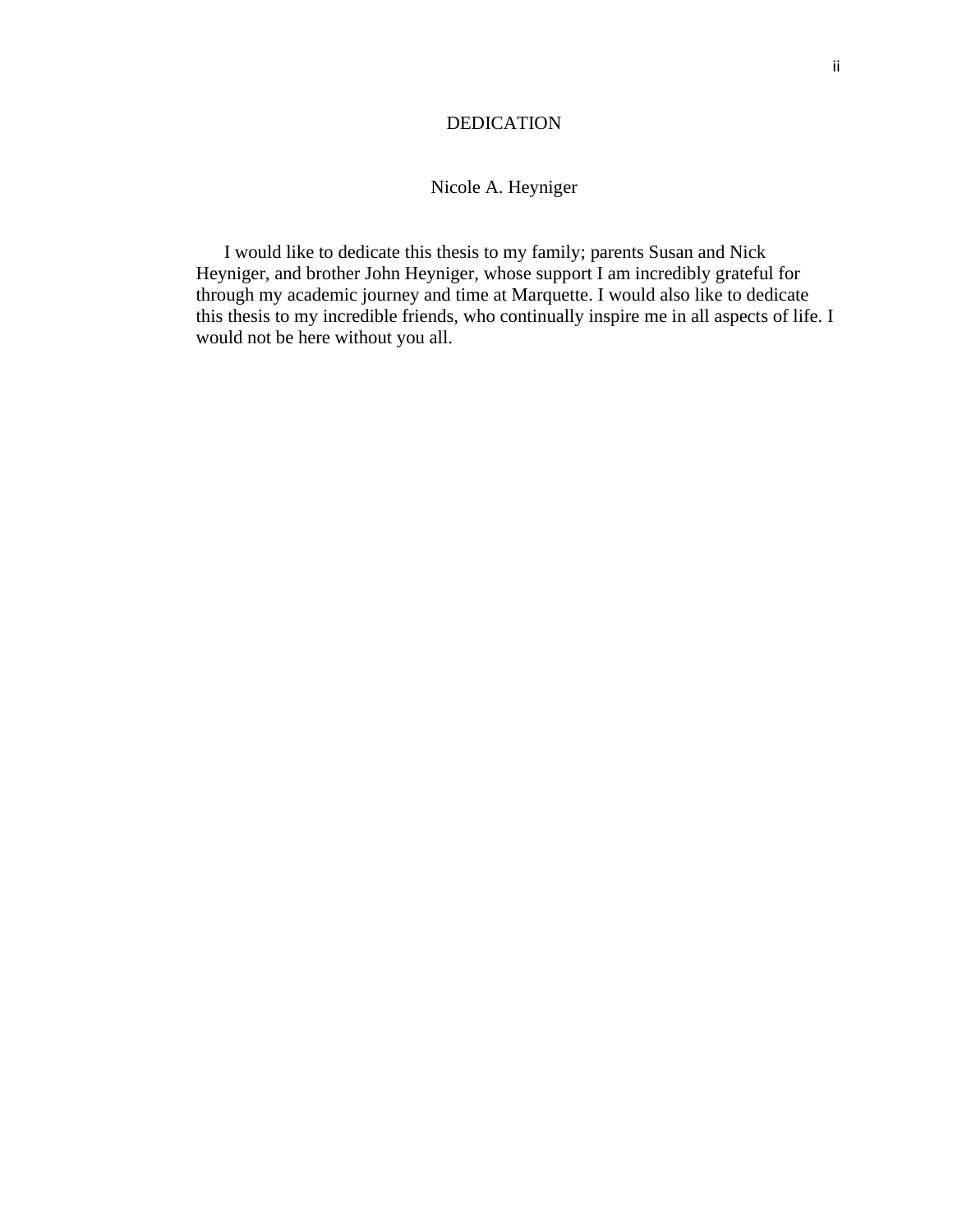# TABLE OF CONTENTS

| <b>CHAPTER</b>                                                           |
|--------------------------------------------------------------------------|
|                                                                          |
|                                                                          |
|                                                                          |
|                                                                          |
|                                                                          |
|                                                                          |
| 2.2 UV-LEDs and Antibiotic Resistant Bacteria and Gene Mitigation6       |
| 2.3 Inactivation of Microorganisms and Genes as a Function of Electrical |
|                                                                          |
|                                                                          |
|                                                                          |
| 3.1 Bench Scale Experimental Approach for LED and Low-Pressure Setup10   |
|                                                                          |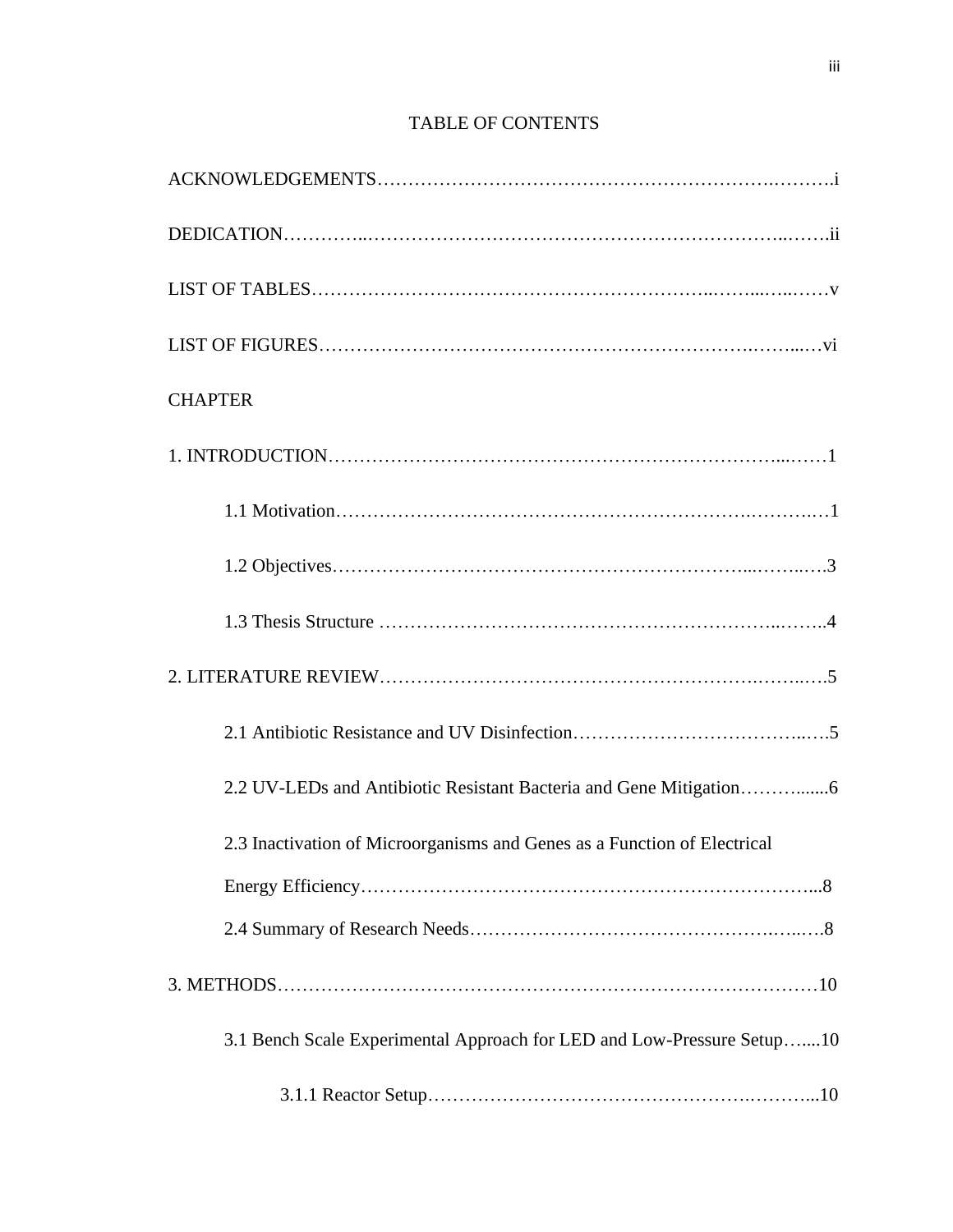| 4.1 The Impact of UV Wavelength on ARB Log Inactivation17 |
|-----------------------------------------------------------|
|                                                           |
| 4.1.2 Energy Efficiency Calculations for ARB21            |
| 4.2 The Impact of UV Wavelength on ARG Log Inactivation22 |
|                                                           |
|                                                           |
|                                                           |
|                                                           |
|                                                           |
|                                                           |
|                                                           |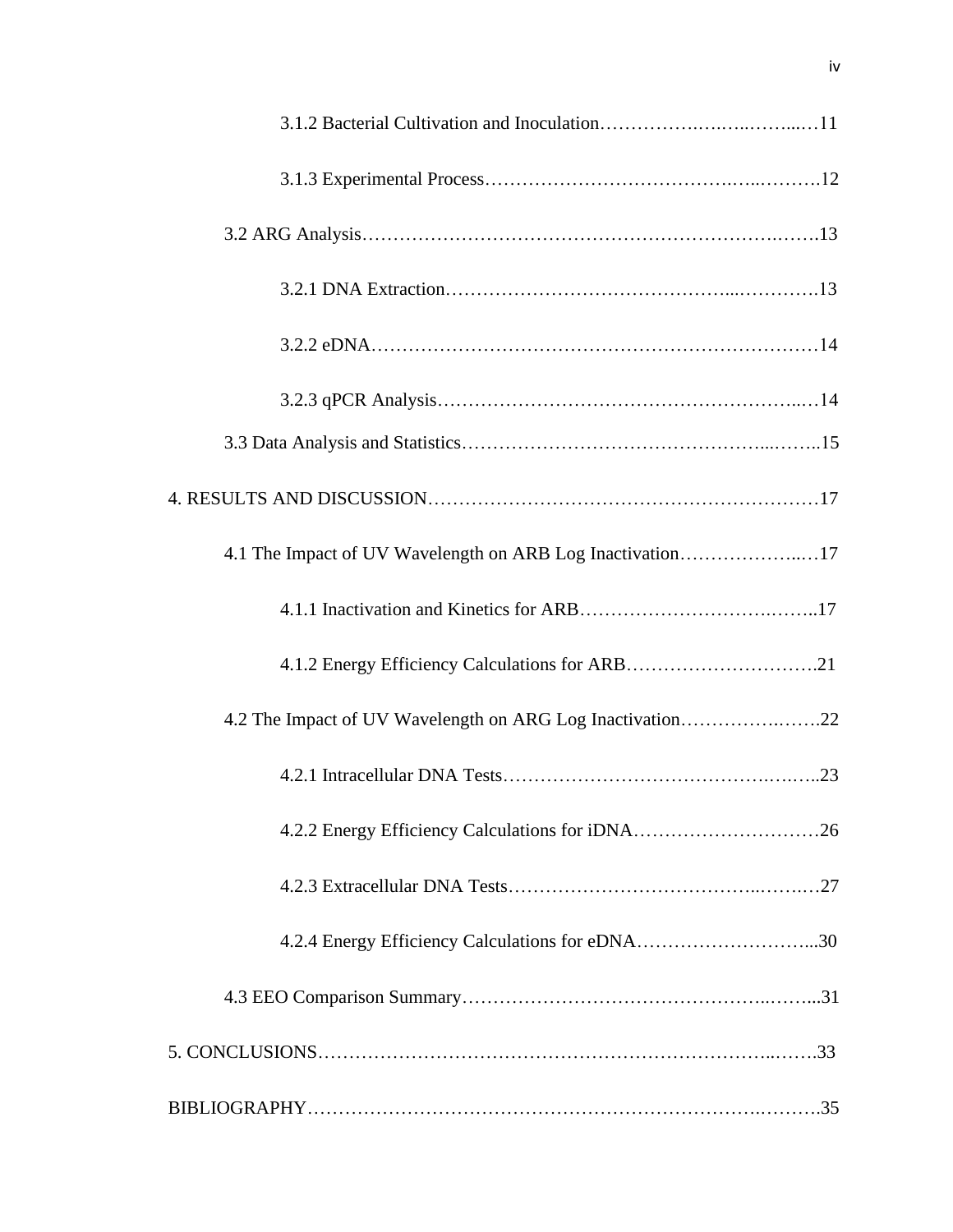# LIST OF TABLES

| Table 2. Tukey's multiple comparison test for the multiple UV wavelengths during                                                                                            |  |
|-----------------------------------------------------------------------------------------------------------------------------------------------------------------------------|--|
| Table 3. Disinfection kinetics and inactivation efficiency for antibiotic resistant<br>bacteria using UV-LED operated at peak wavelengths of 255 nm, 265 nm, or 285<br>20   |  |
| Table 4. Disinfection kinetics and reduction efficiency for antibiotic resistant genes<br>(iDNA) using UV-LED operated at peak wavelengths of 255 nm, 265 nm, or 285<br>.24 |  |
| Table 5. Tukey's multiple comparison test for the UV wavelengths during iDNA                                                                                                |  |
| Table 6. Disinfection kinetics and reduction efficiency for antibiotic resistant genes<br>(eDNA) using UV-LED operated at peak wavelengths of 255 nm, 265 nm, or 285 nm     |  |
| Table 7. Tukey's multiple comparison test for the UV wavelengths during eDNA                                                                                                |  |
| Table 8. Energy efficiency of the UV systems for treating antibiotic resistant bacteria<br>and genes (characterized using the "electrical energy per order metric")32       |  |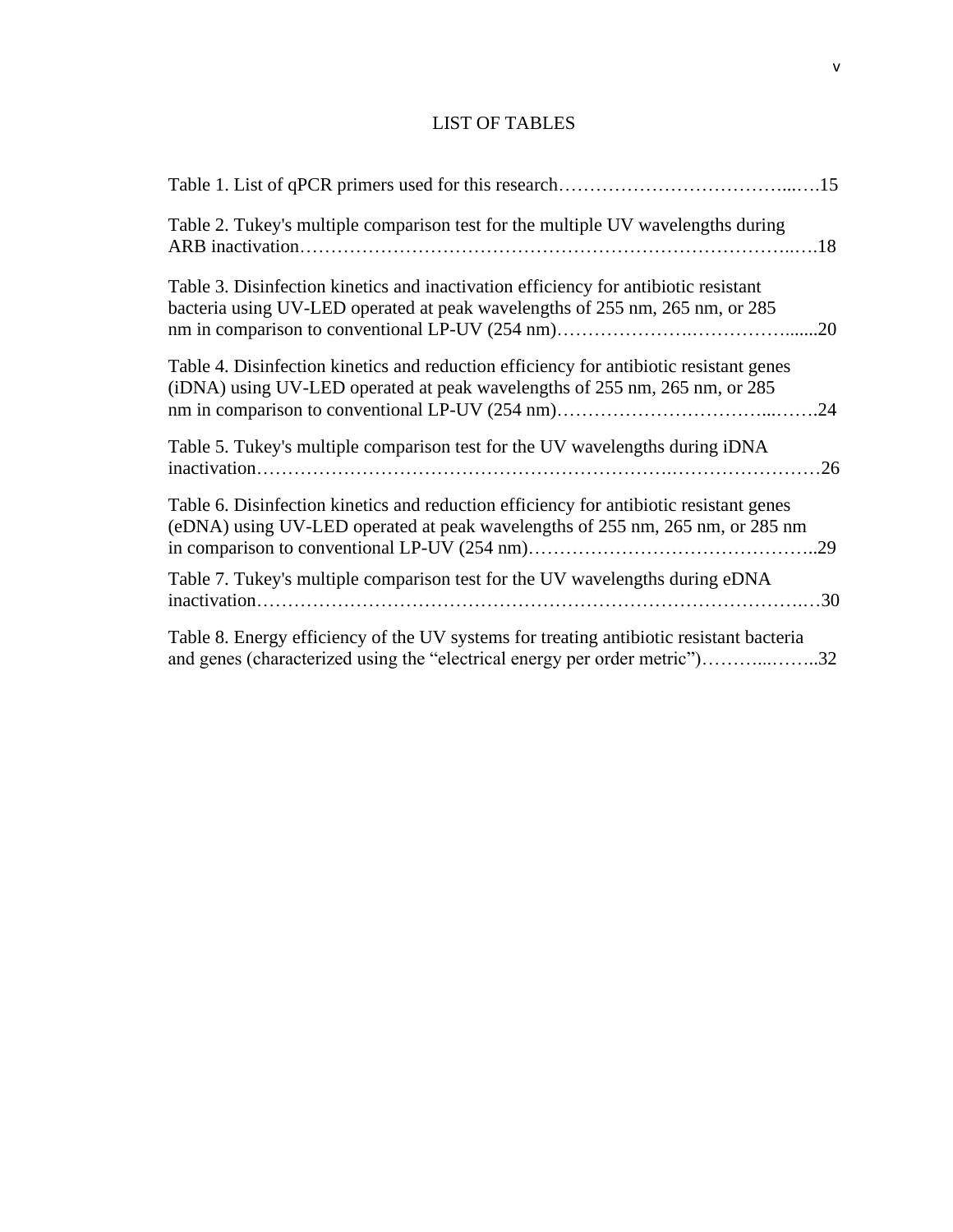# LIST OF FIGURES

| Figure 1: UV systems used for the study. a) AquiSense PearlBeam UV-LED system                                                                                                                                                                                                                                                                                 |
|---------------------------------------------------------------------------------------------------------------------------------------------------------------------------------------------------------------------------------------------------------------------------------------------------------------------------------------------------------------|
| Figure 2: ARB inactivation for each wavelength of UV treatment. Error bars show<br>$\pm$ 1 standard deviation of triplicate experiments (points are means). The lines indicate<br>linear regression models fit to each type of UV treatment system18                                                                                                          |
| Figure 3: Electrical Energy per Order Inactivation of ARB using UV. The LP-UV<br>EEO was too low to be visible but was = $0.009$ kW-hr/m <sup>3</sup> . Bars are calculated from                                                                                                                                                                              |
| Figure 4: iDNA reduction for ARGs using variable wavelength UV treatments. Each<br>point represents the average of at least triplicate experiments and triplicate qPCR<br>analyses. Error bars show $\pm$ 1 standard deviation for triplicate experiments (points are<br>means). The lines indicate linear regression models fit to each type of UV treatment |
| Figure 5: Electrical energy per order (EEO) for iDNA treatment. Bars are calculated                                                                                                                                                                                                                                                                           |
| Figure 6: eDNA reduction for each wavelength UV treatment. Each point represents<br>the average of at least triplicate experiments and triplicate qPCR analyses. Error bars<br>show $\pm$ 1 standard deviation. The lines indicate linear regression models fit to each<br>.28                                                                                |
| Figure 7: Electrical energy per order (EEO) for the eDNA experiments. The LP-UV<br>EEO was too low to be visible but was = $0.4 \text{ kW-hr/m}^3$ . Bars are calculated from                                                                                                                                                                                 |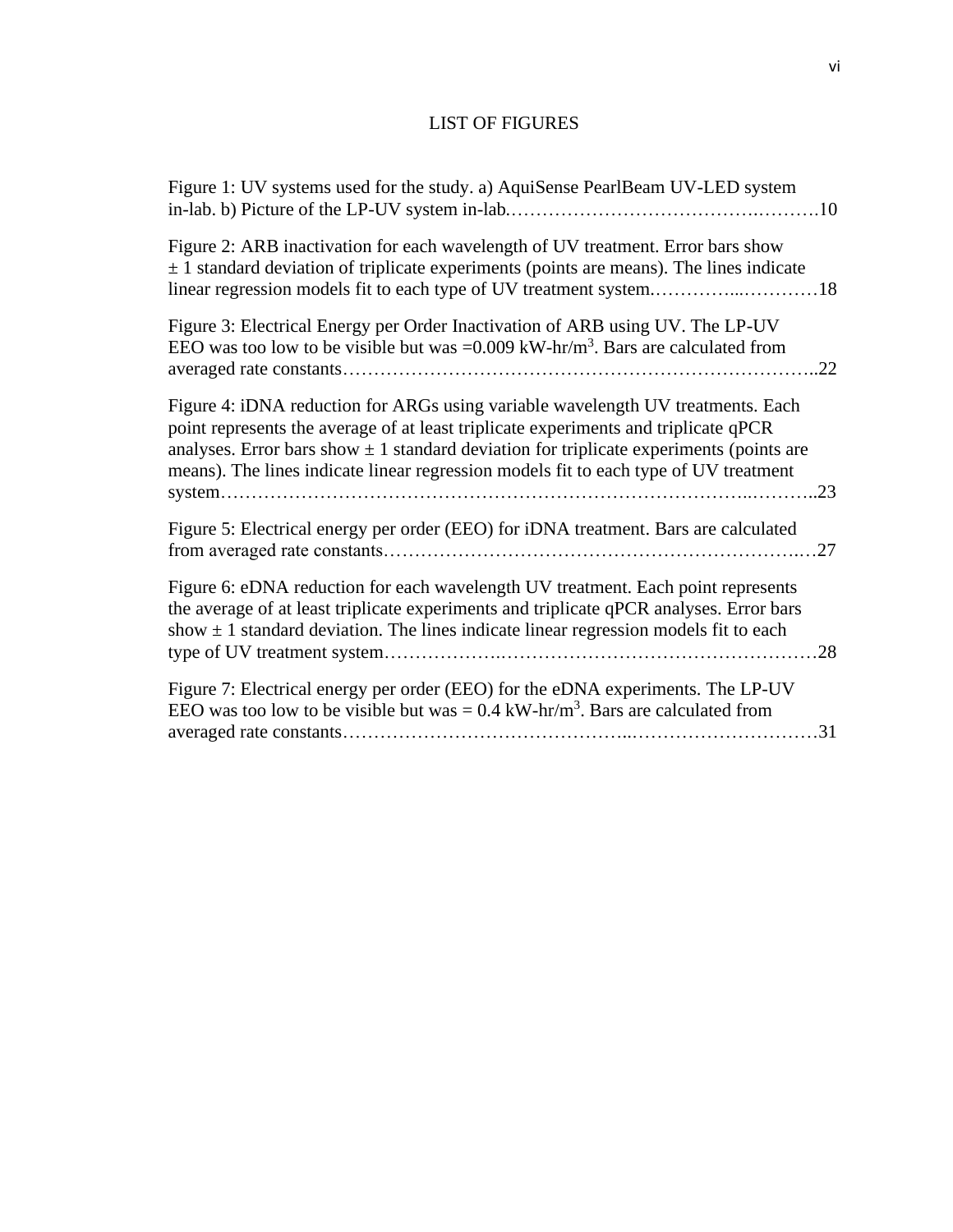# **1 INTRODUCTION**

#### **1.1 Motivation**

The presence of potentially harmful antibiotic resistant microorganisms (and their related antibiotic resistance genes) in water is a major public health concern. Antibiotic resistant bacteria (ARB) and antibiotic resistant genes (ARGs) pose a risk to health care systems, not only clinically but financially as well (Davies, 2010). Although naturally occurring, the overuse and misuse of antibiotics due to anthropogenic activity has created environmental reservoirs of resistance (Davies, 2010). These ARGs have been found in surface waters, groundwater, drinking water, wastewater, and biofilms (Stange et al., 2019).

Antibiotic resistance decreases the effectiveness of an antibiotic by developing the ability to survive and multiply in the presence of the antibiotic (*CDC*, n.d.). Deemed a critical human health challenge by a World Health Organization report in 2001, antibiotic resistance is a growing problem (Pruden et al., 2006). A 2019 report from the United States Centers for Disease Control and Prevention (CDC) stated that around 2.8 million infections are attributed to antibiotic resistance in the United States, resulting in more than 35,000 deaths (*2019 CDC Report*, n.d.). Considered an emerging contaminant, the need for research on solutions addressing antibiotic resistance is significant. Also, certain processes, industries, or microorganisms can select for resistance and contribute to its spread (Stange et al., 2019). ARB can then share their ARGs through gene transfer mechanisms, either vertically or horizontally. This can happen in cells that are alive, but also when they degrade or die because deoxyribonucleic acid (DNA) can lyse from the cell. In this case, free-floating DNA containing antibiotic resistance can be taken up by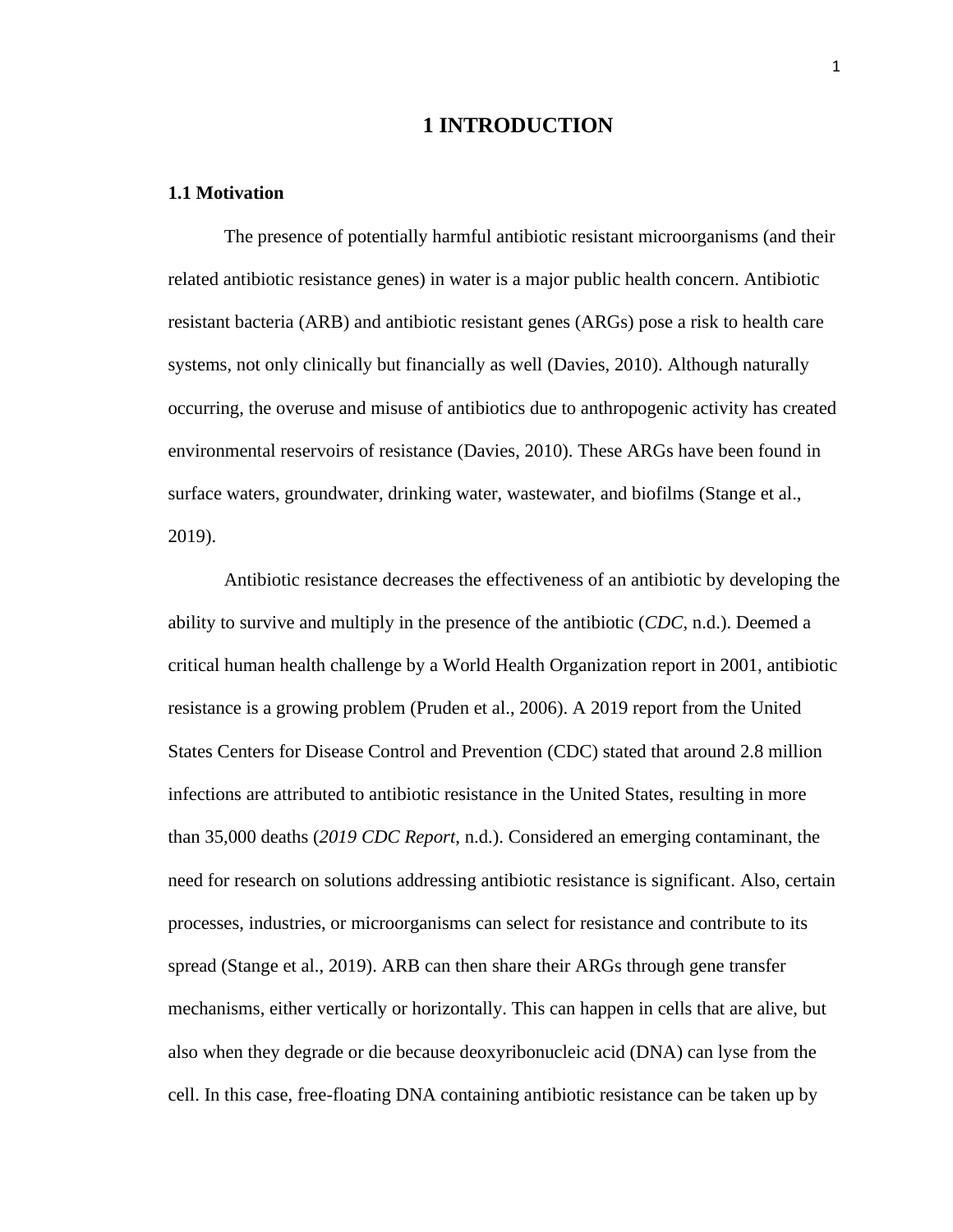new cells through transformation (Davies, 2010). Because the spread of antibiotic resistance is a growing issue, water and wastewater treatment plant processes are being studied for the mitigation of ARB and ARGs (Stange et al., 2019). Active development of advanced water treatment technologies is ongoing to address these concerns. One possible technology to mitigate the hazards of antibiotic resistance is ultraviolet (UV) treatment.

The use of UV light emitting diodes (UV-LEDs) is an emerging application in water treatment operations and is attracting significant attention. UV light interacts with DNA to cause base pair modification, thus inhibiting DNA replication. DNA absorbs UV light best at a wavelength around 260 nm, while proteins in the cell absorb UV best around 280 nm (Beck et al., 2017; Olson & Morrow, 2012). Compared to the conventional low-pressure UV (LP-UV) systems often used in water and wastewater treatment processes, UV-LED advantages include a fast start-up time, more options in configuration (and thus wavelengths), and the elimination of harmful mercury used in conventional UV processes (Nyangaresi et al., 2018). Moreover, UV-LEDs can be smaller, lighter, and less fragile than conventional LP-UV lamps (Beck et al., 2017). Since UV-LEDs have a Gaussian distribution of wavelengths, there is potential that a UV-LED system could act similarly to a medium pressure (MP) UV system, which can sometimes be more effective than LP-UV (Beck et al., 2017).

Disadvantages to UV-LED include low wall plug efficiency, which is expected to improve in the future (Beck et al., 2017; Chatterley & Linden, 2010). However, there is a lack of understanding of UV-LEDs that could lead to underutilization of the technology (Chen et al., 2017). This research seeks to advance understanding of UV-LED-based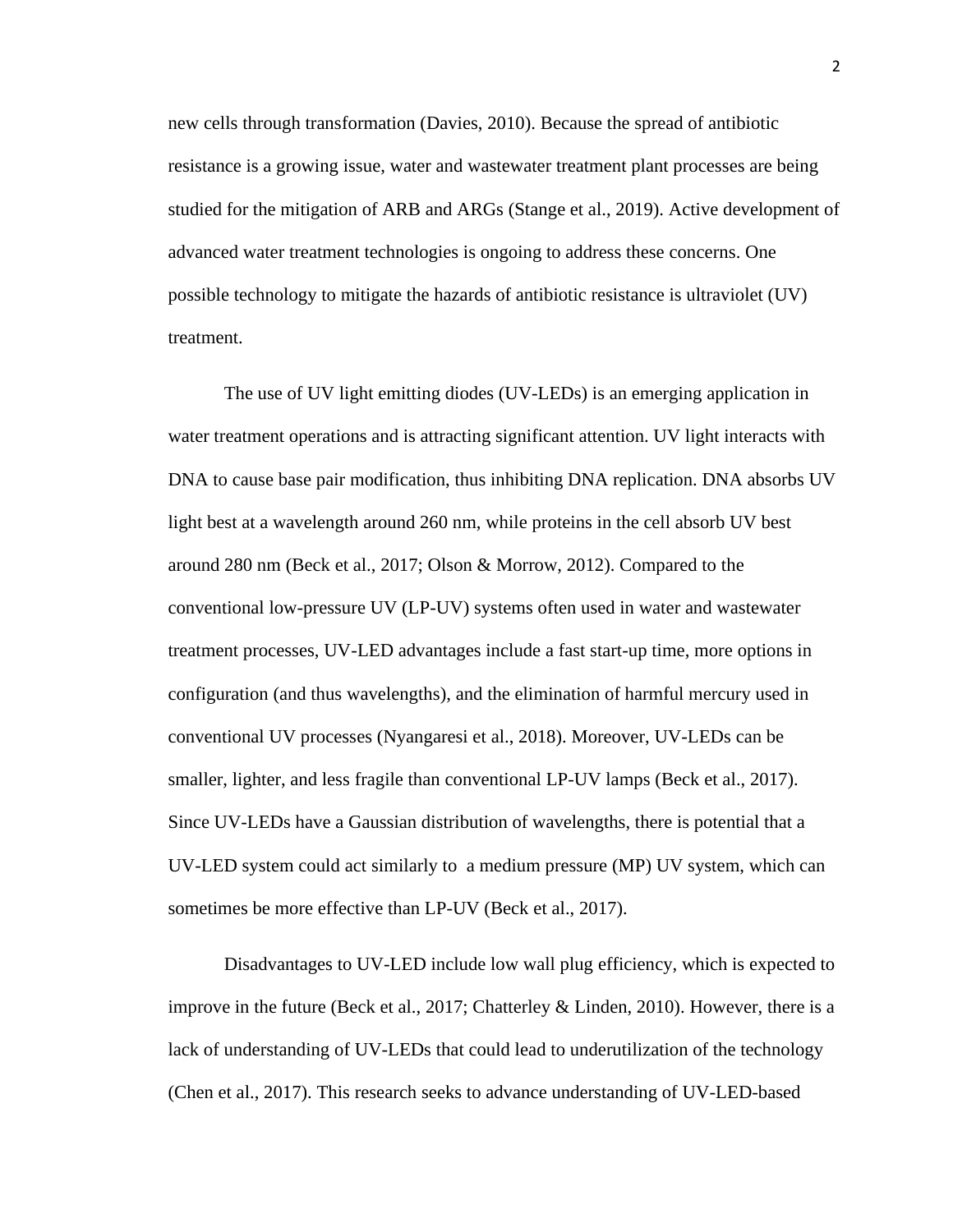destruction of an important class of emerging water contaminants: antibiotic resistant organisms.

#### **1.2 Objectives**

The goal of this research is to better understand how UV-LED systems affect the degradation of ARB and ARGs compared to conventional LP-UV treatment. Toward this aim, the efficiency of treating ARB and ARGs, both of which are emerging threats in drinking water, was evaluated using UV drinking water treatment. Specifically, the first objective was to evaluate the inactivation of ARB using UV-LEDs and compare this to inactivation using conventional LP-UV treatment, quantified as the inactivation of ARB, where the cell can no longer replicate. The second objective was to evaluate the inactivation of ARGs using UV-LEDs and compare this to inactivation using LP-UV treatment. This is defined as ARG reduction, which is quantified through quantitative polymerase chain reaction (qPCR), which captures DNA damage (where DNA is no longer quantifiable). The genes studied here were tested in two different configurations: intracellular (iDNA), or DNA that is located inside of the cell, and extracellular (eDNA), or DNA located outside of the cell. Using data from the first two objectives, the energy efficiency of inactivating ARB and ARGs from the water matrix using UV-LEDs in comparison to treatment using conventional LP-UV was calculated. As LEDs can be operated at different light wavelengths, which offers variable efficacy of disinfection, three different LED wavelengths were utilized for testing: 255 nm, 265 nm, and 285 nm. These wavelengths are predetermined output wavelengths from the manufacturer, however, are aimed to target DNA absorption (around 260 nm) and protein absorption (around 280 nm) (Beck et al., 2017; Olson & Morrow, 2012).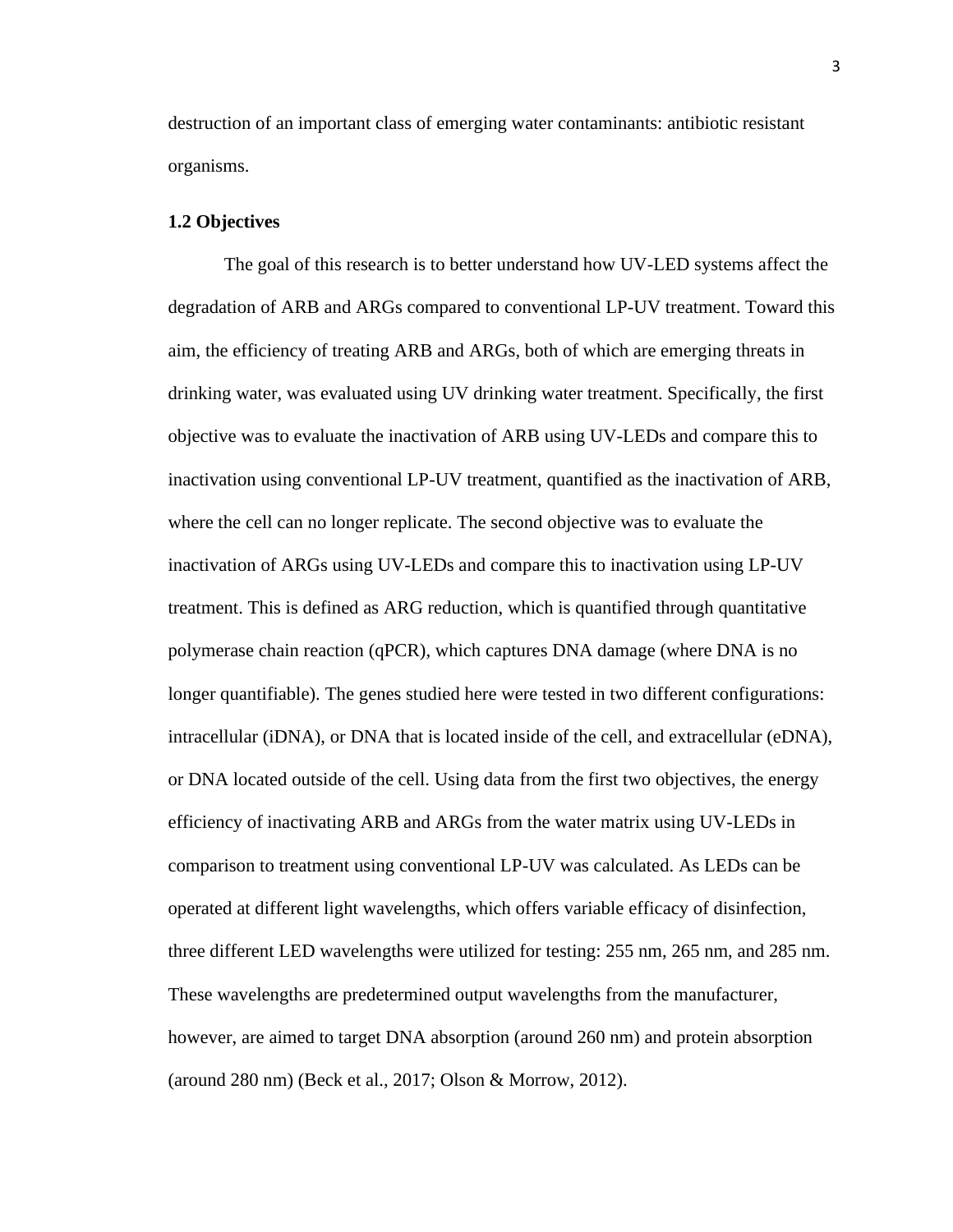# **1.3 Thesis Structure**

**Chapter 2** provides a comprehensive literature review on the state of research involving UV-LED inactivation of ARB and ARGs. **Chapter 3** presents detailed methods of how experimental results were obtained. **Chapter 4** presents the project results and discussion. A summary of the research project and key conclusions gathered from the results is presented in **Chapter 5**.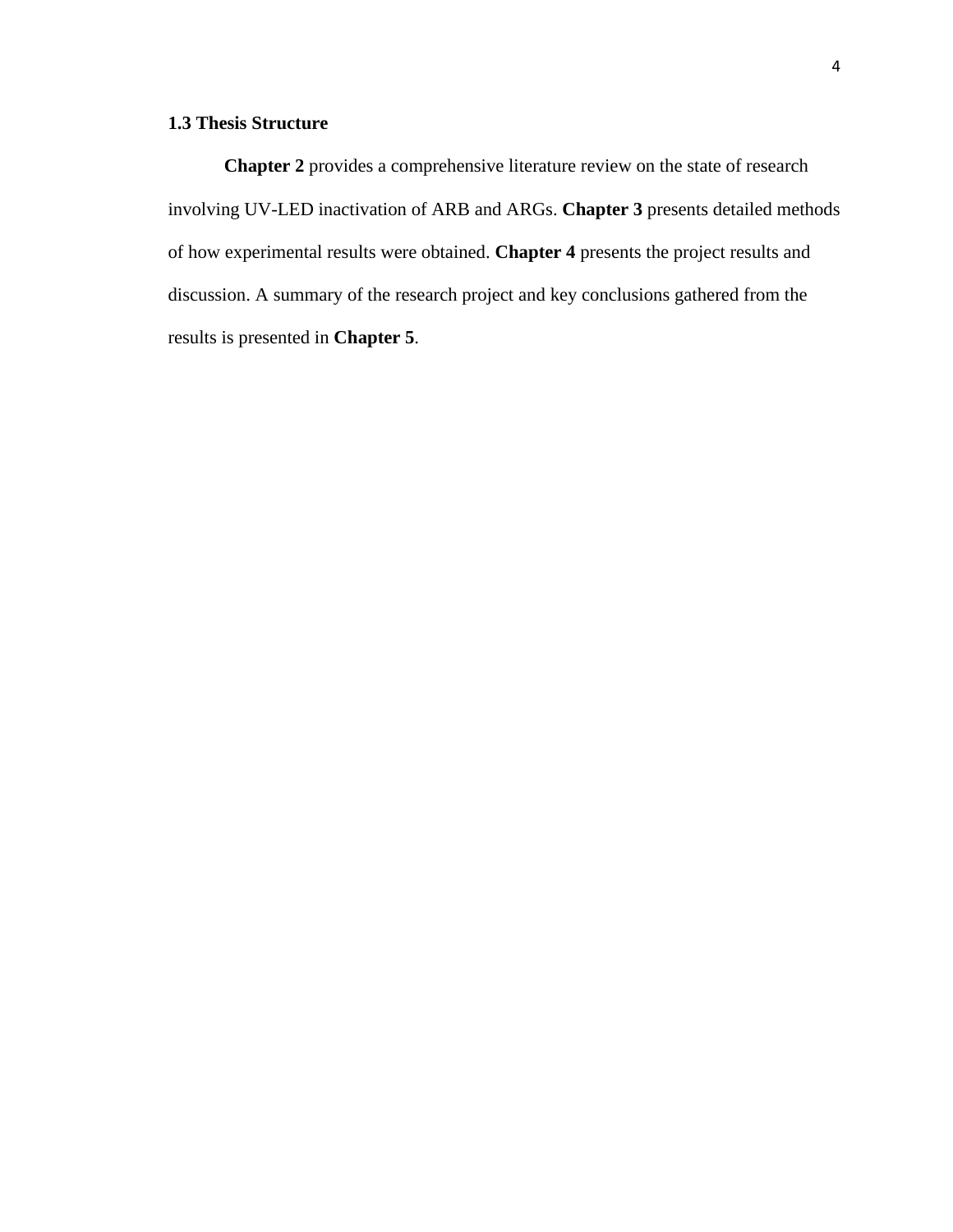# **2 LITERATURE REVIEW**

#### **2.1 Antibiotic Resistance and UV Light Treatment**

Previous studies have found that UV disinfection can successfully inactivate ARB and ARGs (Childress et al., 2014; Guo et al., 2013; Rizzo et al., 2013; Yuan et al., 2015; Y. Zhang et al., 2015; Zheng et al., 2017). However, different UV fluences (these studies used UV fluences ranging from 5 to 4000 millijoule per centimeter squared  $(mJ/cm<sup>2</sup>)$ ), and differences in the microorganisms and genes studied affect the effectiveness of UV disinfection. Many studies highlight that ARB are more easily inactivated than their ARG counterparts (Pang et al., 2016; Stange et al., 2019; Z. Zhang et al., 2019). This could be due to bacterial inactivation resulting from a single critical gene disruption in the bacteria's genome, while ARG reduction is the damage to that particular gene itself. Differences between iDNA and eDNA have also been shown for gene mitigation using UV. For example, McKinney & Pruden (2012) discovered that the four ARB they evaluated (two gram-positive and two gram-negative) experienced 4-log inactivation at a UV fluence of 10-20 mJ/cm<sup>2</sup>, while the iDNA and eDNA exhibited 3-4 log reduction at a UV fluence of 200-400 mJ/cm<sup>2</sup>. Yoon et al. (2017) studied reduction of intracellular and extracellular genes with LP-UV treatment and found that intracellular genes showed lower rates of damage compared to extracellular genes.

Several studies tested LP-UV and types of ampicillin-resistant *E. coli* or its related ARGs (as studied here). For example, Guo et al. (2012) demonstrated 3.5-log inactivation for ampicillin-resistant *E. coli* with a UV fluence of 5 mJ/cm<sup>2</sup> . This result was similar to an earlier study by the same authors that reported a 3-log inactivation using a UV fluence of 5 mJ/cm<sup>2</sup> (Guo et al., 2009). Log inactivation values reported for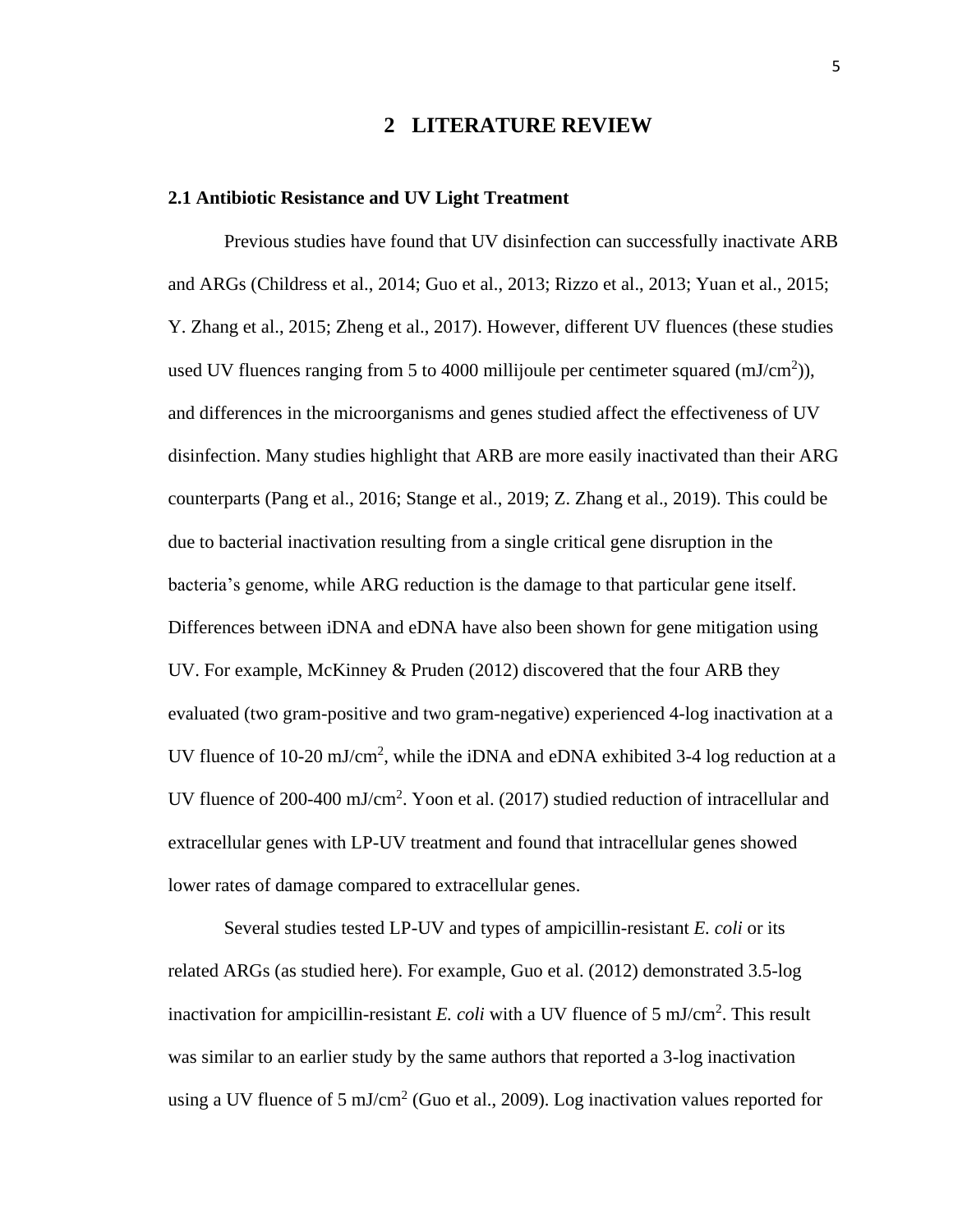ampicillin-resistant *E. coli* ranged from  $0.5$ -6.5 for a UV dose of around 5 mJ/cm<sup>2</sup> (Guo & Kong, 2019; Pang et al., 2016; Templeton et al., 2009; Yoon et al., 2017). Other studies showed a higher range of inactivation (up to 6-log inactivation) for a larger fluence range (up to 20 mJ/cm<sup>2</sup>) (Quek & Hu, 2008; C. M. Zhang et al., 2017). One study found that it took a UV fluence up to 300 mJ/cm<sup>2</sup> to achieve a 4.7-log inactivation (Stange et al., 2019). Overall, ampicillin-resistant *E. coli* was shown to be effectively inactivated using LP-UV, although inactivation varied with UV fluence, type of bacteria, and testing conditions.

Chang et al. (2017) reported 1-log reduction for the bla<sub>TEM-1</sub> plasmid with a UV fluence of 20-25 mJ/cm<sup>2</sup> using long amplicon qPCR (longer amplicons utilized during qPCR in attempt to cover entire gene sequences). The group also found 1-log inactivation with a much higher UV fluence (up to  $400 \text{ mJ/cm}^2$ ) using short amplicon qPCR. They determined that longer amplicons should be used when trying to capture ARG transformation capability, not necessarily DNA damage, which is assessed in this study. Similar results reported by Destiani et al. (2018) indicate that a fluence of 159 and 21  $mJ/cm<sup>2</sup>$  is needed for 1-log reduction for iDNA and eDNA bla<sub>TEM-1</sub>, respectively. Pang et al. (2016) reported 1.2-log reduction of bla<sub>TEM-1</sub> for a fluence of 80 mJ/cm<sup>2</sup>, and that this ARG required a higher fluence for reduction than ampicillin-resistant *E. coli* also studied. Thus, there appears to be consensus that ARBs are more easily inactivated than their ARG counterparts.

#### **2.2 UV-LEDs on Antibiotic Resistant Bacteria and Gene Mitigation**

Many UV-LED studies have found that that UV-LED at a peak wavelength of around 265 nm achieves higher inactivation of microorganisms than other wavelengths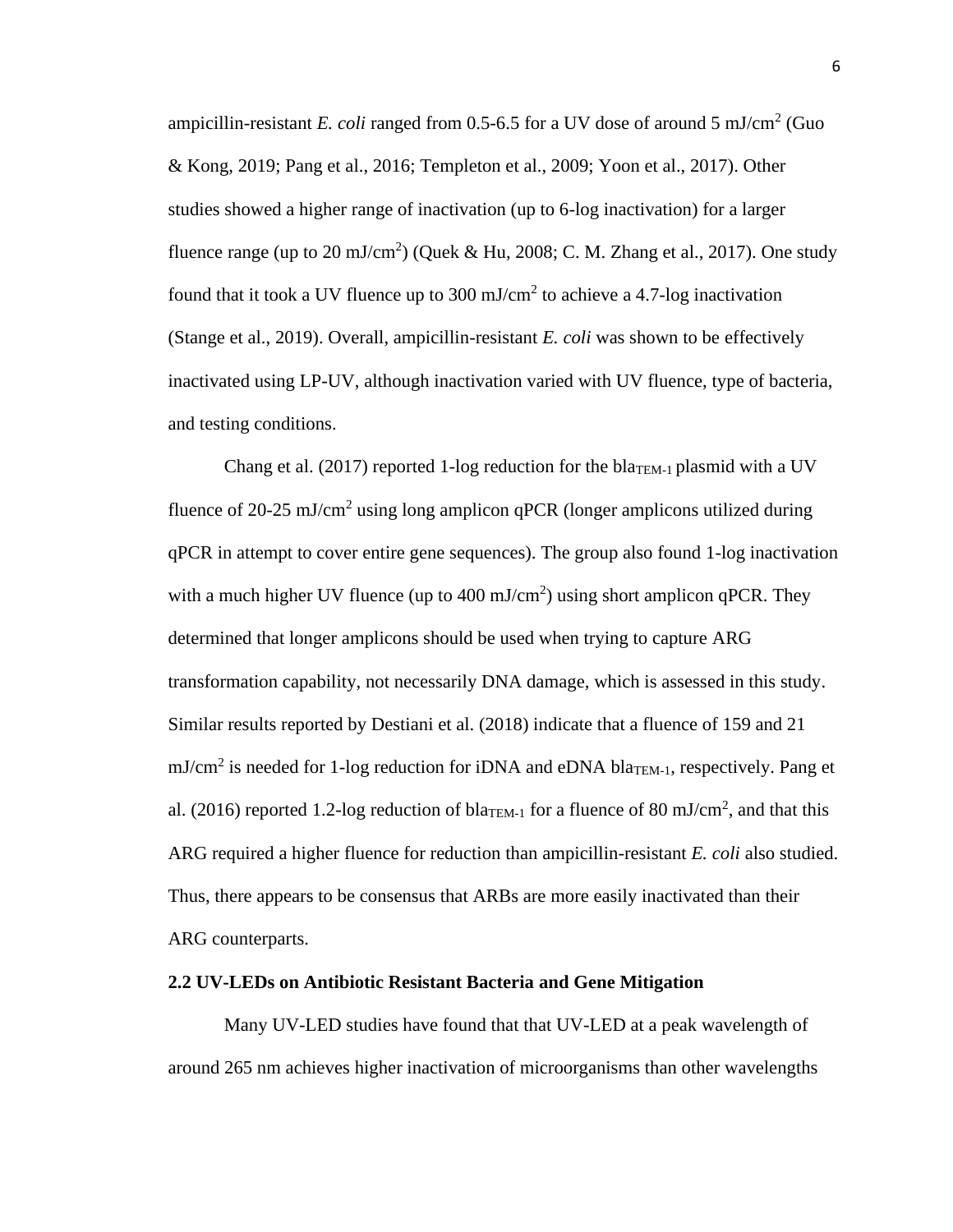(Beck et al., 2017; Chatterley & Linden, 2010; Li et al., 2017; Nyangaresi et al., 2018; Oguma et al., 2013). For example, Beck et al. (2017) and Nyangaresi et al. (2018) observed up to 4.5-log inactivation with a UV fluence of 16 mJ/cm<sup>2</sup> for *E. coli* using a peak wavelength of 265 nm. However, Martino et al. (2021) reported the highest inactivation for *E. coli* at 255 nm, followed by 265 nm, then a significant drop in efficiency for the 285 nm LED. When compared to LP-UV treatment, two studies showed that the inactivation of *E. coli* was less efficient using UV-LED compared to LP-UV (Bowker et al., 2011; Rattanakul & Oguma, 2018).

Umar et al.'s (2019) review highlighted the need for more research on ARG reduction using UV-LED. Additionally, the role of UV-LED on iDNA and eDNA has not been widely studied (Zhang et al., 2019). To date, only two studies (to the author's knowledge) have evaluated extracellular ARG reduction using UV-LEDs. Krzeminski et al. (2020) studied treatment of tap water spiked with cell-free *E. coli* plasmids that contained resistance to ampicillin and kanamycin using UV-LED at 265 nm. They reported that the 265 nm wavelength damaged the cell-free plasmids, finding that 1-log reduction required a UV fluence of 73 mJ/cm<sup>2</sup> using a short amplicon analysis, and that a 23 mJ/cm<sup>2</sup> UV fluence was needed for the same log reduction using a long amplicon analysis (Krzeminski et al., 2020). Although both amplicon approaches can detect DNA damage, the short amplicon approach is more conservative. Umar et al. (2021) studied eDNA degradation using plasmids containing resistance to ampicillin and kanamycin as an eDNA-ARG model. The UV-LEDs used in the study operated at peak wavelengths of 265 nm or 285 nm, and results showed that both UV-LED wavelengths effectively damaged the ARGs, but 265 nm was more efficient (Umar et al., 2021).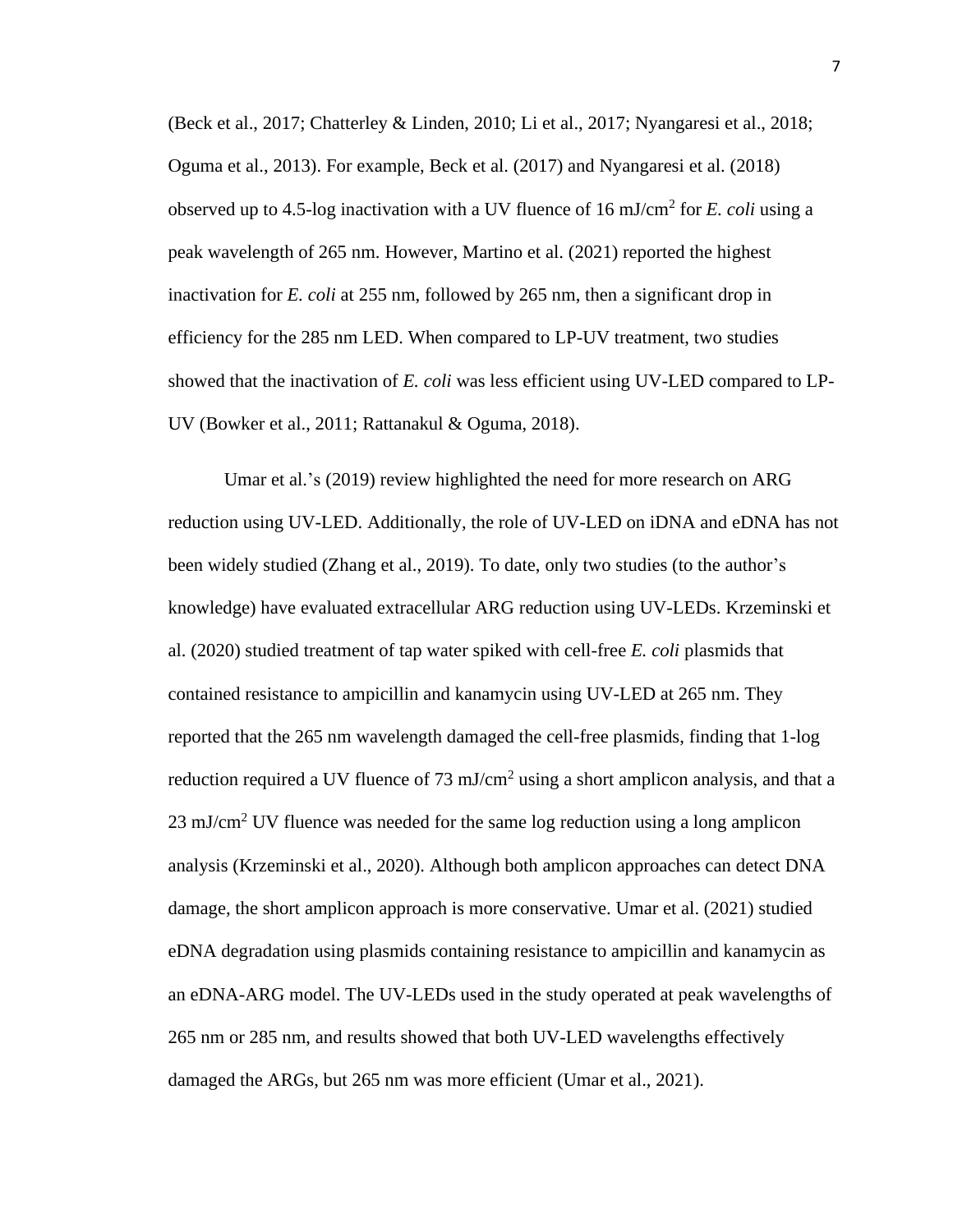# **2.3 Inactivation of Microorganisms and Genes as a Function of Electrical Energy Efficiency**

Limited studies have considered the inactivation of microorganisms and genes as a function of electrical energy efficiency, assessed in this study as the electrical energy per order (EEO) measurement. Although UV-LED has the potential to replace traditional LP-UV systems, the research in this field is not yet sufficient to make logical conclusions (Nyangaresi et al., 2018). Studies on *E. coli* mainly show that LED wavelengths around 280-285 nm have higher electrical energy efficiency when compared to LED wavelengths around 255-265 nm for various bacteria and bacteriophages. Specifically, EEO values ranged from 0.137-0.6 kilowatt-hour per meter cubed  $(kWh/m<sup>3</sup>)$  for wavelengths around 275-285 nm and  $0.142$ -1.2 kWh/m<sup>3</sup> for wavelengths around 255-267 nm (Beck et al., 2017; Martino et al., 2021; Rattanakul & Oguma, 2018; Umar et al., 2019). However, LP-UV systems are still more efficient (values ranged from 0.006- 0.0099 kwh/ $m<sup>3</sup>$ ), which can be attributed to higher wall-plug efficiencies (WPE) (Beck et al., 2017; Rattanakul & Oguma, 2018). There have been no studies on the electrical energy required for different levels of ARG inactivation using UV-LEDs (Umar et al., 2019).

#### **2.4 Summary of Research Needs**

As described in the review above, UV inactivation of ARB and ARGs is an active field of research. There is more literature on UV-LED inactivation of ARBs compared to ARGs, especially eDNA.

Current gaps in the literature, mainly regarding UV-LED reduction of ARGs (eDNA specifically) and assessing the electrical energy efficiency of ARGs using UV-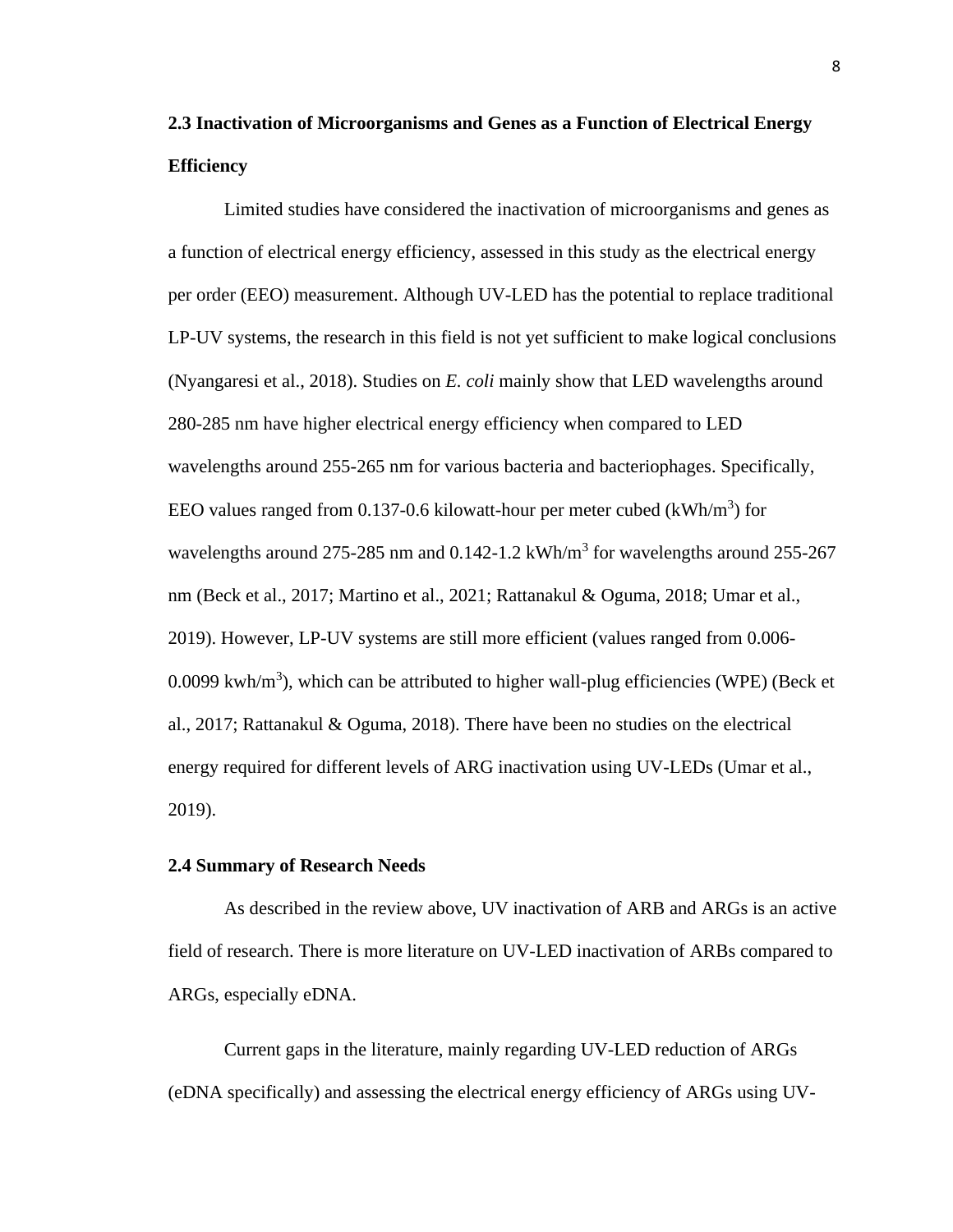LED, highlight the need for more research. Rooted in the objectives described in Chapter 1, this thesis research aimed to generate knowledge on using UV-LEDs for antibiotic resistance mitigation, as well as assessments of energy efficiency for UV-LEDs compared to conventional LP-UV treatment. This work will specifically address the research gap of using UV-LED at variable wavelengths for ARG degradation. The specific objectives and hypotheses were:

Objective 1: Evaluate the inactivation of ARB using UV-LEDs and compare this to inactivation using conventional LP-UV.

*Hypothesis: The UV-LED system more effectively inactivates ARB than the traditional LP-UV system because with multiple peak wavelengths, it can target damage to the bacterial cell's DNA and also cell's proteins (whereas LP-UV systems typically target DNA only and not proteins).*

Objective 2: Evaluate the reduction of ARGs using UV-LEDs and compare this to reduction using conventional LP-UV.

*Hypothesis: Based on previous literature, ARGs will be less effectively damaged using UV treatment compared to the bacteria themselves (Pang et al., 2016; Stange et al., 2019; Zhang et al., 2019).*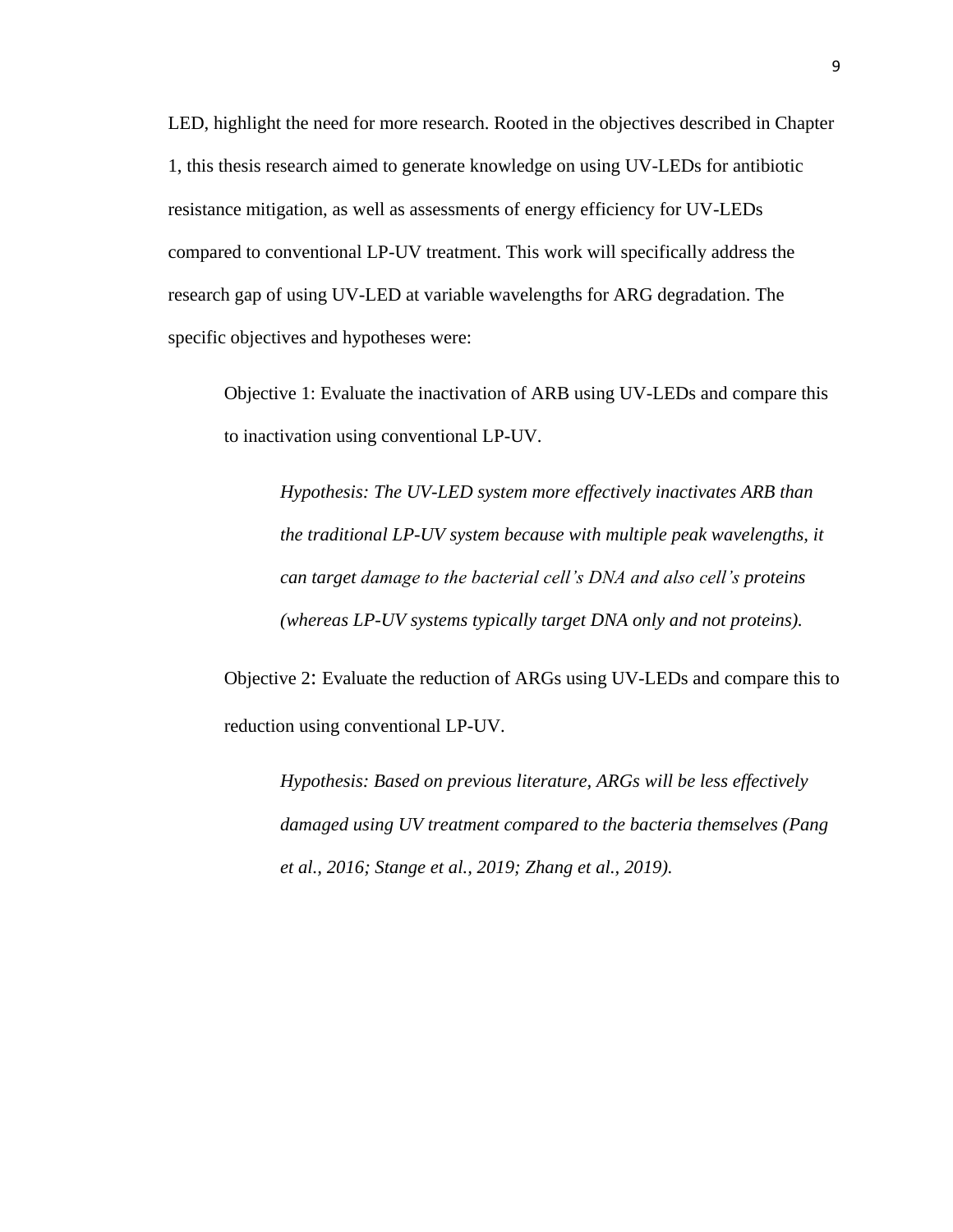# **3 METHODS**

#### **3.1 Bench Scale Experimental Approach for LED and Low-Pressure UV Setup**

Bench-scale LED and LP-UV setups were utilized to test the effect of variable wavelength treatment on ARB and ARG inactivation.

#### *3.1.1 Reactor Setup*

Bench-scale UV testing was performed for all UV experiments. The LP-UV system was designed in-lab, based on protocols published by Bolton and Liden (2003) and Kuo et al. (2003), as described by Gerrity (2008). This system emits nearly monochromatic light at a wavelength of 254 nm. The UV-LED apparatus was the AquiSense Pearlbeam<sup>TM</sup> (AquiSense Technologies, Erlanger, KY) a commercial system equipped with UV-LEDs. The system operates at 255 nm, 265 nm, or 285 nm peak wavelength options. Figure 1 depicts the two different UV systems (a shows the UV-LED system and b shows the LP-UV system).



*Figure 1: UV systems used for the study. a) AquiSense PearlBeam UV-LED system inlab. b) Picture of the LP-UV system in-lab.*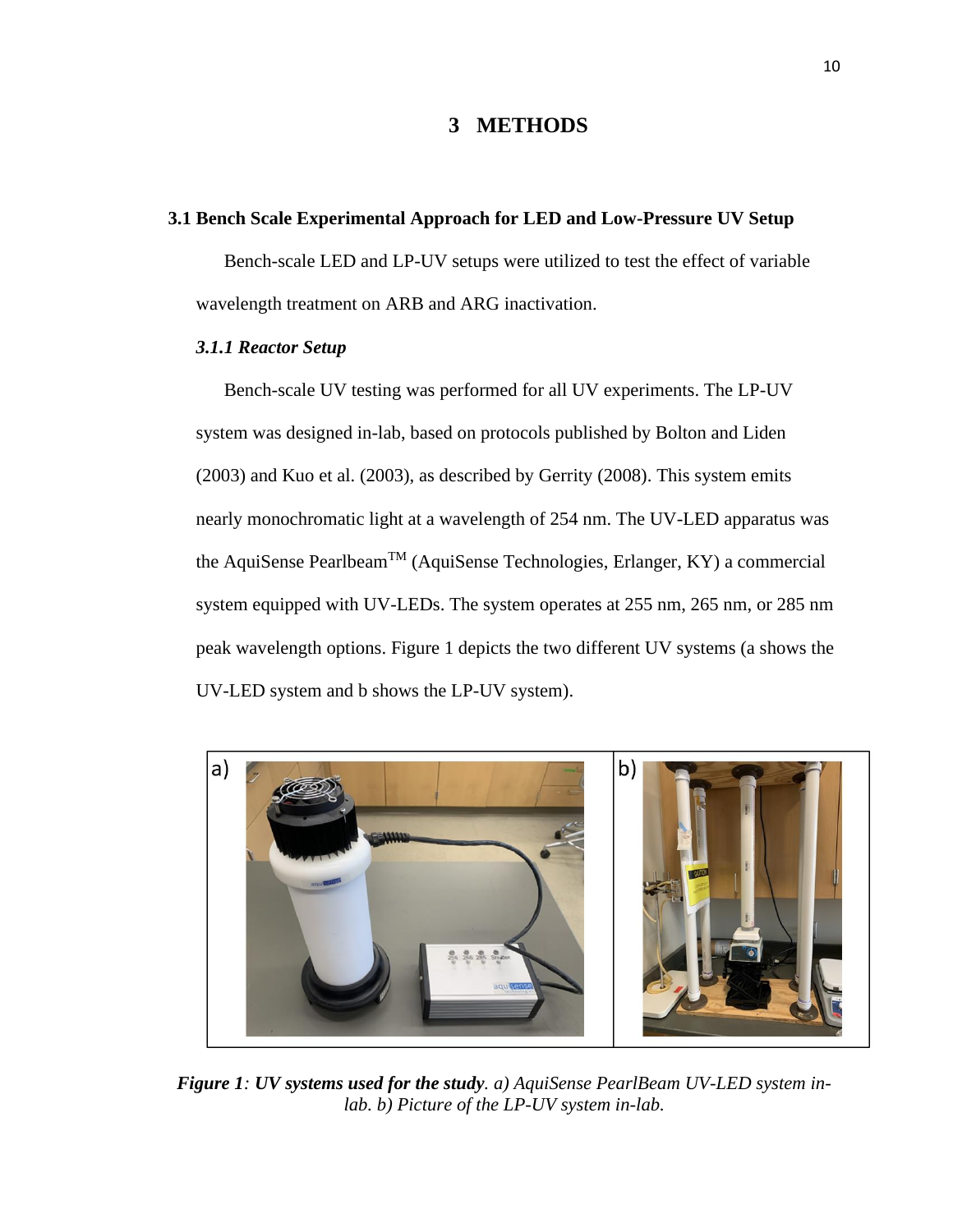The UV fluences (sometimes referred to as UV doses) were determined based on the time of exposure of the bacteria or gene samples and the irradiance of the UV wavelength, shown in Equation 1.

*UV Fluence* 
$$
\left(\frac{mJ}{cm^2}\right)
$$
 = *Irradiance*  $\left(\frac{mW}{cm^2}\right)$  \* *Time* (*seconds*) [Equation 1]

The irradiance of the beam for each wavelength was measured at the water surface and calibrated with a radiometer (ILT 1700 Research Radiometer with SED270 International Light, Newburyport, MA). The emission spectra of the beam was calibrated using the Ocean Optics Spectroscopy Wizards application. In order to calculate the actual average irradiance, correction factors were applied, as described by Bolton & Linden, (2003). The correction factors included the reflection factor  $(RF) = 0.975$ , divergence factor (DF) = 0.975, water factor (WF)  $\approx$  0.98, and petri factor (PF)  $\approx$  0.79 (specifically, 0.845, 0.862, 0.745, and 0.699 for 255 nm, 265 nm, 285 nm, and LP-UV, respectively). Since the LED emissions spectra is polychromatic, an Ocean HDX-UV-VIS spectrometer (Ocean Optics, Dunedin, FL) was used to calculate a sensor factor. The adjusted average irradiances incorporating the correction factors were calculated as  $0.059, 0.439, 0.577,$  and  $0.186$  mW/cm<sup>2</sup> for the 255 nm, 265 nm, 285 nm, and LP-UV wavelengths, respectively.

#### *3.1.2 Bacterial Cultivation and Inoculation*

*E. coli* TOP10, a Gram-negative bacteria, hosting the plasmid backbone pUC19, was used as the model ARB in this study. The plasmid pUC19 (2686bps) is a commercially available *E. coli* cloning vector that contains ampicillin resistance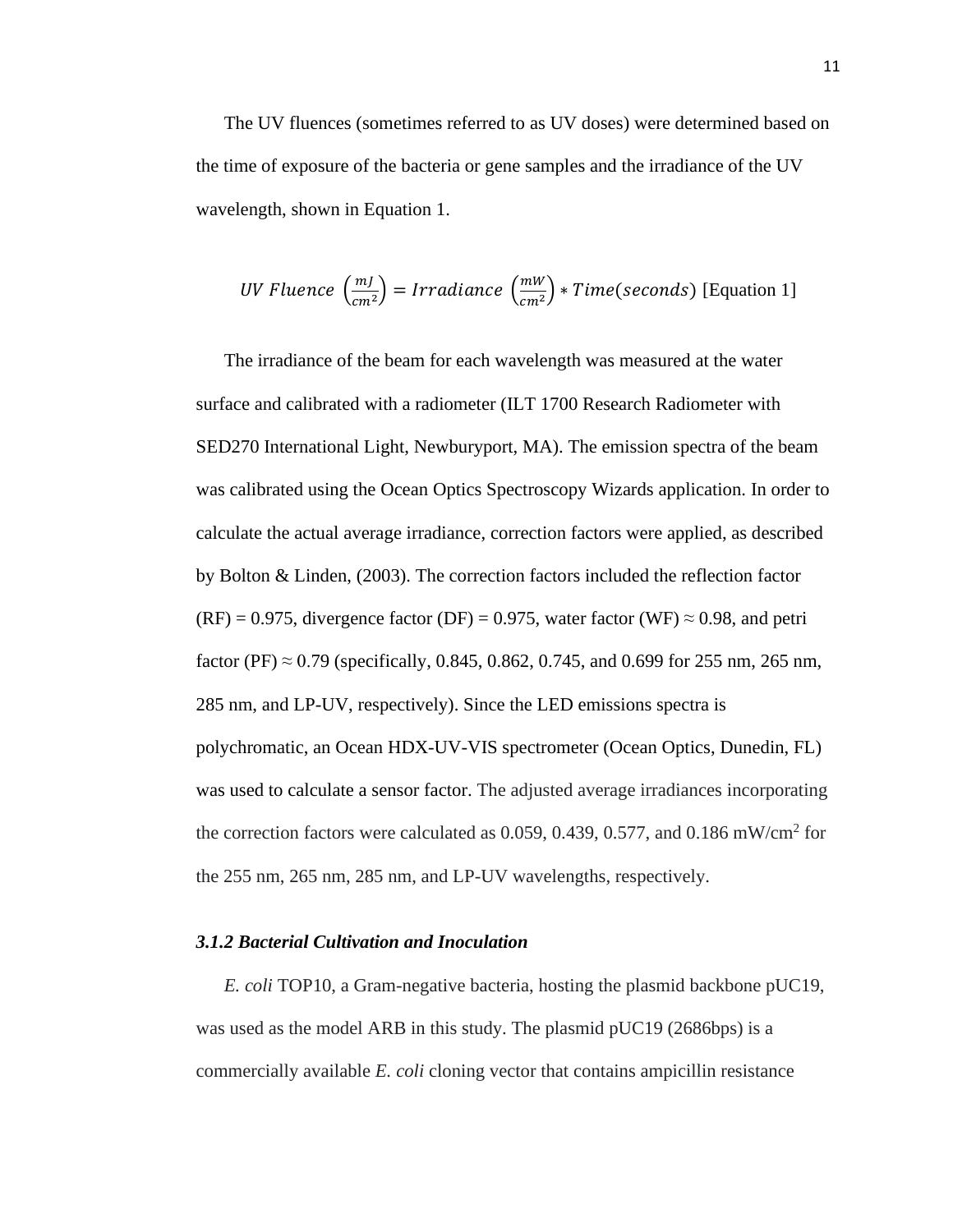genes, which are the target ARGs in this study. Bacteria were initially grown by quadrant streaking a tryptic soy agar (TSA) plate containing  $200 \mu g/mL$  ampicillin (AMP200) with a frozen stock culture of *E. coli* TOP10 with pUC19 (-80 °C). After 24 hours of incubation at 37  $\degree$ C, the plate was deemed usable if isolated colonies were visible. The plate was then wrapped in parafilm and stored at  $4 \degree C$ . The colonies were transferred every 2 weeks to a new TSA plate (TSA+AMP200) to ensure the bacteria remained viable (Bari & Yeasmin, 2021). Plate transfers were done until the bacteria were no longer viable, in which case the process (from frozen stock) would then be repeated.

#### *3.1.3 Experimental Process*

On each experiment day, bacteria were transferred from the TSA+AMP200 plate into BD Difco<sup>TM</sup> tryptic soy broth (TSB) containing AMP200. The bacteria were grown to log phase by incubating and shaking the bacteria at 37 °C while checking the optical density at a wavelength of 600 nm every 30 minutes – 1 hour until the target optical density of 0.4 was achieved (*The OD600 Basics* n.d.). A cell wash step was utilized to remove residual growth media from the *E. coli* to minimize organic competition. This process included three cycles of centrifugation at 2000 rotations per minute (rpm) for 10 minutes, pouring out the liquid, resuspending the bacterial pellet in buffered demand free (BDF) water (BDF, comprising 0.54 g of G-Biosciences® Na<sub>2</sub>HPO<sub>4</sub> and 0.88 g of Sigma-Aldrich<sup>®</sup>  $\geq$  98% KH<sub>2</sub>PO<sub>4</sub> in 1.0 L of Milli-Q water, pH adjusted to near neutral levels), and vortexing.

The water matrix used for both experimental samples and the subsequent serial dilutions was BDF water. Each test used 14 mL of BDF spiked with approximately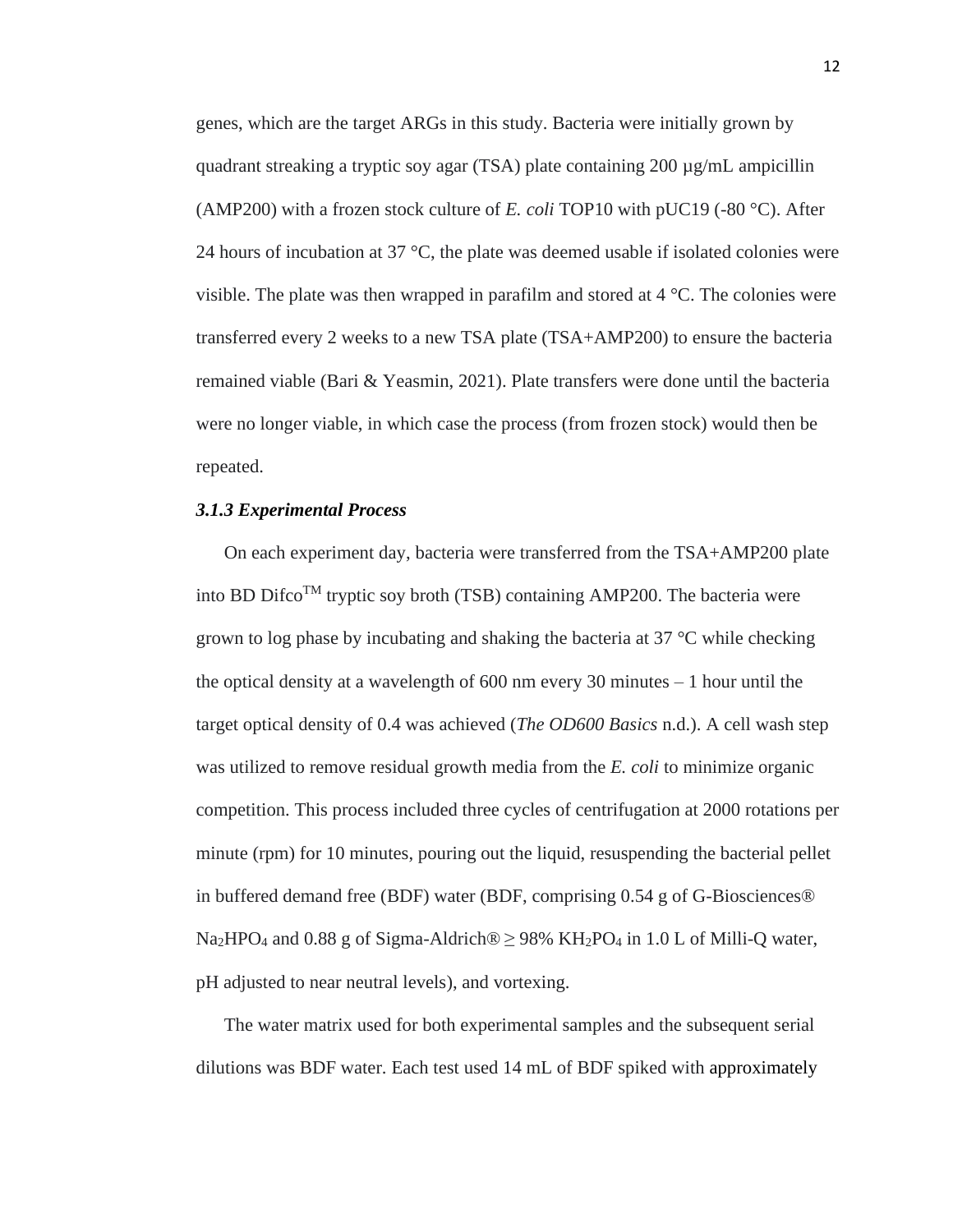$10<sup>6</sup>$  colony forming units (CFU) per 1 mL bacteria in a sterile, 60 x 15 mm quartz Petri dish. Before exposure, the LP-UV system warmed up for at least 15 minutes. During exposure, the Petri dish was centered under the collimated beam and stirred using a mini-magnetic stir bar. A range of fluences from 0.3 to 5.5 mJ/cm<sup>2</sup>, and 1.2 to 740 mJ/cm<sup>2</sup>, for ARB and ARG experiments, respectively, was tested under the different wavelength. Each test was conducted in triplicate. Following UV experimentation, 1 mL was transferred to a microfuge tube for serial dilutions. From the microfuge tube, serial dilutions were performed and plated using the spread plate technique on TSA + AMP200 plates. Plates were incubated at 37  $\degree$ C for roughly 24 hours and CFUs were counted in the range of 30-300 CFU per plate.

#### **3.2 ARG Analysis**

#### *3.2.1 DNA Extraction for iDNA analysis*

Experiments were repeated for iDNA using the procedures above with the difference being that 10 mL were saved from each test in a centrifuge tube for iDNA analysis. The 10 mL sample was centrifuged at 10,000g for 30 minutes at 4  $^{\circ}$ C to concentrate DNA in the form of a pellet containing bacterial cells (resulting in a pellet containing only iDNA) (Corinaldesi et al., 2005). The supernatant was dumped, and the pellet was frozen at -20 °C until DNA extraction. DNA extraction was performed using the FastDNA Spin Kit (MP Biomedicals, Solon, OH). An initial cell lysis step was utilized using liquid nitrogen freeze thaw cycling (3x), followed by the manufacturer's protocol (Kimbell et al., 2021). The iDNA concentrations in the eluted DNA extracts were quantified and deemed suitable via A260/280 purity measurements with microspectrophotometry using a Nano-Drop (Nano-Drop<sup>TM</sup> Lite,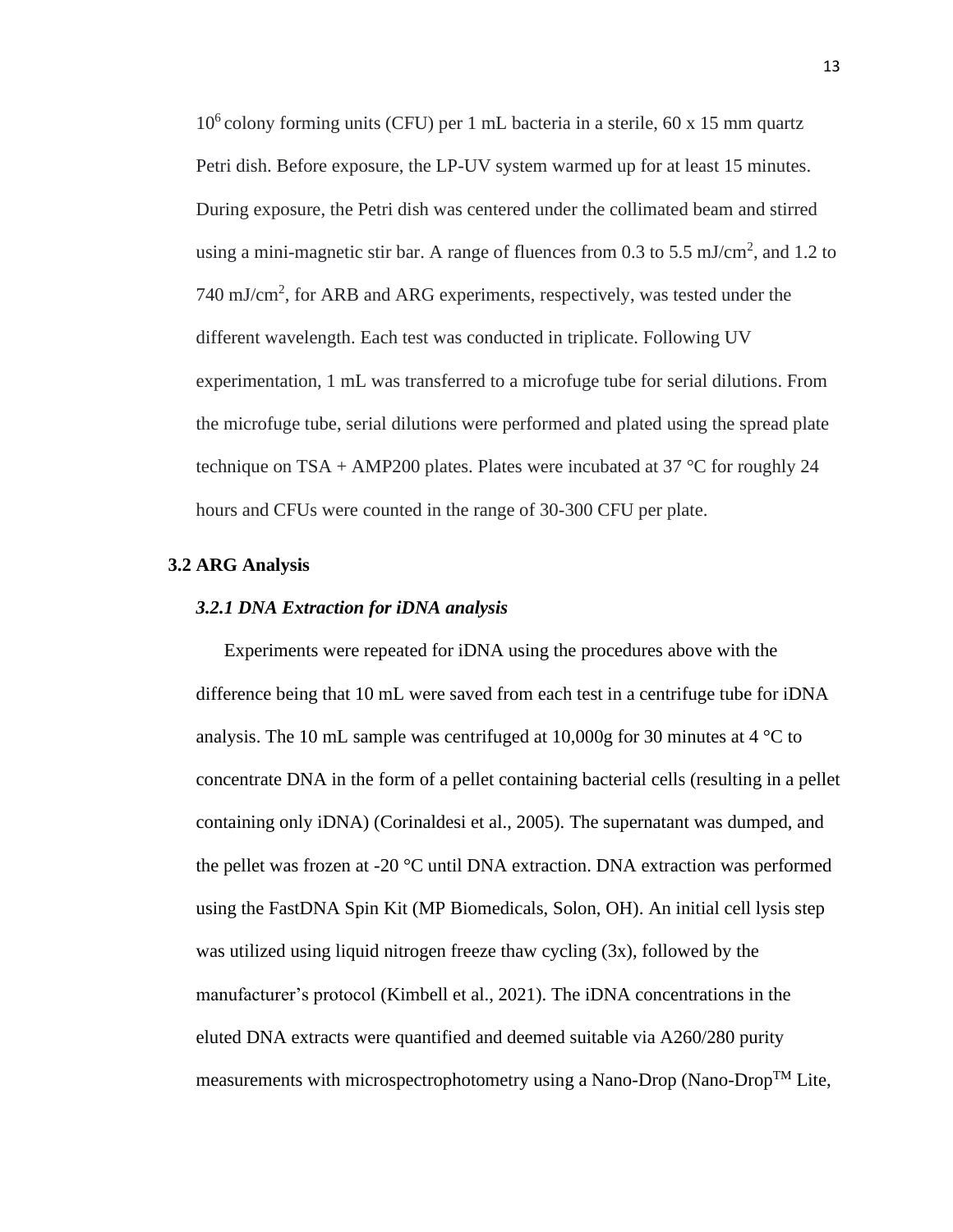Thermo Scientific, Waltham, MA). DNA extracts were stored at -20 °C until further analysis.

#### *3.2.2 eDNA*

For eDNA experiments, the ARG bla $_{\text{TEM}}$  plasmid was used as a representative extracellular ARG. The plasmid was obtained from pre-made qPCR standards, and stored at -20 °C. The bla<sub>TEM</sub> qPCR standard was prepared as methods described by Kappell et al. (2015). A concentration of approximately 10<sup>7</sup> gene copies/ $\mu$ L of the plasmid was diluted (1:14,000) in molecular-grade water, mixed, and exposed under the variable UV wavelength treatment as described in Section 3.1.3. Following UV exposure, samples were stored at -20 °C until qPCR.

#### *3.2.3 qPCR Analysis*

Quantitative PCR was used to quantify gene copies in the samples. All qPCR assays were conducted on a Roche LightCycler® 96 (Roche Molecular Diagnostics, Pleasanton, CA). Each qPCR assay consisted of a total reaction volume of 20  $\mu$ L, with 10  $\mu$ L PowerUp<sup>TM</sup> SYBR® Green Master Mix (Master Mix), 2  $\mu$ L of each forward and reverse primers (10  $\mu$ M) (details shown in Table 1), 5  $\mu$ L of DNA extract or sample, and 1 µL of molecular-grade water. Gene concentrations were analyzed in triplicate. Standard curves were created for the bla<sub>TEM</sub> gene by conducting a ten-fold serial dilution of plasmid DNA yielding  $10^0$  to  $10^7$  copies per reaction. Standard curves and negative controls were conducted in triplicate and were included in each 96-well plate. The standard curve qPCR method was utilized to determine the quantity of the target gene in each experimental sample (Larionov et al., 2005). Negative controls were used in the qPCR analysis to ensure no contamination from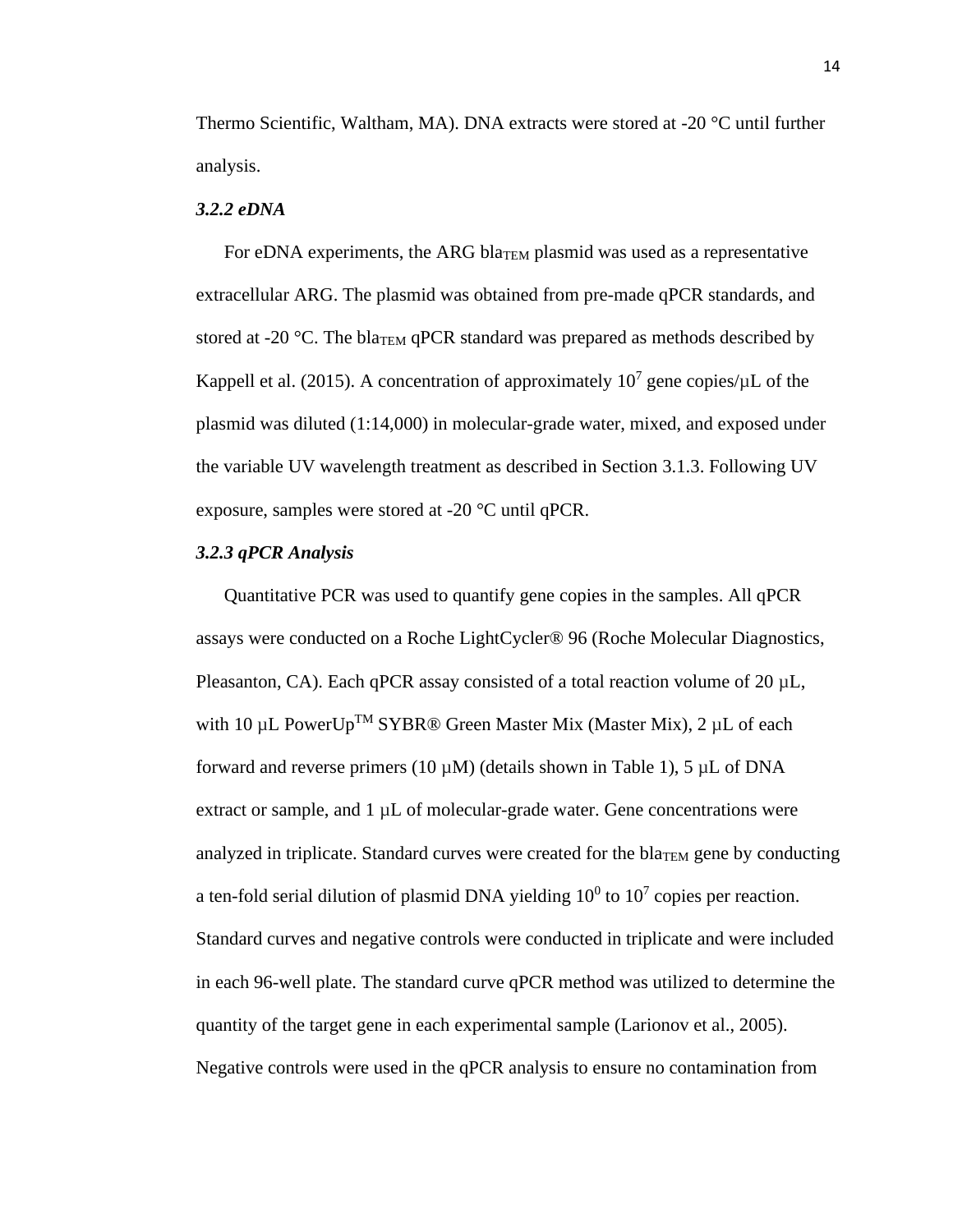outside sources, and were composed of molecular grade water, qPCR primers, and

Master Mix. By using this method, the qPCR output generates DNA concentration in

gene copies  $/\mu L$ , which then can be used to calculate gene reduction.

| Target | Antibiotic | Primers | Sequence                        | Amplicon    | Annealing   |
|--------|------------|---------|---------------------------------|-------------|-------------|
| Gene   |            |         |                                 | size $(bp)$ | Temperature |
|        |            |         |                                 |             | $\circ$     |
| blaTEM | Ampicillin | blaTEM- | <b>GCKGCCAACTTACTTCTGACAACG</b> | 257         | 60          |
|        |            | FX      |                                 |             |             |
|        |            |         |                                 |             |             |
|        |            | blaTEM- | <b>CTTTATCCGCCTCCATCCAGTCTA</b> |             |             |
|        |            | RX      |                                 |             |             |

*Table 1: List of qPCR primers used for this research.*

#### **3.3 Data Analysis and Statistics**

The Chick-Watson equation was utilized to model kinetics, microbial

inactivation, and gene reduction, as shown in Equation 2.

$$
\log\left(\frac{N}{N_o}\right) = -\Lambda_{CW}(It) \quad \text{[Equation 2]}
$$

Where,  $N_0$  = initial microbe concentration via control plate counts (CFU/mL),

N = microbe concentration following treatment (CFU/mL),  $\Lambda_{CW}$  = Chick-Watson coefficient of specific lethality (mJ/cm<sup>2</sup>),  $I = UV$  irradiance (mW/cm<sup>2</sup>), and  $t = time$ (seconds). The Chick-Watson coefficient of specific lethality was determined as the slope of the linear regression line on plots of UV fluence vs. log inactivation  $(mJ/cm<sup>2</sup>)$ , forced through the intercept  $(0,0)$ .

Energy efficiency of the system was evaluated using the EEO metric, shown in Equation 3 (Beck et al., 2017; Bolton et al., 2001; Martino et al., 2021).

$$
EEO = \frac{A}{(3.6 * 106)(V)(\Lambda_{CW})(WPE)}
$$
 [Equation 3]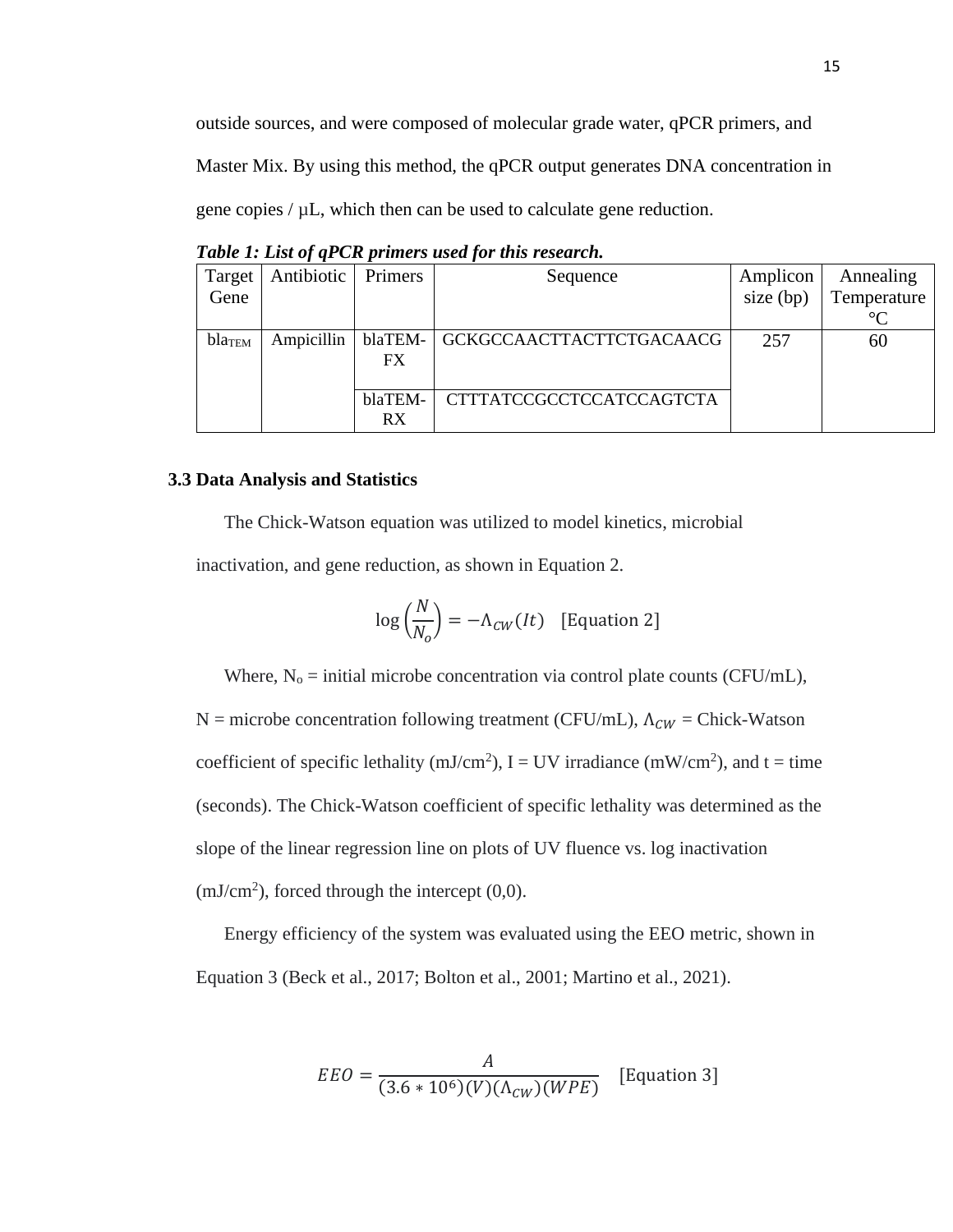Where,  $EEO =$  electrical energy per order or the amount of energy needed to decrease the concentration of the contaminant by one order of magnitude  $(kW-hr/m<sup>3</sup>)$ , A = irradiated surface area (cm<sup>2</sup>), V = sample volume (L), WPE = wall plug efficiency reported by the manufacturer (0.3% for 255 nm, 0.7% for 265 nm, 1.3% for 285 nm, and 32.7% for LP-UV). The factor  $3.6 \times 10^6$  accounts for the conversion between hours and seconds, mW and kW, and  $m^3$  to L.

All statistics were completed using GraphPad Prism 9 (GraphPad Software, San Diego, CA), with a significance level of  $\alpha = 0.05$ . One- or two-way ANOVA was used, along with Tukey's multiple comparison test to assess significant differences in the data.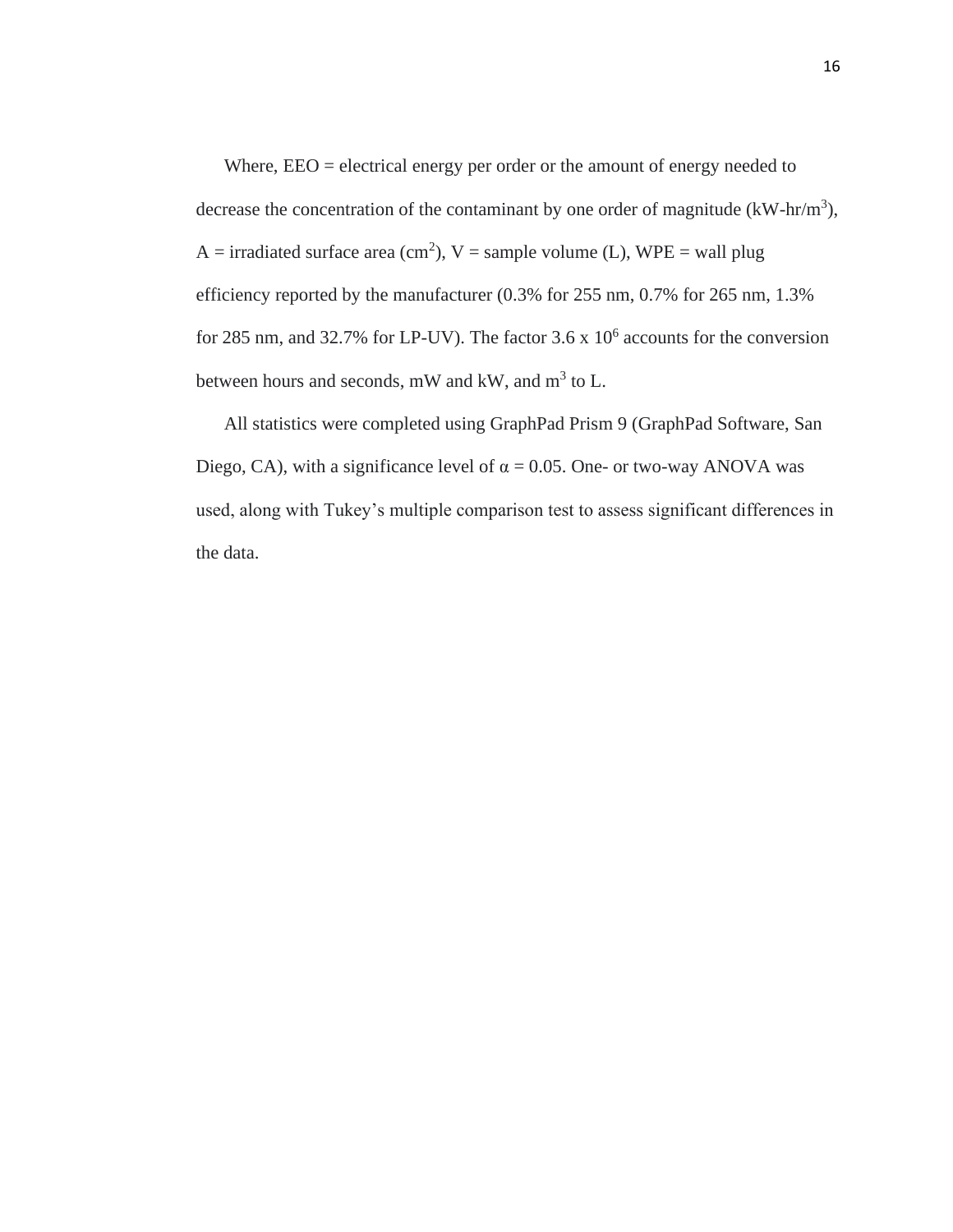# **4 RESULTS AND DISCUSSION**

#### **4.1 The impact of UV Wavelengths on ARB Inactivation**

The impact of variable wavelength UV treatment on ARB inactivation was assessed for the ARB *E. coli* TOP10 with pUC19 plasmid. It was hypothesized that the ARB would be inactivated more effectively using UV-LED treatments compared to the traditional LP-UV system because depending on which peak wavelength is utilized, damage to the cell's DNA and also proteins can be targeted (whereas LP-UV systems typically target DNA only and not proteins due to it emitting monochromatic light at 254 nm). As per the methods described above, the ARB was added to water samples and exposed to UV light for varying times to ascertain how quickly the bacteria were inactivated using UV-LEDs compared to LP-UV.

#### *4.1.1 Inactivation and Kinetics data for ARB*

Greater bacteria inactivation was observed as fluence increased (Figure 2). Apart from 285 nm, up to 5.5-log inactivation was observed for UV fluences around 2-6 mJ/cm<sup>2</sup> . Moreover, small standard deviations, defined as deviations close to the overall mean of the data set, are observed for the data points (ranging 0.001-1-log inactivation), meaning the experiments had high reproducibility. This, along with the  $\mathbb{R}^2$  values in Table 3 (above 0.96) also suggest that the data can be further used to accurately predict a certain level of bacterial inactivation with a given UV fluence. Every wavelength performed statistically different from the others, apart from the 255 nm vs. 265 nm comparison (Tukey's multiple comparison test, Table 2).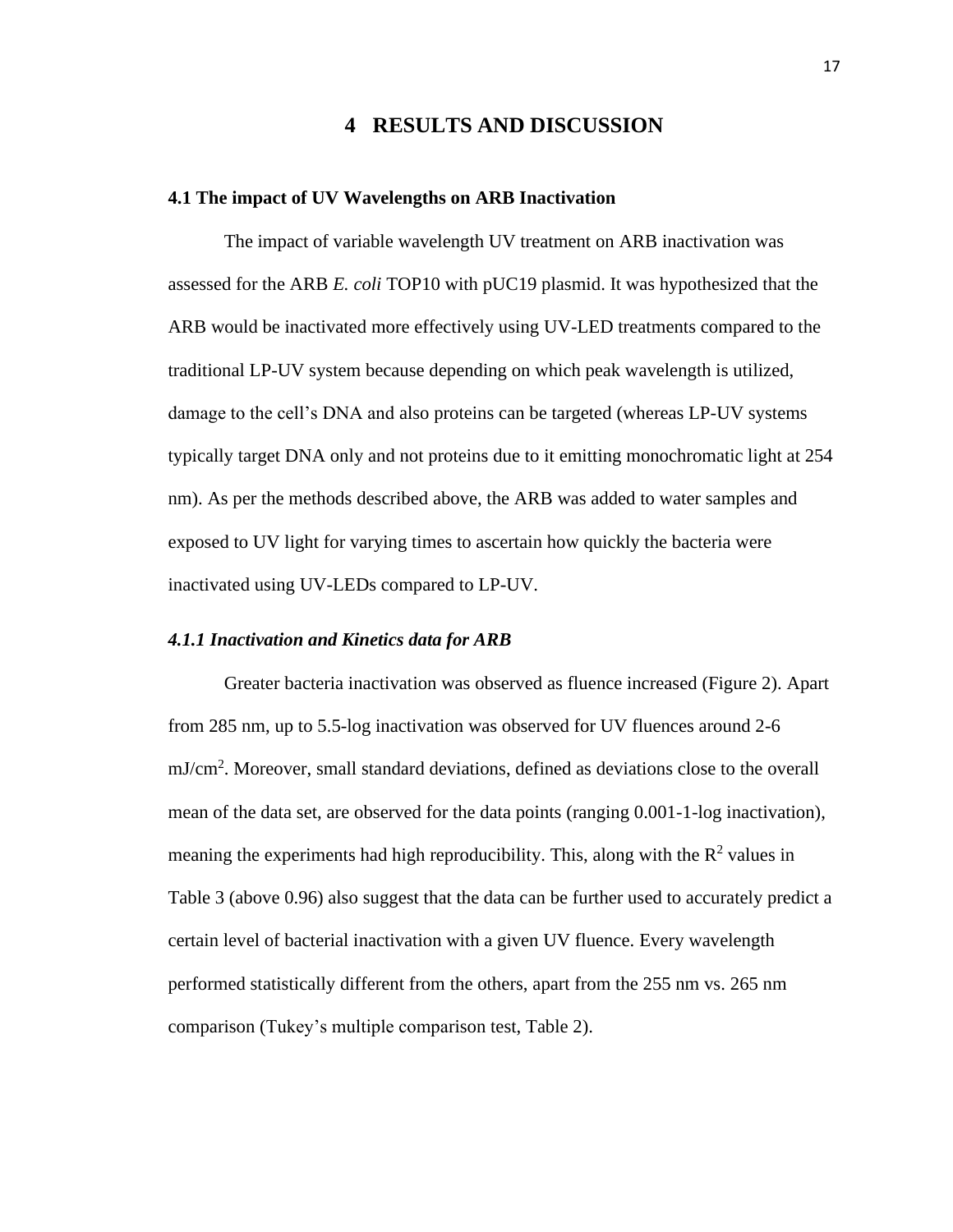

*Figure 2: ARB inactivation for each wavelength of UV treatment. Error bars show*  $\pm 1$ *standard deviation of triplicate experiments (points are means). The lines indicate linear regression models fit to each type of UV treatment system.* 

| Tukey's Multiple Comparison | Adjusted P value |
|-----------------------------|------------------|
| 255 nm vs. 265 nm           | 0.0731           |
| 255 nm vs. 285 nm           | < 0.0001         |
| $255$ nm vs. LP-UV          | < 0.0001         |
| 265 nm vs. 285 nm           | 0.0236           |
| $265$ nm vs. LP-UV          | < 0.0001         |
| 285 nm vs. LP-UV            | < 0.0001         |

*Table 2: Tukey's multiple comparison test for the UV wavelengths during ARB* 

Table 3 shows the modeled rates of inactivation (regression slopes using classic Chick-Watson disinfection kinetics), which indicate that LP-UV treatment was the most effective (highest slope), followed by UV-LED 265 nm and 255 nm (between which there was no statistical difference,  $p = 0.0731$ ), and UV-LED at 285 nm. The finding that LP-UV was the most effective treatment compared to UV-LEDs is similar to results

#### *inactivation.*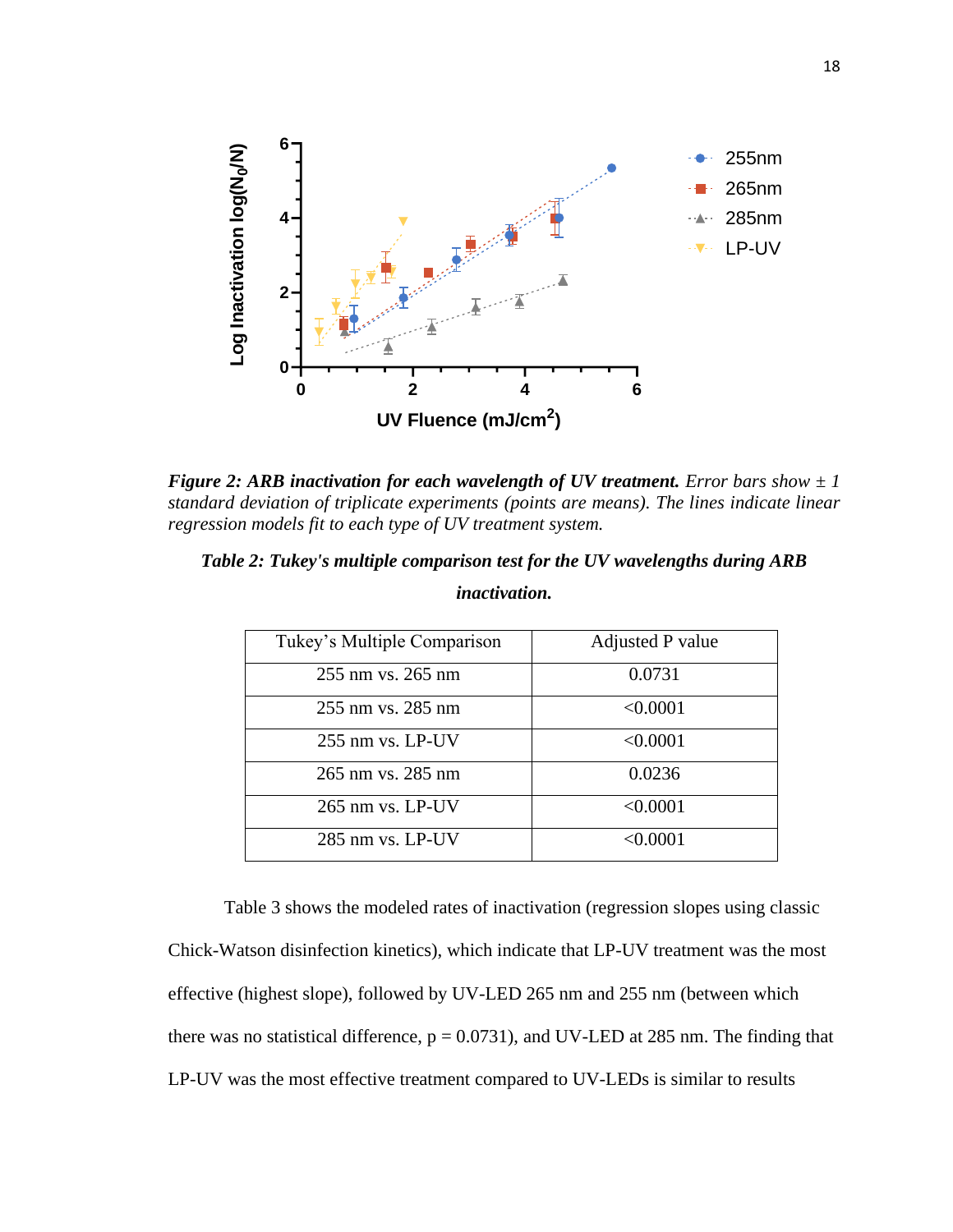reported by Rattanakul & Oguma (2018), and Bowker et al., (2011). With respect to the UV-LEDs, 265 nm outperformed the other LEDs, also reported by Chatterley & Linden (2010), Oguma et al. (2013), Beck et al. (2017), and Li et al. (2017). The drop in efficiency that the UV-LED system exhibited for the 285 nm wavelength is consistent with reports by Martino et al. (2021). This outcome could be due to the protein absorption of UV resulting in less damage than damage by DNA absorption of UV.

The outcome that LP-UV performed best deviates from the hypothesis that UV-LEDs could improve UV efficiency based on its ability to target DNA and protein damage. However, the results provide evidence suggesting that damage to the cellular DNA (expected to be greatest at UV wavelengths between 255 and 265 nm (Olson & Morrow, 2012)) is a more efficient means of mitigating ARB compared to damage to the cell's proteins (expected to be greatest at UV wavelengths around 280 nm (Beck et al., 2017)). Although each bacterial strain and test setup will differ, these findings demonstrate that the ARB tested here can be effectively inactivated in a short amount of time (Table 3), which could help guide the design of effective UV disinfection systems for ARB mitigation.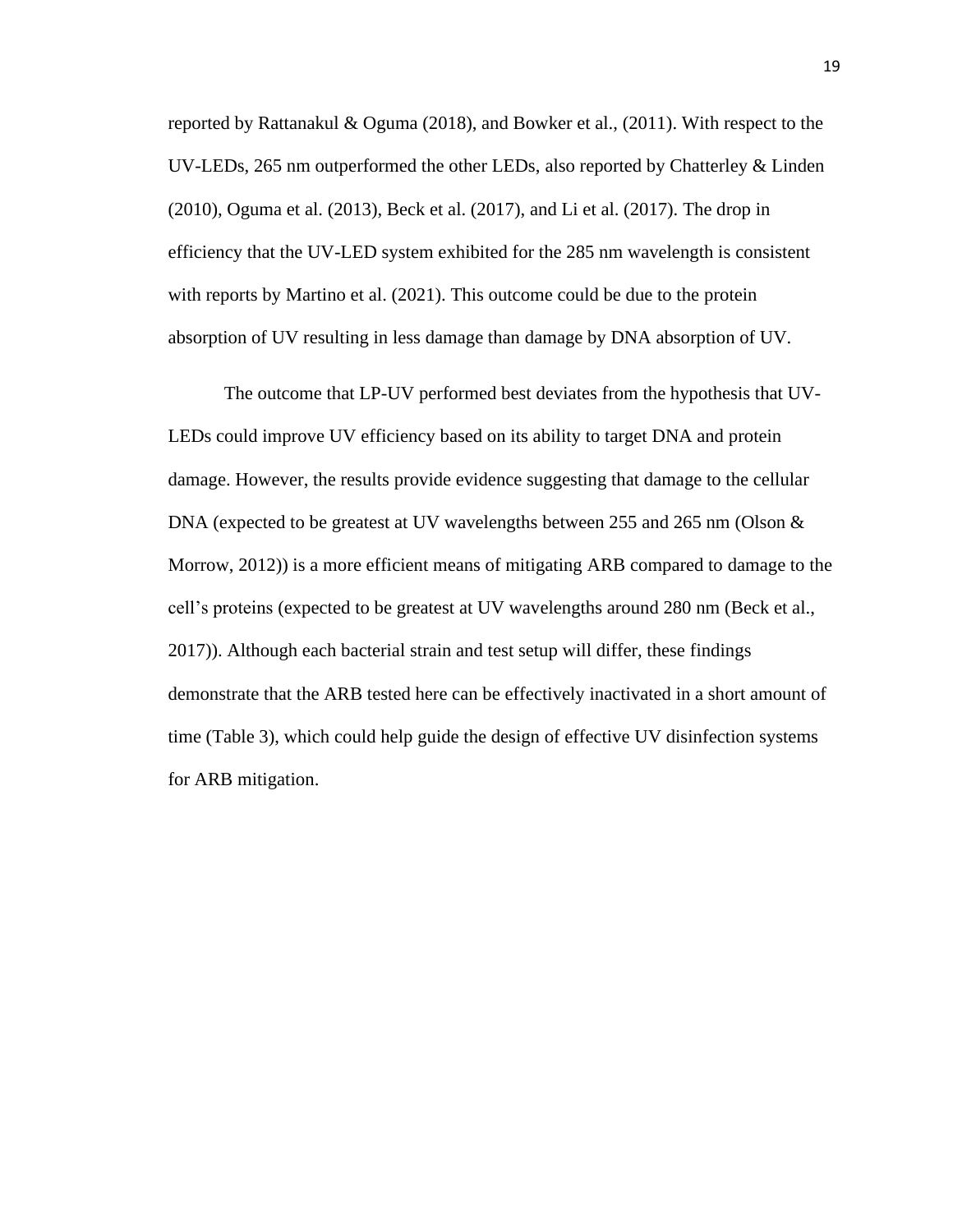| <b>UV System</b>   | <b>Kinetic rate</b><br>constant<br>(coefficient of | <b>Model Fit</b><br>$(\mathbb{R}^2)$ | <b>Exposure time required to</b><br>achieve target log inactivation<br>(seconds) |            |        |
|--------------------|----------------------------------------------------|--------------------------------------|----------------------------------------------------------------------------------|------------|--------|
|                    | specific lethality)<br>(cm <sup>2</sup> /mJ)       |                                      | 1 log                                                                            | $2 \log s$ | 3 logs |
| 255 nm UV-LED      | 0.955                                              | 0.99                                 | 17                                                                               | 35         | 55     |
| 265 nm UV-LED      | 1.00                                               | 0.96                                 | 2.3                                                                              | 4.6        | 6.8    |
| 285 nm UV-LED      | 0.48                                               | 0.970                                | 3.5                                                                              | 6.9        | 11     |
| Low-pressure<br>UV | 1.98                                               | 0.970                                | 2.7                                                                              | 5.4        | 8.6    |

*Table 3: Disinfection kinetics and inactivation efficiency for antibiotic resistant bacteria using UV-LED operated at peak wavelengths of 255 nm, 265 nm, or 285 nm in comparison to conventional LP-UV (254 nm).*

In water treatment applications, the time required to disinfect bacteria can affect the size of the reactor or the retention time of the water, because a certain exposure time will be needed to achieve the desired UV fluence (Equation 1). Thus, it is useful to know the amount of time needed to disinfect bacteria to a level targeting minimal risk to human health. Using the kinetic rate constants and UV light irradiance for each of the four UV systems, the time required to inactivate 1, 2, or 3-logs of the ARB was calculated (Table 3). These results illustrate that the trend in efficiency based on the kinetic rate constants  $(LP-UV > 265$  nm UV-LED  $\approx$  255 nm UV-LED  $>$  285 nm UV-LED) was not the same as the trend in bacterial mitigation efficiency based on UV exposure time. Based on time to treat the bacteria, the 265 nm UV-LED system was most efficient, followed by the LP-UV system, 285 nm UV-LED, and lastly 255 nm UV-LED. This finding demonstrates the importance of not only designing UV treatment systems based on knowledge of traditional fluence-based kinetics of microbial inactivation, but also accounting for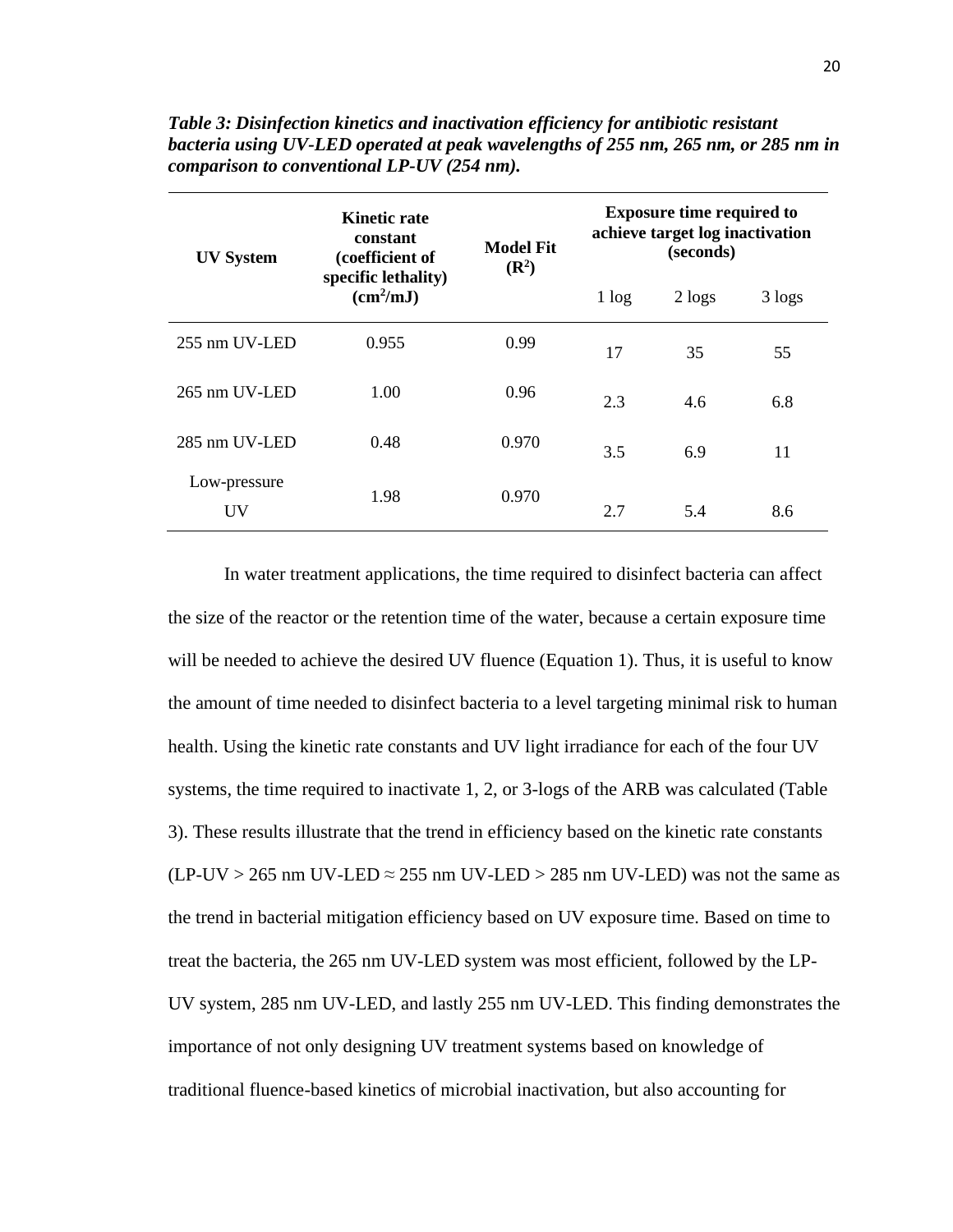energy efficiency (which varies amongst the systems tested here, as indicated by irradiation).

#### *4.1.2 Energy Efficiency Calculations for ARB*

The EEO metric indicates how effectively the ARB was inactivated using UV systems, where lower EEO values indicate greater energy efficiency. In Figure 3, the lowest EEO value was obtained for the LP-UV system, followed by the 265 nm UV-LED, 285 nm UV-LED, and 255 nm UV-LED. This result demonstrates that LEDs require more energy compared to the LP-UV system for the inactivation of ARB. The finding that the LP-UV system is more energy efficient compared to the UV-LEDs is consistent with other literature (Beck et al., 2017; Rattanakul & Oguma, 2018). The primary reason why LP-UV EEO values are so much lower is due to the WPE of the wavelengths. As noted in Section 3.3, the WPE values of the LEDs range from 0.3-1.3%, while the WPE value of the LP-UV system is 32.7%. The differences in these WPE and implications that arise with low LED-EEO values will be discussed more in Section 4.3.

The result that the 265 nm LED had a lower EEO than the 285 nm LED does differ from other studies, where it was reported that 280-285 nm LEDs have a lower overall EEO (Beck et al., 2017; Martino et al., 2021; Umar et al., 2019). Also, the EEO values calculated in this study are lower in value than others. Here, UV-LED EEO is 0.12, 0.08, and 0.09 kWh/ $m<sup>3</sup>$  for 255 nm, 265 nm, and 285 nm, respectively, where other studies reported EEO ranges of 0.4-1.2 kWh/m<sup>3</sup> for wavelengths around 255-267 nm, and 0.2-0.6 kWh/m<sup>3</sup> for wavelengths around 275-285 nm (Beck et al., 2017; Martino et al., 2021; Rattanakul & Oguma, 2018). The LP-UV EEO values for *E. coli* found by Beck et al. (2017) and Rattanakul & Oguma (2018) (0.006 and 0.0099 kWh/ $m<sup>3</sup>$ , respectively) is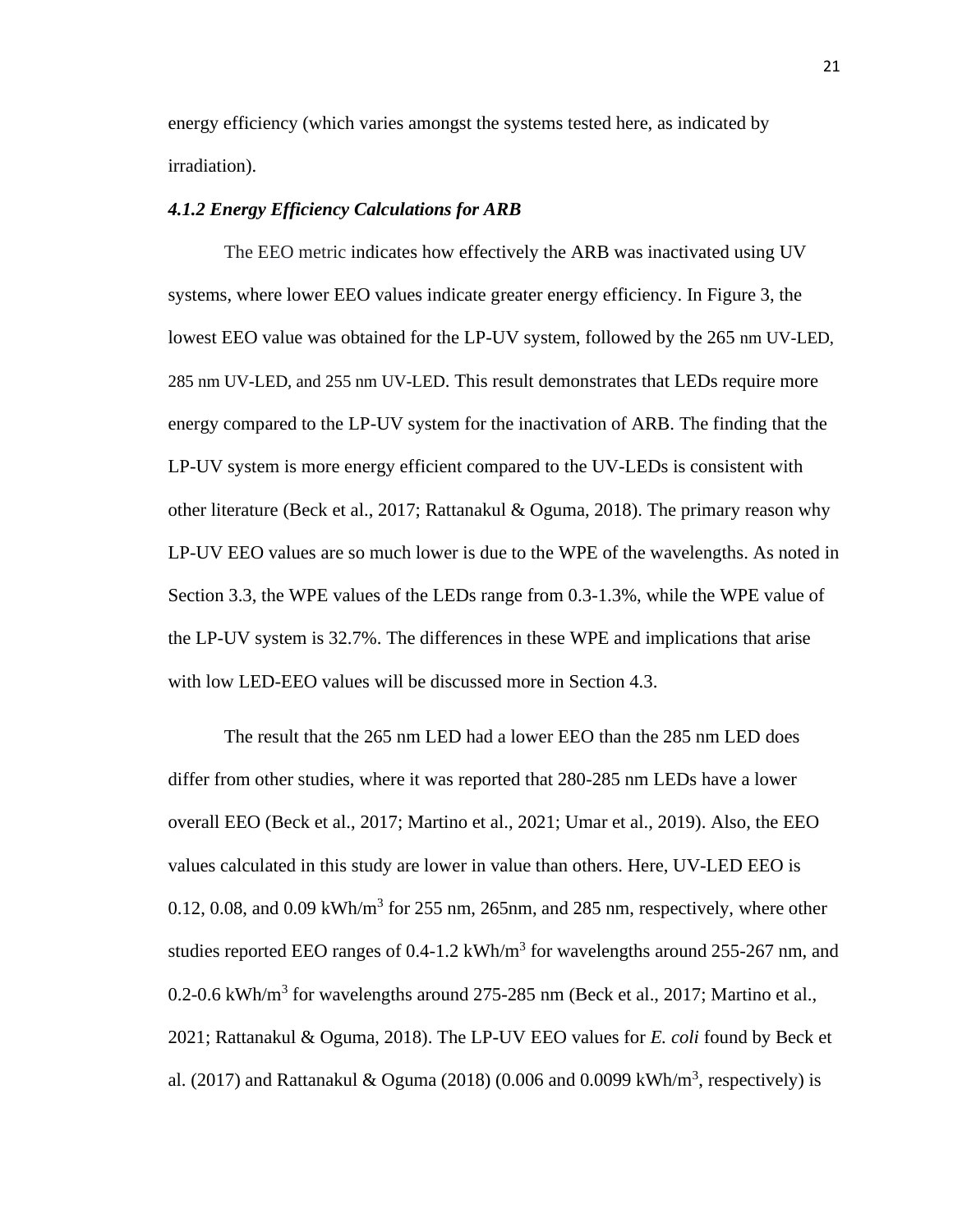higher than the LP-UV value reported here  $(0.0009 \text{ kWh/m}^3)$ . This difference could be due to the differences in system design, peak wavelengths the system produces, and WPE (Umar et al., 2019). Also, different *E. coli* strains were utilized. Therefore, more research is needed to elaborate on this distinction



*Figure 3: Electrical Energy per Order Inactivation of ARB using UV. The LP-UV EEO was too low to be visible but was =0.0009 kW-hr/m<sup>3</sup> . Bars are calculated from averaged rate constants.*

### **4.2 The Impact of UV Wavelengths on ARG Reduction**

The impact of variable wavelength UV treatment on ARG reduction was assessed for iDNA and eDNA. It was hypothesized that genes would be less effectively damaged using UV treatment compared to the bacteria themselves, potentially because ARB inactivation can involve damage to cellular components, while ARG reduction involves damage to pyrimidine dimers (quantified through qPCR) (Pang et al., 2016; Stange et al., 2019; Zhang et al., 2019). To test this hypothesis, treatment of ARGs, both iDNA and eDNA, were tested using the UV-LED and LP-UV systems.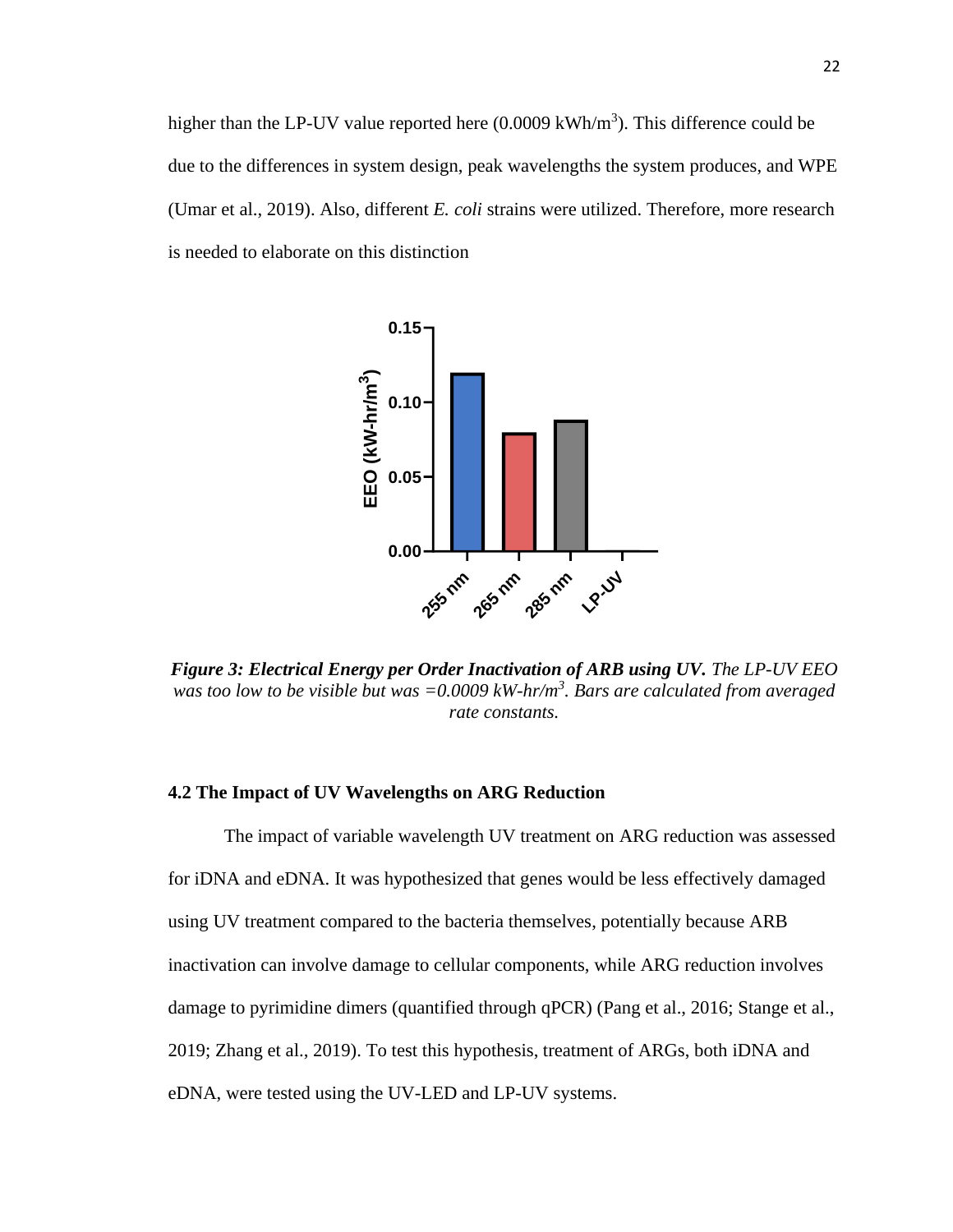#### *4.2.1 Intracellular DNA Tests*

Intracellular DNA tests on UV fluences ranging from 0 to 700 mJ/cm<sup>2</sup> showed that an increase in UV fluence (x-axis) led to greater iDNA mitigation (log reduction, yaxis) (Figure 4). Compared to ARB, the poorer model fits for ARG reduction (as indicated by the lower  $R^2$  values in Table 4) suggest that the genes were more difficult to accurately model compared to bacteria. In Figure 4, the 255 nm wavelength depicts a clear linear trend ( $\mathbb{R}^2 = 0.99$ ). However, the other wavelengths depict a less linear fit. Further research is needed to confirm the implications of the linearity/non-linearity of the data. Negative log reduction values are observed for some data points, especially at low fluences. This finding affirms the conclusion that iDNA are more difficult to model than ARB, and that overall, the reduction of iDNA is less effective than the inactivation of ARB.



*Figure 4: iDNA reduction for ARGs using variable wavelength UV treatments. Each point represents the average of at least triplicate experiments and triplicate qPCR analyses. Error bars show*  $\pm 1$  *standard deviation for triplicate experiments (points represent means). The lines indicate linear regression models fit to each type of UV treatment system.* 

Table 4 shows the modeled rates of reduction (regression slopes using classic

Chick-Watson kinetics), which indicate that the UV-LED 255 nm wavelength treatment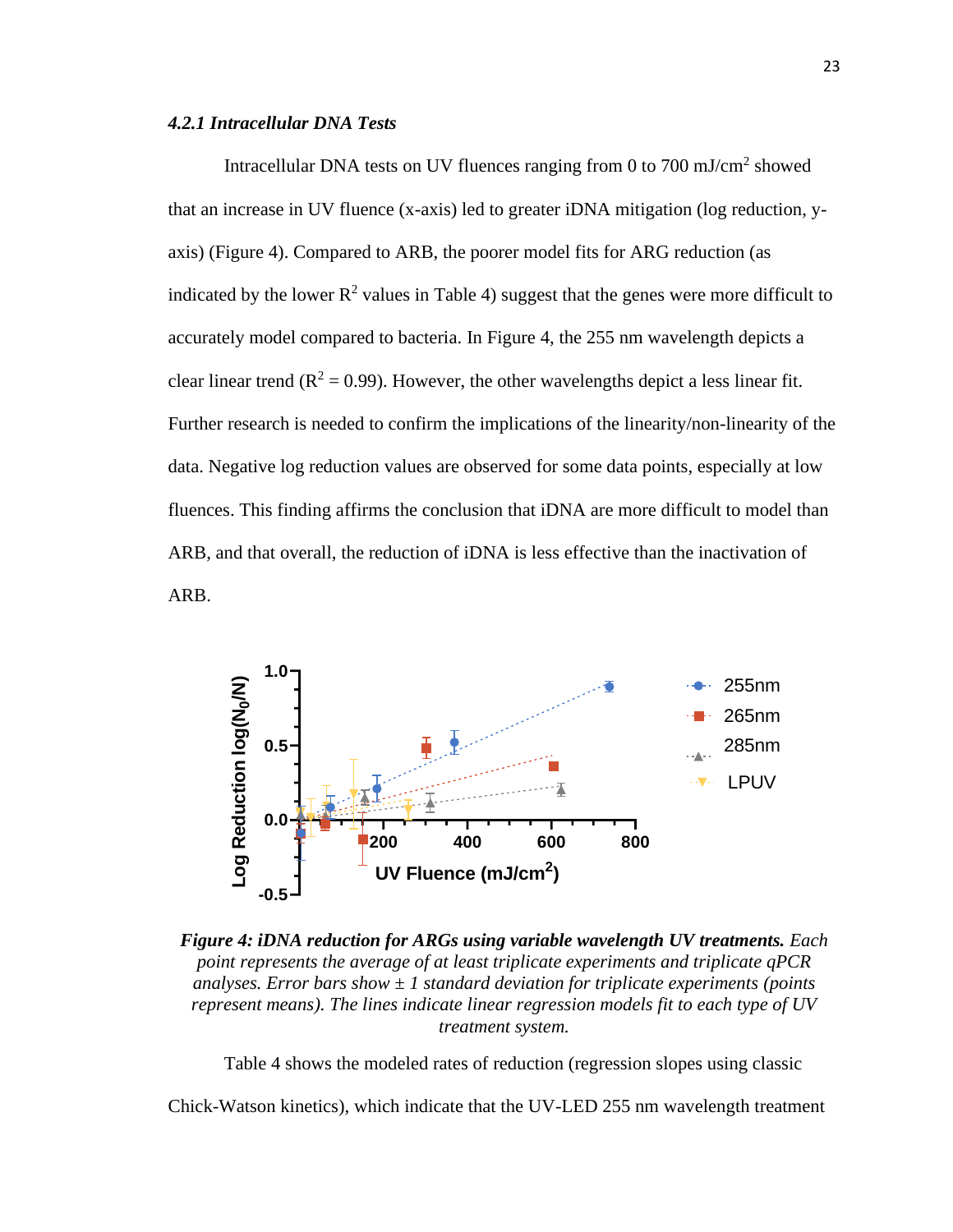was the most effective (highest slope), followed by UV-LED 265 nm, then LP-UV and UV-LED at 285 nm (not statistically different). This conclusion is different than the ARB findings, for which the LP-UV system was the most effective. The Tukey's multiple comparison test for each of the wavelengths showed that every wavelength was statistically different from each other ( $p \le 0.0006$ , apart from the 285 nm vs. LP-UV comparison ( $p = 0.838$ )) (Table 5). This non-statistical difference, as well as LP-UV performing the worst at iDNA mitigation, could be due to the low reduction ( $\approx 0.05$ ) at a high fluence of  $250 \text{ mJ/cm}^2$  (Figure 4).

**UV System Kinetic rate constant (coefficient of specific lethality) (cm<sup>2</sup> /mJ) Model Fit (R<sup>2</sup> ) Exposure time required to achieve target log inactivation (seconds)**  $1 log 2 log s 3 log s$ 255 nm UV-LED 0.0013 0.99 3.8 7.5 11.3 265 nm UV-LED 0.00072 0.64 0.86 1.8 2.6 285 nm UV-LED 0.00037 0.86 1.3 2.6 3.9 Low-pressure UV 0.00053 0.54 2.8 5.6 8.4

*Table 4: Disinfection kinetics and reduction efficiency for antibiotic resistant genes (iDNA) using UV-LED operated at peak wavelengths of 255 nm, 265 nm, or 285 nm in comparison to conventional LP-UV (254 nm).*

Overall, the lower kinetic rate constants compared to the ARB data in Table 3 demonstrate that ARG- present as iDNA were less effectively inactivated than ARB, thus confirming the hypothesis. This result is similar to other literature comparing iDNA and ARB (McKinney & Pruden, 2012; Yoon et al., 2017). These results suggest that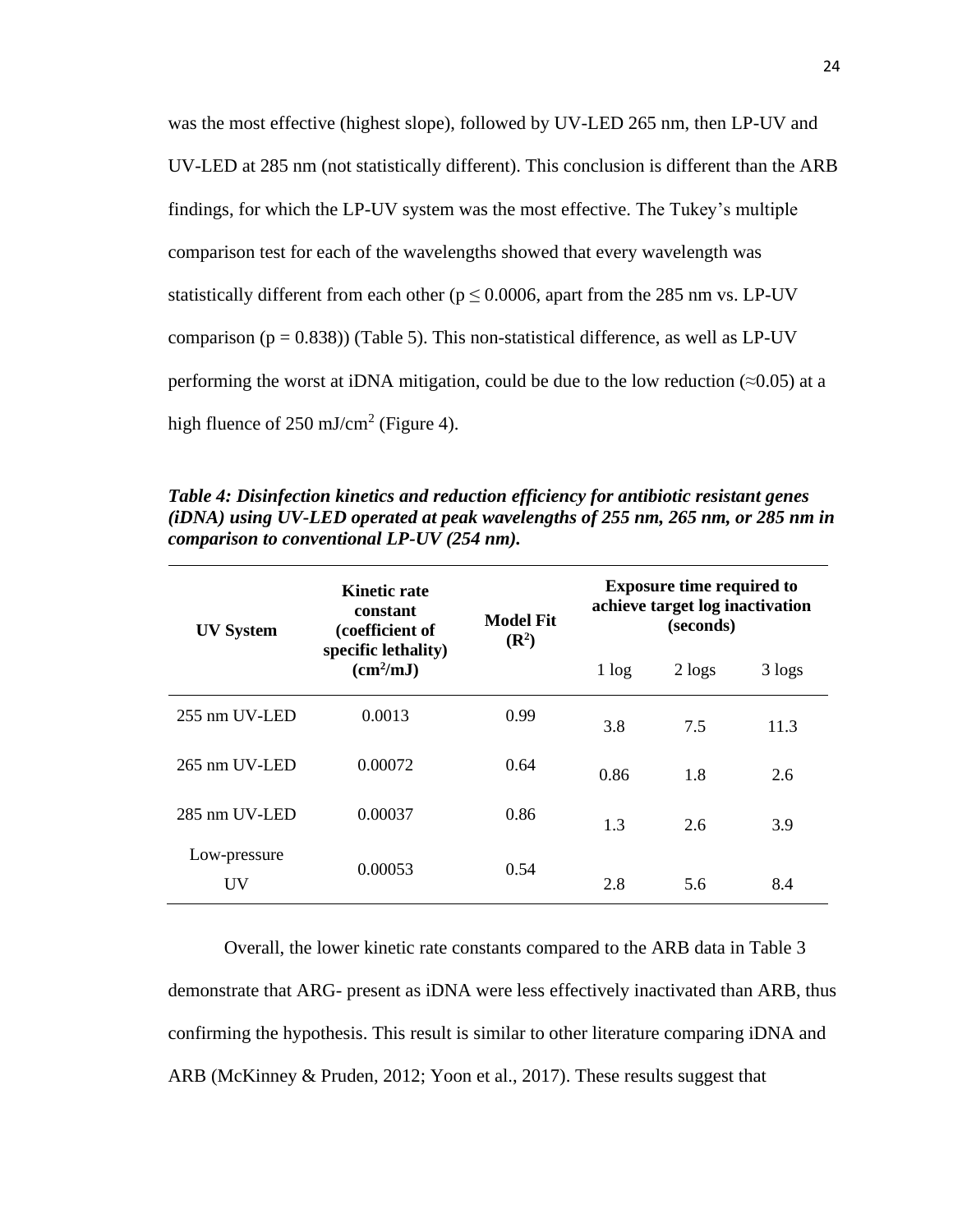inactivation of ARB could stem from more than just DNA damage, such as damage to the cell wall or other cellular components. Also, reported by Stange et al. (2019), larger sections of DNA can remain unaffected by UV treatment, while some DNA strand breaks can result in total bacterial inactivation. This means that although bacterial inactivation could be observed under UV tests, resulting gene reduction might not happen to this extent. Further research using long amplicons during UV-LED treatment of iDNA is warranted to answer this question.

Like the ARB data, these results show that the trend in efficiency based on the kinetic rate constants (255 nm LED > 265 nm LED > LP-UV  $\approx$  285 nm LED) is different than the trend in ARG-iDNA mitigation efficiency based on treatment time (Table 4). Based on Table 4, the 265 nm UV-LED system was most efficient, followed by the 285 nm UV-LED, the LP-UV system, and lastly 255 nm UV-LED. This is different than the ARB time modeling data and can be explained by the differences in wavelength irradiance and the kinetic rate constants (Equation 1). Regarding the wavelength irradiance, 255 nm has the lowest  $(0.059 \text{ mW/cm}^2)$ , followed by LP-UV  $(0.186$ mW/cm<sup>2</sup>), 265 nm (0.439 mW/cm<sup>2</sup>), then 285 nm (0.577 mW/cm<sup>2</sup>). So, since the kinetic rate constants for iDNA differ from ARB, time modeling results could differ as well.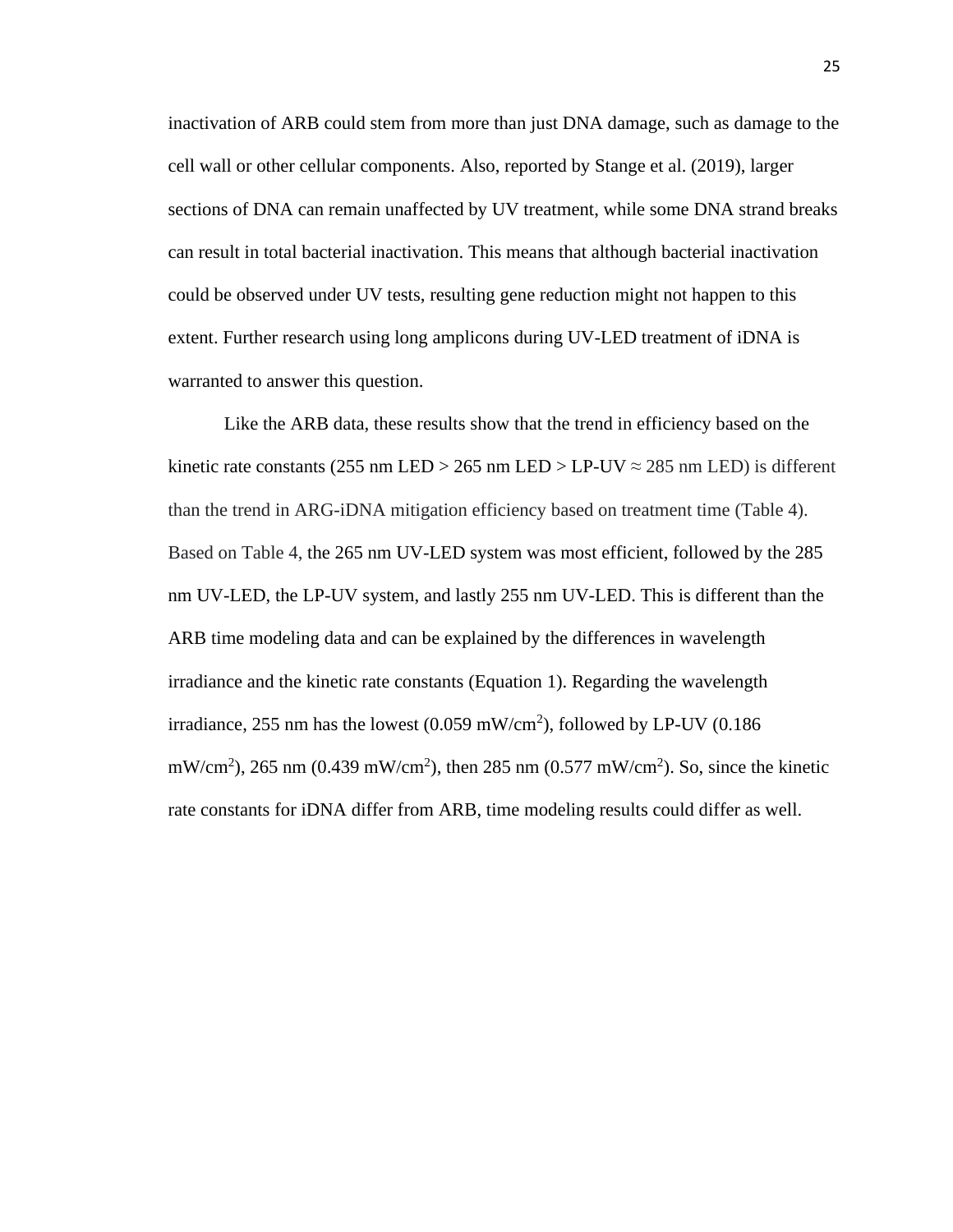| Tukey's Multiple Comparison | Adjusted P value |
|-----------------------------|------------------|
| 255 nm vs. 265 nm           | 0.0006           |
| 255 nm vs. 285 nm           | < 0.0001         |
| 255 nm vs. LP-UV            | < 0.0001         |
| 265 nm vs. 285 nm           | < 0.0001         |
| 265 nm vs. LP-UV            | < 0.0001         |
| 285 nm vs. LP-UV            | 0.8377           |

*Table 5: Tukey's multiple comparison test for the UV wavelengths during iDNA inactivation.*

#### *4.2.2 Energy Efficiency Calculations for iDNA*

The lowest EEO value for the iDNA data set was obtained for the LP-UV system, followed by the 265 nm UV-LED, 285 nm UV-LED, and 255 nm UV-LED (Figure 5). As discussed in Section 2.3, this (to the author's knowledge) is the first study assessing the energy required (expressed using the EEO metric) for iDNA reduction using UV-LEDs. Importantly, this trend in efficiency is the same as the ARB data in Figure 3. Thus, LEDs require more energy compared to the LP-UV system for the reduction of iDNA as well as ARB. However, higher overall EEO values are required for the reduction of iDNA compared to ARB, (2 magnitudes of difference). This result is to be expected, because the genes themselves were harder to inactivate than ARB; thus, more energy will be required to achieve similar log reduction values.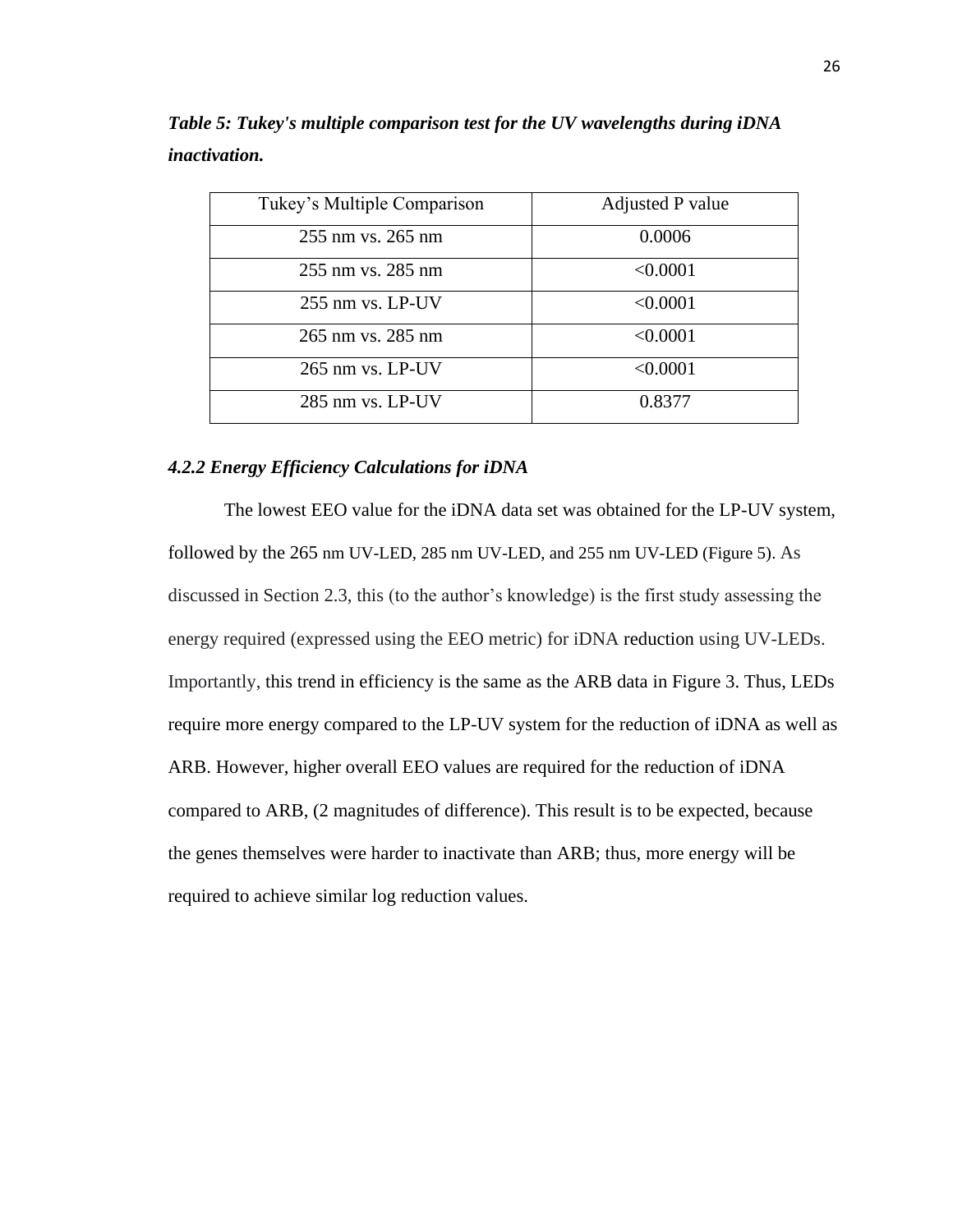

*Figure 5: Electrical energy per order (EEO) for iDNA treatment. Bars are calculated from averaged rate constants.*

#### *4.2.3 Extracellular DNA Tests*

Extracellular DNA tests were performed using the same UV doses as the iDNA tests, ranging from 0 to 700 mJ/cm<sup>2</sup>. Increasing UV fluence (x-axis) led to greater ARG eDNA reduction (log inactivation, y-axis) (Figure 6). For the range of fluences tested, 0- 2.5-logs of inactivation were observed. This result is lower than other studies, that reported up to 0.4-logs inactivation with UV fluences between 20 and 400 mJ/cm<sup>2</sup> (Chang et al., 2017; Destiani et al., 2018; McKinney & Pruden, 2012). Of note, Krzeminski et al. (2020), studied eARGs inactivation using UV-LED at 265 nm, and reported that 1-log reduction required a fluence of  $73 \text{ mJ/cm}^2$  (assessed using short amplicons), which is a better efficiency than this study. Differences in reduction efficiency could be attributed to using different genes or test setups.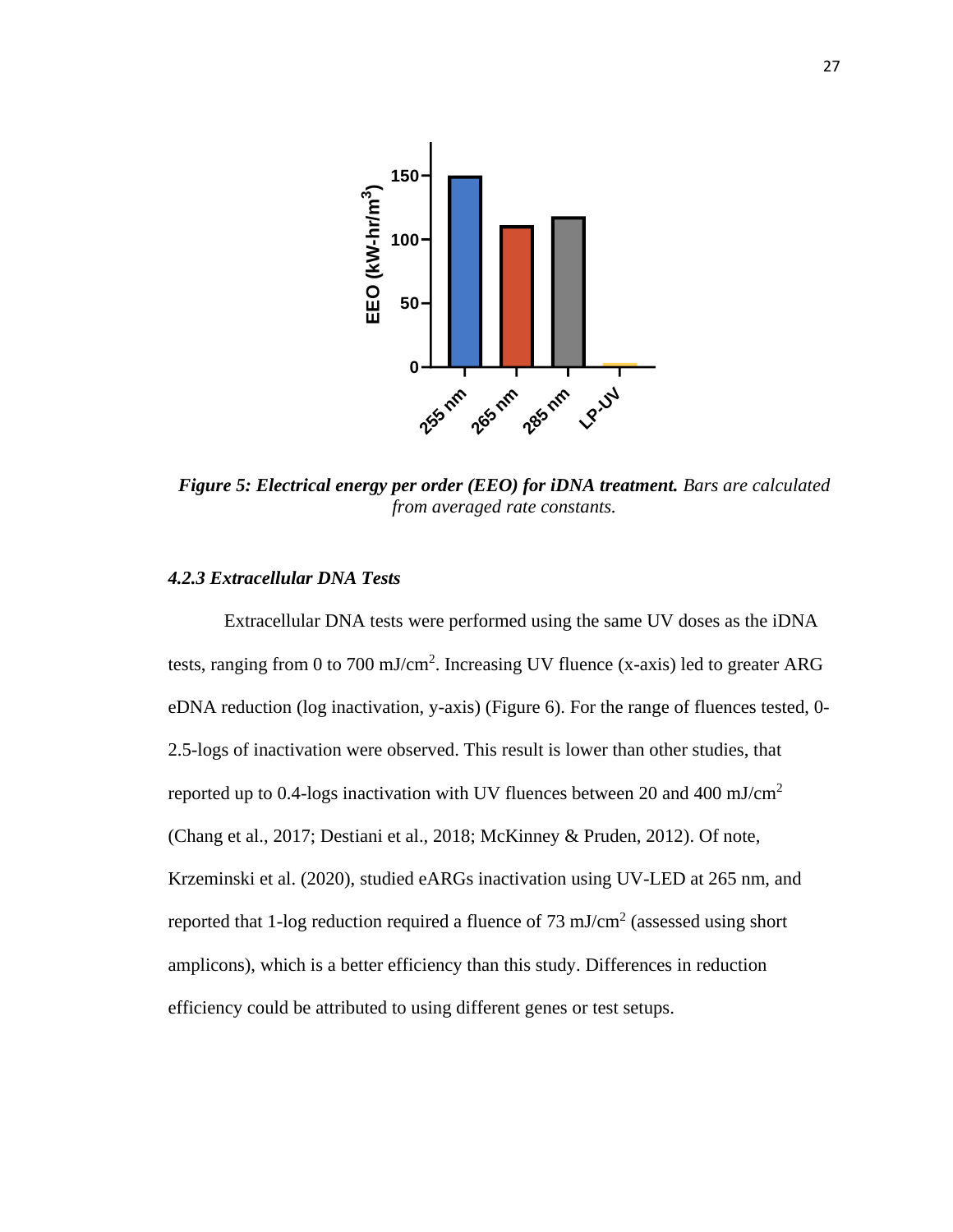

*Figure 6: eDNA reduction for each wavelength UV treatment***.** *Each point represents the average of at least triplicate experiments and triplicate qPCR analyses. Error bars show ± 1 standard deviation. The lines indicate linear regression models fit to each type of UV treatment system.*

Comparison of the magnitude of the slopes of the linear regression lines shown in Figure 6 allowed for comparative evaluation of the efficacy of each of the four different types of UV systems. Table 6 shows the modeled rates of reduction (regression slopes using classic Chick-Watson kinetics), which indicate that the LP-UV wavelength treatment was the most effective (highest slope), followed by UV-LED 255 nm, then UV-LED 265 nm and UV-LED at 285 nm. These results differ slightly from the ARB and iDNA data. However, wide variability in reduction (as indicated by large error bars) contributed to there being no statistical difference amongst eDNA treatment using the different UV systems, with the exception of 285 nm and LP-UV ( $p = 0.0246$ ) (Table 7). However, the high initial log reduction values for LP-UV could be the reason it is statistically different than the 285 nm LED. This result makes sense since eDNA does not contain proteins, and 285 nm LED mainly targets proteins; thus, it would be expected to have the lowest log reduction compared to a wavelength that targets DNA (i.e., LP-UV).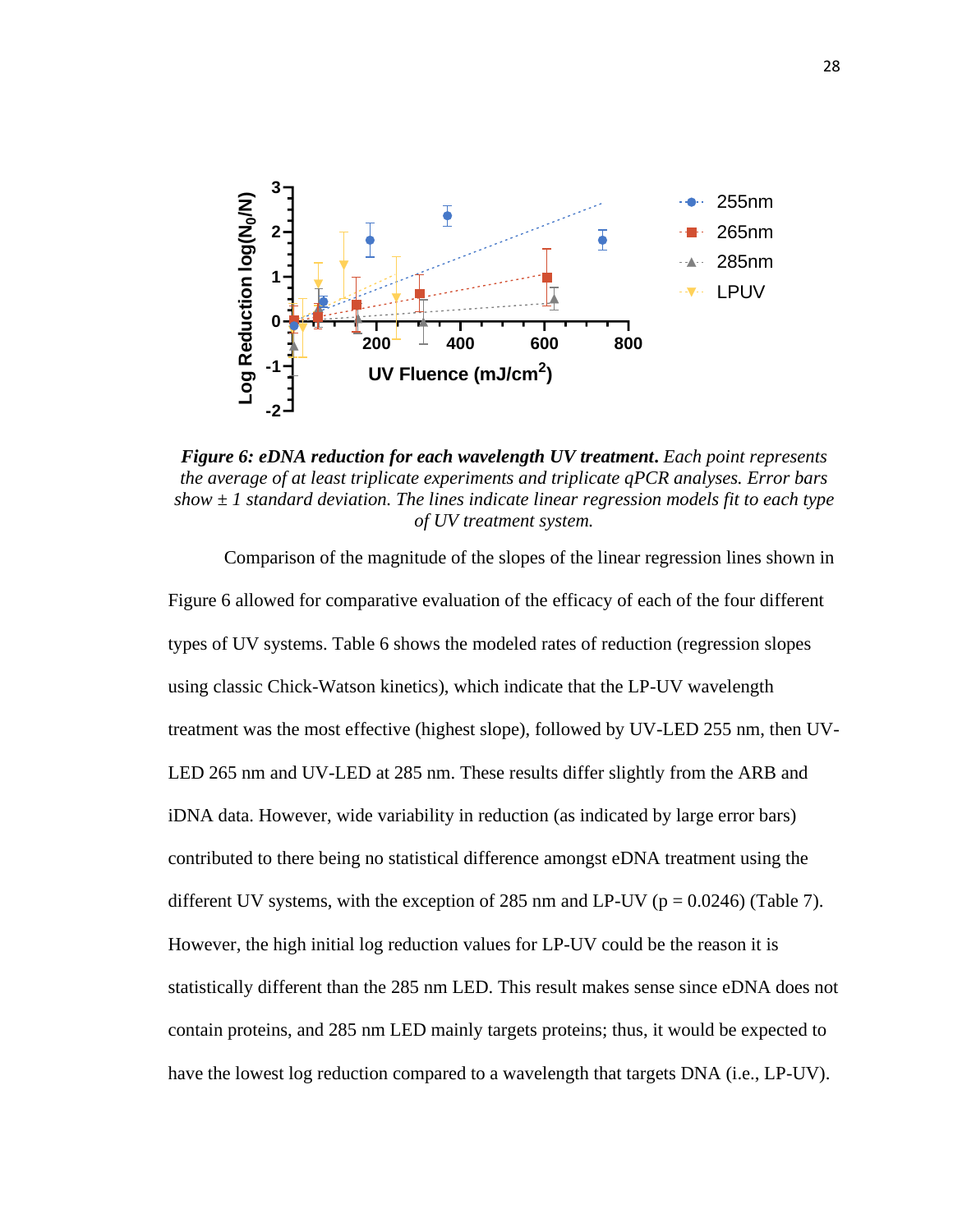| <b>UV System</b>          | <b>Kinetic rate</b><br>constant<br>(coefficient of | <b>Model Fit</b><br>$(\mathbb{R}^2)$ | <b>Exposure time required to</b><br>achieve target log inactivation<br>(seconds) |            |        |
|---------------------------|----------------------------------------------------|--------------------------------------|----------------------------------------------------------------------------------|------------|--------|
|                           | specific lethality)<br>(cm <sup>2</sup> /mJ)       |                                      | 1 log                                                                            | $2 \log s$ | 3 logs |
| 255 nm UV-LED             | 0.0036                                             | 0.75                                 | 1.3                                                                              | 2.6        | 3.9    |
| $265$ nm $UV-LED$         | 0.0018                                             | 0.90                                 | 0.35                                                                             | 0.72       | 1.1    |
| 285 nm UV-LED             | 0.00067                                            | 0.35                                 | 0.72                                                                             | 1.4        | 2.2    |
| Low-pressure<br><b>UV</b> | 0.0043                                             | 0.58                                 | 0.33                                                                             | 0.68       | 1.0    |

*Table 6: Disinfection kinetics and reduction efficiency for antibiotic resistant genes (eDNA) using UV-LED operated at peak wavelengths of 255 nm, 265 nm, or 285 nm in comparison to conventional LP-UV (254 nm).*

Like the ARB and iDNA data, Table 6 shows that the trend in efficiency based on the fluence-based kinetic rate constants (LP-UV  $\approx$  255 nm LED  $\approx$  265 nm LED  $\approx$  285 nm LED) was different than the trend in ARG mitigation efficiency based on treatment time. Based on treatment time, the LP-UV system was most efficient, followed by the 265 nm UV-LED, the 285 nm UV-LED, and lastly 255 nm UV-LED. These results show that UV treatment of eDNA is not as efficient as UV treatment of ARB, for the same reasons discussed in the iDNA section. However, for the same UV fluence range, UV treatment of eDNA was more efficient than iDNA. This could be due to the protective role of cellular structures encompassing iDNA, whereas for the "free-floating" eDNA, the DNA bear the full brunt of the UV treatment. A similar conclusion was reached by Yoon et al. (2017), where RNA screening or proteins in the cell can protect the iDNA from damage.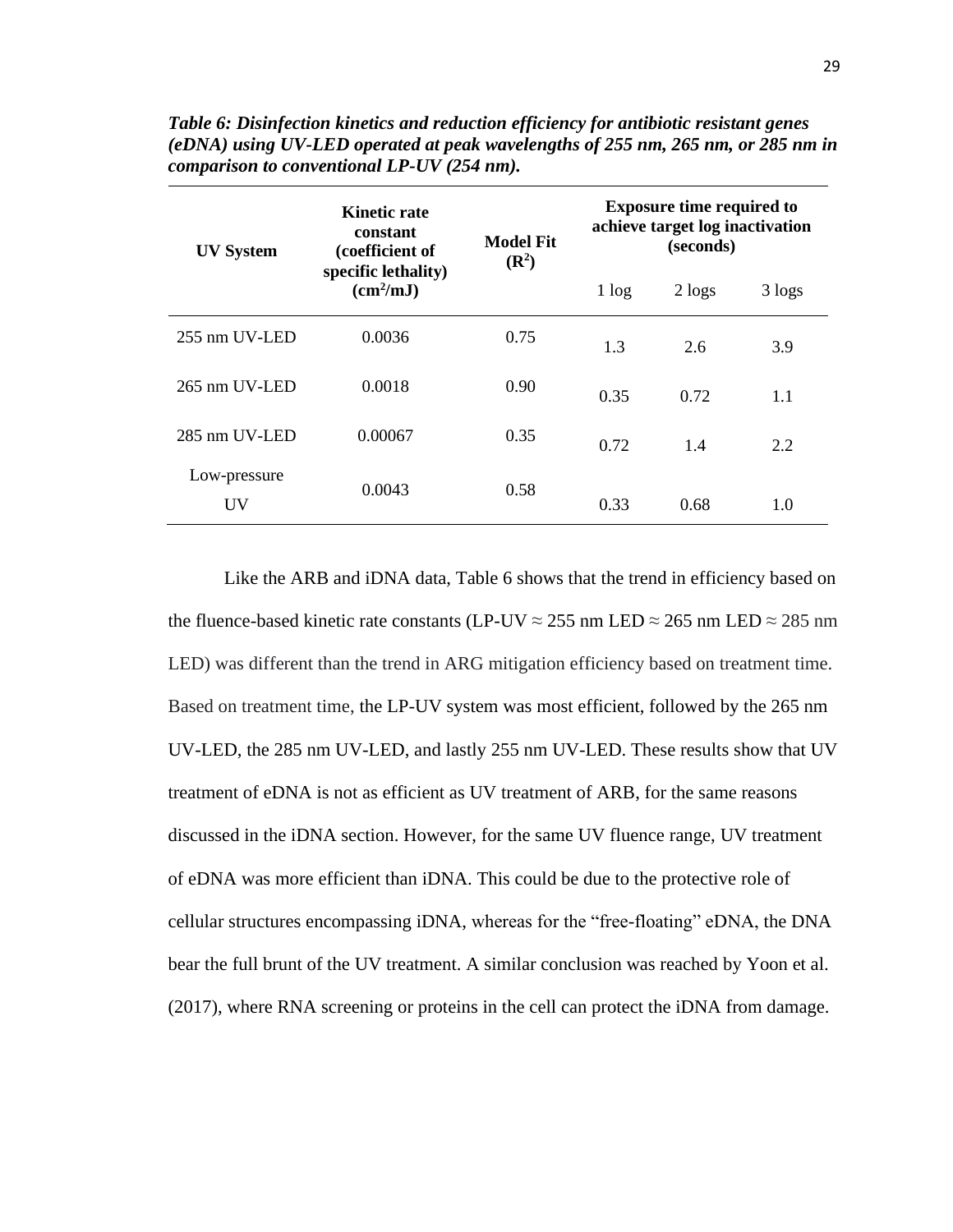| Tukey's Multiple Comparison | Adjusted P value |
|-----------------------------|------------------|
| 255 nm vs. 265 nm           | 0.8185           |
| 255 nm vs. 285 nm           | 0.5198           |
| 255 nm vs. LP-UV            | 0.3758           |
| 265 nm vs. 285 nm           | 0.9565           |
| $265$ nm vs. LP-UV          | 0.0782           |
| 285 nm vs. LP-UV            | 0.0246           |

*Table 7: Tukey's multiple comparison test for the UV wavelengths during eDNA inactivation.*

### *4.2.4 Energy Efficiency Calculations for eDNA*

The energy efficiency of eDNA treatment in the different UV systems was evaluated using the EEO metric, where the lowest EEO value was obtained for the LP-UV system, followed by the 265 nm UV-LED, 255 nm UV-LED, and 285 nm UV-LED (Figure 8). Similar to the ARB and iDNA EEO data, this result demonstrates that LEDs require more energy over the LP-UV system for the reduction of eDNA. The 285 nm LED had the highest EEO out of the LEDs, possibly due to the very low kinetic rate constant of 285 nm (Table 6) compared to the other wavelengths, which is not the case for iDNA. This is an interesting result, compared to alternate reports in some of the literature, where EEO values for 275-285 nm were lower compared to 255-265 nm LEDs (Beck et al., 2017; Martino et al., 2021; Nyangaresi et al., 2018; Oguma et al., 2013; Rattanakul & Oguma, 2018). However, these studies did not assess eDNA. Overall, EEO values for eDNA are higher than ARB, but lower than iDNA. This result relates back to the differences in kinetic rate constants of eDNA and iDNA. The kinetic reduction of eDNA is more efficient than iDNA but less efficient than ARB. This is logical because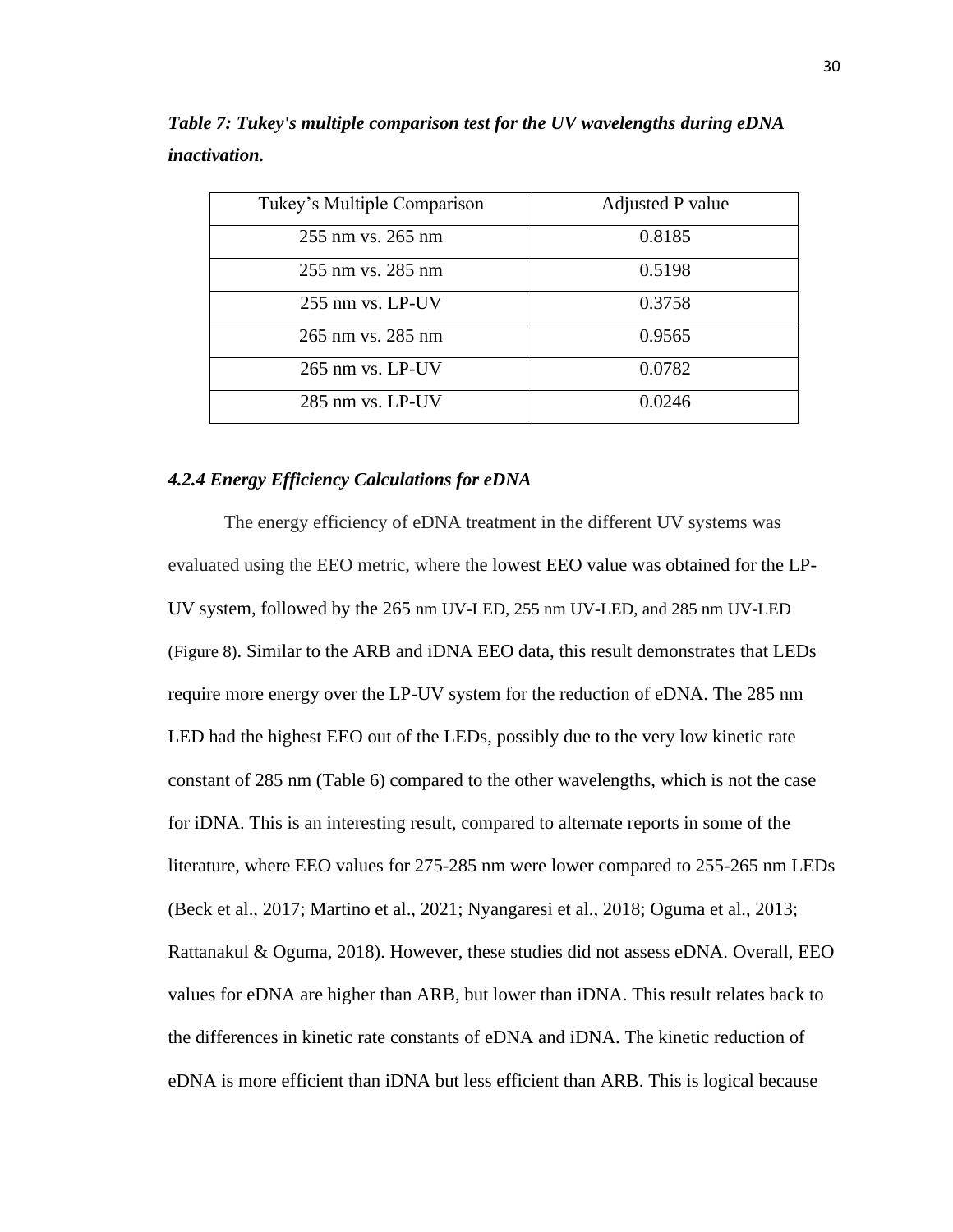the harder bacteria or genes are to damage, the more energy will be needed for reduction, and thus the kinetic rate constants will be lower as well.



*Figure 7: Electrical energy per order (EEO) for the eDNA experiments. The LP-UV EEO was too low to be visible but was*  $= 0.4$  kW-hr/m<sup>3</sup>. *Bars are calculated from averaged rate constants.*

#### **4.3 EEO Comparison Summary**

Calculating the EEO aimed to establish how efficiently the ARB and ARG were inactivated using the UV systems. Table 8 summarizes the EEO values shown in Figures 3, 5, and 7. The lower EEO values for LP-UV compared to LEDs is consistent with other literature (Beck et al., 2017; Rattanakul & Oguma, 2018). The iDNA-ARG had the highest EEO values, followed by eDNA-ARG, then ARB. Overall, higher EEO values were observed using UV-LED compared to the LP-UV system. EEO values for the ARB and ARGs related to their respective kinetic inactivation efficiencies, attributed to microorganism vulnerability, as described by Nyangaresi et al. (2018), which would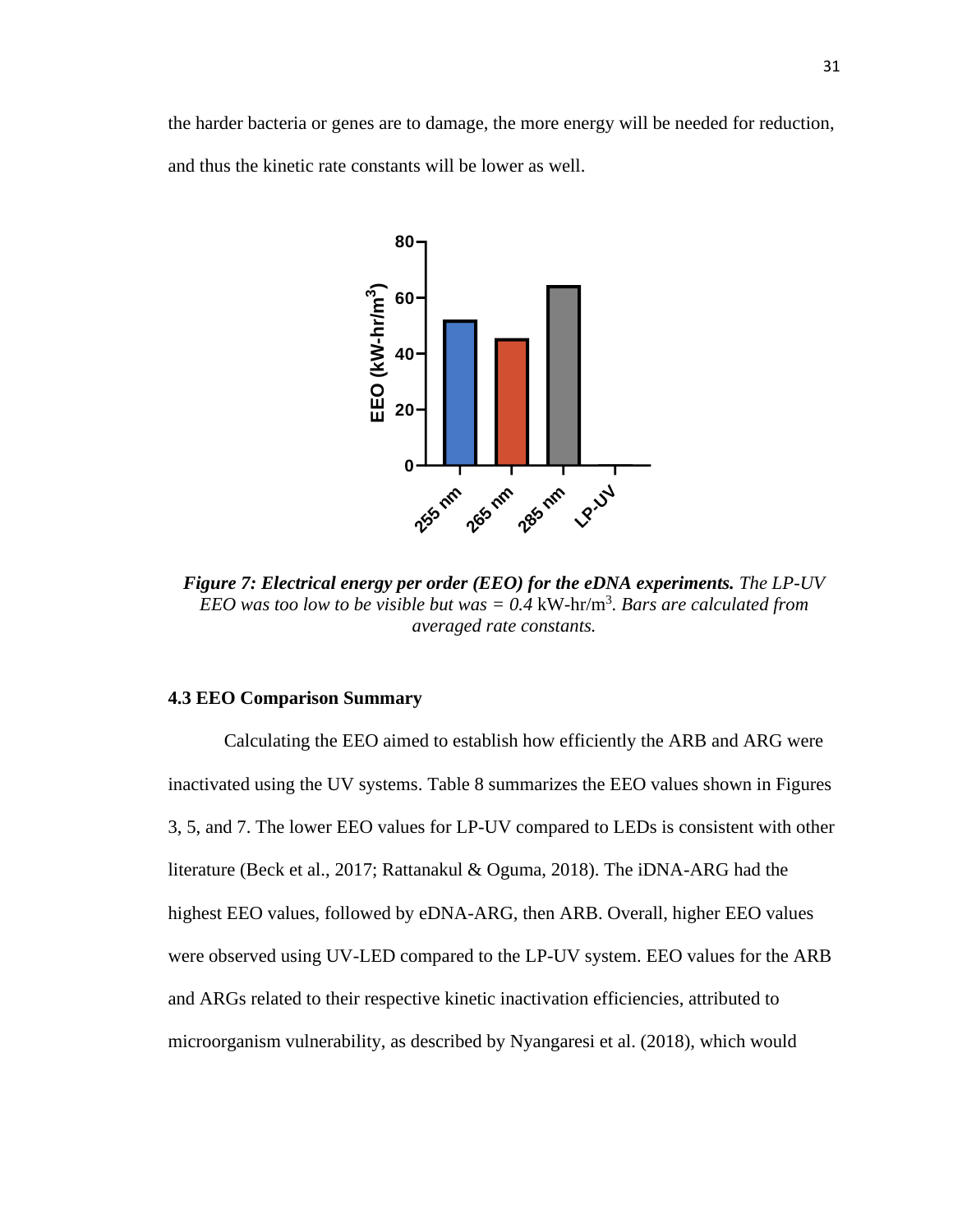change for different wavelengths. Additionally, EEO is impacted by the energy efficiency of each UV system.

This result demonstrates that LEDs require more energy, and thus could have higher associated costs (Umar et al., 2019). The difference in EEO values can be attributed to the WPE values, where LP-UV bulbs are currently the most efficient at converting input energy into UV output, while lower wavelength UV-LEDs are currently less efficient. Current WPE for other UV-LED systems range from 1-3%, while LP-UV systems range from 30-40% (Umar et al., 2019). However, if the WPE of germicidal UV-LEDs improve, they will have a much more competitive advantage against LP-UV systems.

*Table 8: Energy efficiency of the UV systems for treating antibiotic resistant bacteria and genes (characterized using the "electrical energy per order metric").*

|                  | Electrical energy per order $(kWh/m3)$  |                                         |                                                  |  |
|------------------|-----------------------------------------|-----------------------------------------|--------------------------------------------------|--|
| <b>UV-System</b> | Antibiotic resistant<br><b>bacteria</b> | Antibiotic resistance<br>$genes - iDNA$ | <b>Antibiotic</b><br>resistance genes<br>$-eDNA$ |  |
| 255 nm UV-LED    | 0.120                                   | 150                                     | 52.2                                             |  |
| 265 nm UV-LED    | 0.0799                                  | 111                                     | 45.6                                             |  |
| 285 nm UV-LED    | 0.0884                                  | 118                                     | 64.6                                             |  |
| LP-UV            | 0.000867                                | 3.22                                    | 0.40                                             |  |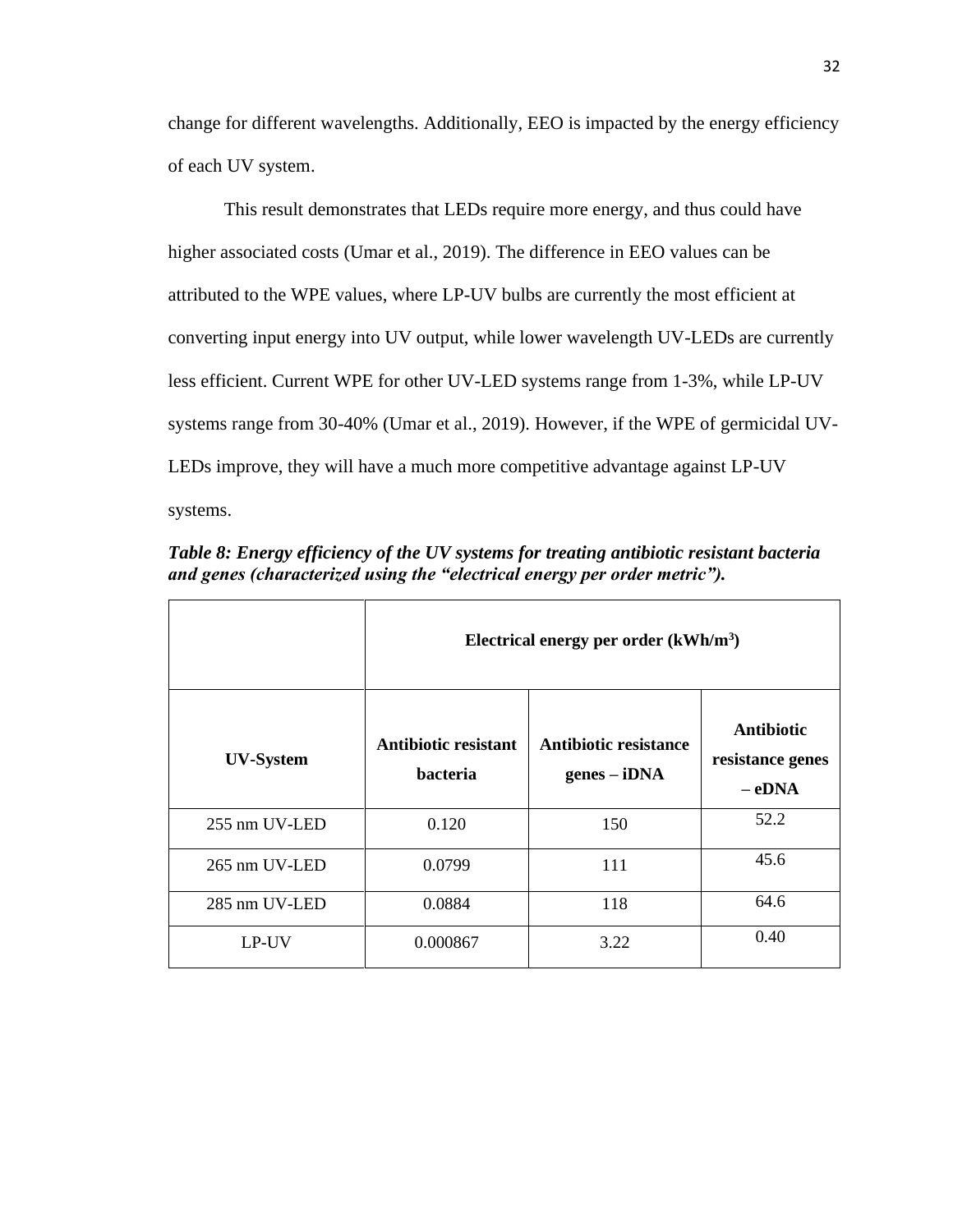# **5 CONCLUSION**

The overarching goal of this research was to assess ARB and ARG mitigation using an emerging water treatment technology, UV-LED (at wavelengths of 255 nm, 265 nm, or 285 nm), compared to conventional LP- UV treatment. Specifically, the objectives aimed to address the research gaps on ARG studies using UV-LEDs, as well as EEO calculations for ARGs under these conditions. The objectives were investigated using bench-scale UV systems to expose a synthetic water matrix containing TOP 10 *E. coli* with the pUC19 plasmid (ARB, and iDNA through DNA extraction), or bla<sub>TEM</sub> plasmids (model eARG). Plating methods and gene analysis were utilized to develop inactivation/reduction curves using Chick-Watson disinfection kinetics. Treatment time was modeled, and EEO values were calculated and compared for each wavelength and system. The key findings for this research were:

- 1. Overall, an increase in UV fluence increased inactivation/reduction, for every system tested, as indicated by the positive kinetic rate constants in Figures 2, 4, and 6. ARB exhibited the highest rate constants, and thus had the most efficient inactivation compared to iDNA and eDNA.
- 2. A drop in efficiency is noted for the 285 nm wavelength for ARB studies. This trend is also shown in literature (Martino et al. (2021)) and could be attributed to UV wavelengths that target DNA ( $255$  nm  $- 265$  nm) being more effective than UV wavelengths that target proteins (275-285 nm) at inactivating bacteria.
- 3. ARGs were less effectively damaged than ARB (higher UV fluences were needed for less log inactivation). Furthermore, iDNA exhibited more resistance to UV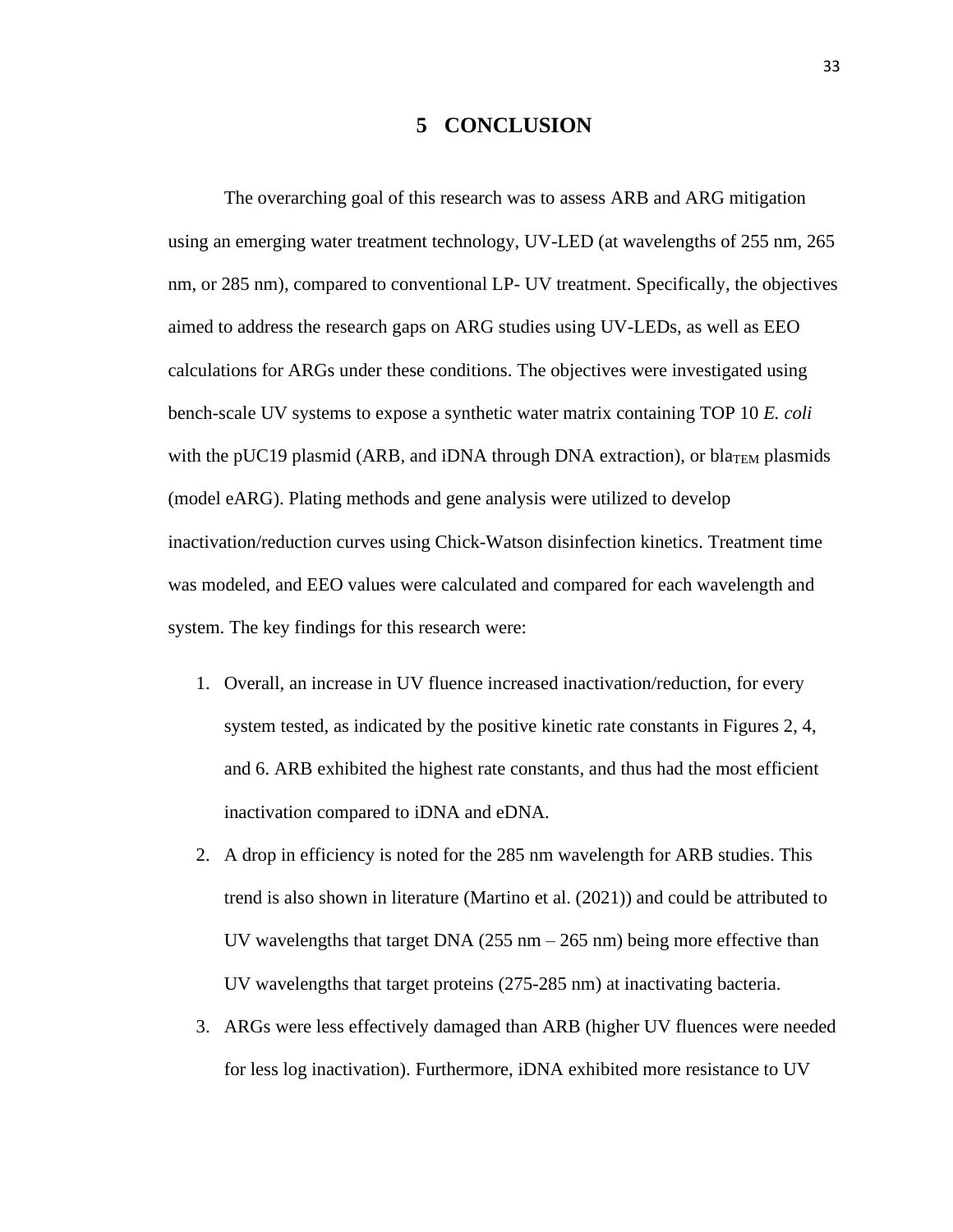than eDNA. Results from these studies suggest that ARB damage could be attributed to more than solely DNA damage, such as damage to other cellular components (i.e., cell wall – inactivation through necrosis from lipid damage). Or, a single point of DNA damage could result in total bacterial inactivation. Because the eDNA was damaged easier than iDNA, this suggests that the protective structures that encompass iDNA might better protect it from UV damage. This result is consistent with another study (Yoon et al., 2017). Finally, the ARGs were overall more difficult to accurately model than the ARB.

- 4. For each ARB/ARG system and UV wavelength, efficiency based on inactivation/reduction kinetics was different than efficiency based on treatment time modeling. Even though both ways of modeling incorporate the kinetic rate constant values and irradiance of the wavelength through Chick-Watson disinfection, the differences highlight the need to design a system with both models in mind.
- 5. The EEO was highest for UV-LEDs compared to LP-UV, for both ARB/ARG. This difference is credited to the low WPE values of the LEDs (1-3%) compared to LP-UV (30-40%). Although LED WPEs are expected to improve in the future, high EEO values for the UV-LEDs make them non-competitive against current LP-UV technology. The trend in EEO requirements matched how well the ARB and ARGs were inactivated via kinetic rate constant values (iDNA > eDNA > ARB). Future research assessing more wavelengths, ARB/ARG types, and different system operation would offer a better understanding of how UV-LEDs compare to LP-UV systems.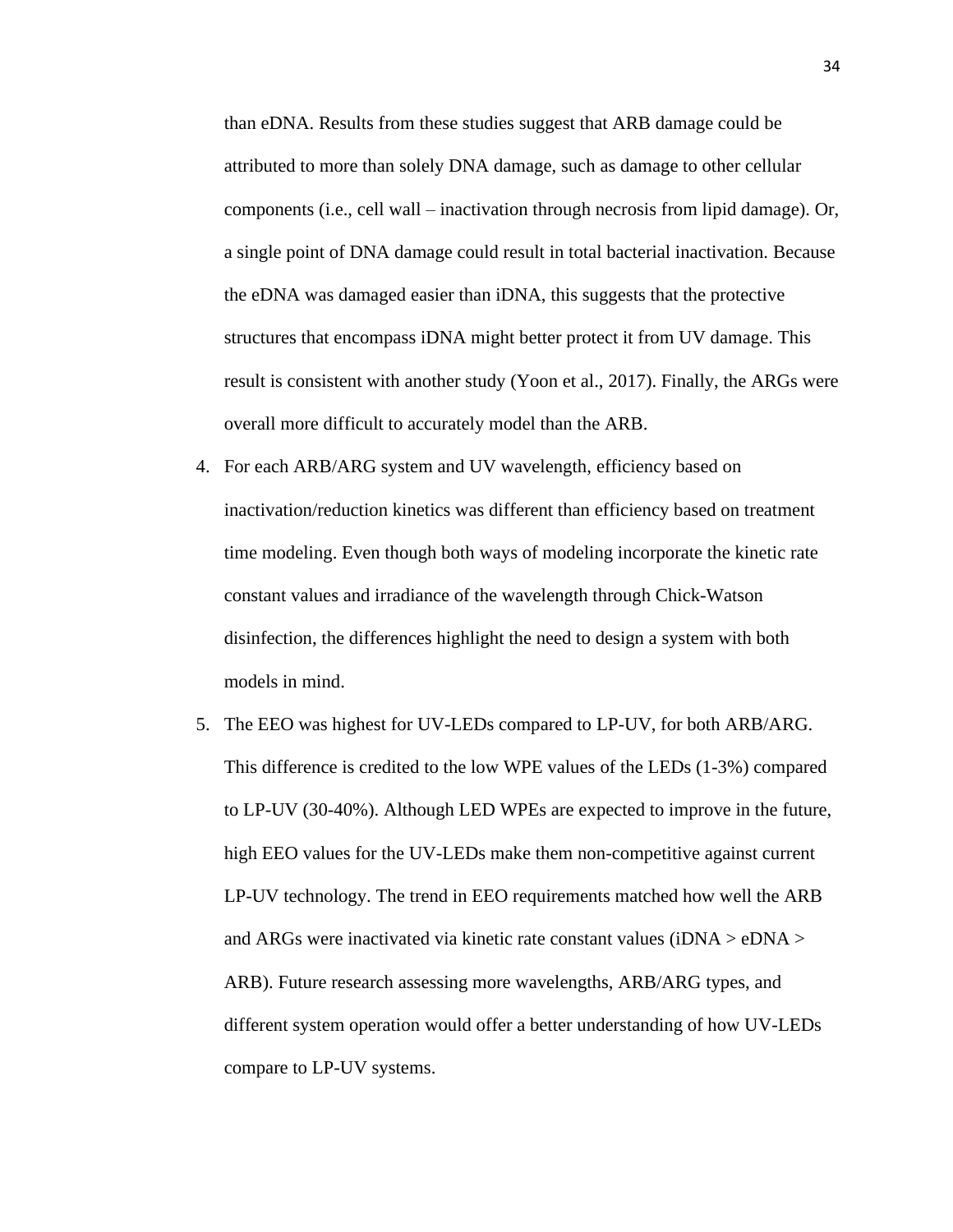#### **BIBLIOGRAPHY**

- *2019 Antibiotic Resistance Threats Report | CDC*. (n.d.). Retrieved April 1, 2022, from https://www.cdc.gov/drugresistance/biggest-threats.html
- Bari, M. L., & Yeasmin, S. (2021). Microbes Culture Methods. *Reference Module in Biomedical Sciences*. https://doi.org/10.1016/B978-0-12-818731-9.00128-2
- Beck, S. E., Ryu, H., Boczek, L. A., Cashdollar, J. L., Jeanis, K. M., Rosenblum, J. S., Lawal, O. R., & Linden, K. G. (2017). Evaluating UV-C LED disinfection performance and investigating potential dual-wavelength synergy. *Water Research*, *109*, 207–216. https://doi.org/10.1016/j.watres.2016.11.024
- Bolton, J. R., Bircher, K. G., Tumas, W., & Tolman, C. A. (2001). Figures-of-merit for the technical development and application of advanced oxidation technologies for both electric- and solar-driven systems. *Pure and Applied Chemistry*, *73*(4), 627– 637. https://doi.org/10.1351/PAC200173040627/MACHINEREADABLECITATION/RI S
- Bolton, J. R., & Linden, K. G. (2003). Standardization of methods for fluence (UV Dose) determination in bench-scale UV experiments. *Journal of Environmental Engineering*, *129*(3), 209–215. https://doi.org/10.1061/(ASCE)0733- 9372(2003)129:3(209)
- Bowker, C., Sain, A., Shatalov, M., & Ducoste, J. (2011). Microbial UV fluence-response assessment using a novel UV-LED collimated beam system. *Water Research*, *45*(5), 2011–2019. https://doi.org/10.1016/J.WATRES.2010.12.005
- Chang, P. H., Juhrend, B., Olson, T. M., Marrs, C. F., & Wigginton, K. R. (2017). Degradation of Extracellular Antibiotic Resistance Genes with UV254 Treatment. *Environmental Science and Technology*, *51*(11), 6185–6192. https://doi.org/10.1021/acs.est.7b01120
- Chatterley, C., & Linden, K. (2010). Demonstration and evaluation of germicidal UV-LEDs for point-of-use water disinfection. *Journal of Water and Health*, *8*(3), 479– 486. https://doi.org/10.2166/WH.2010.124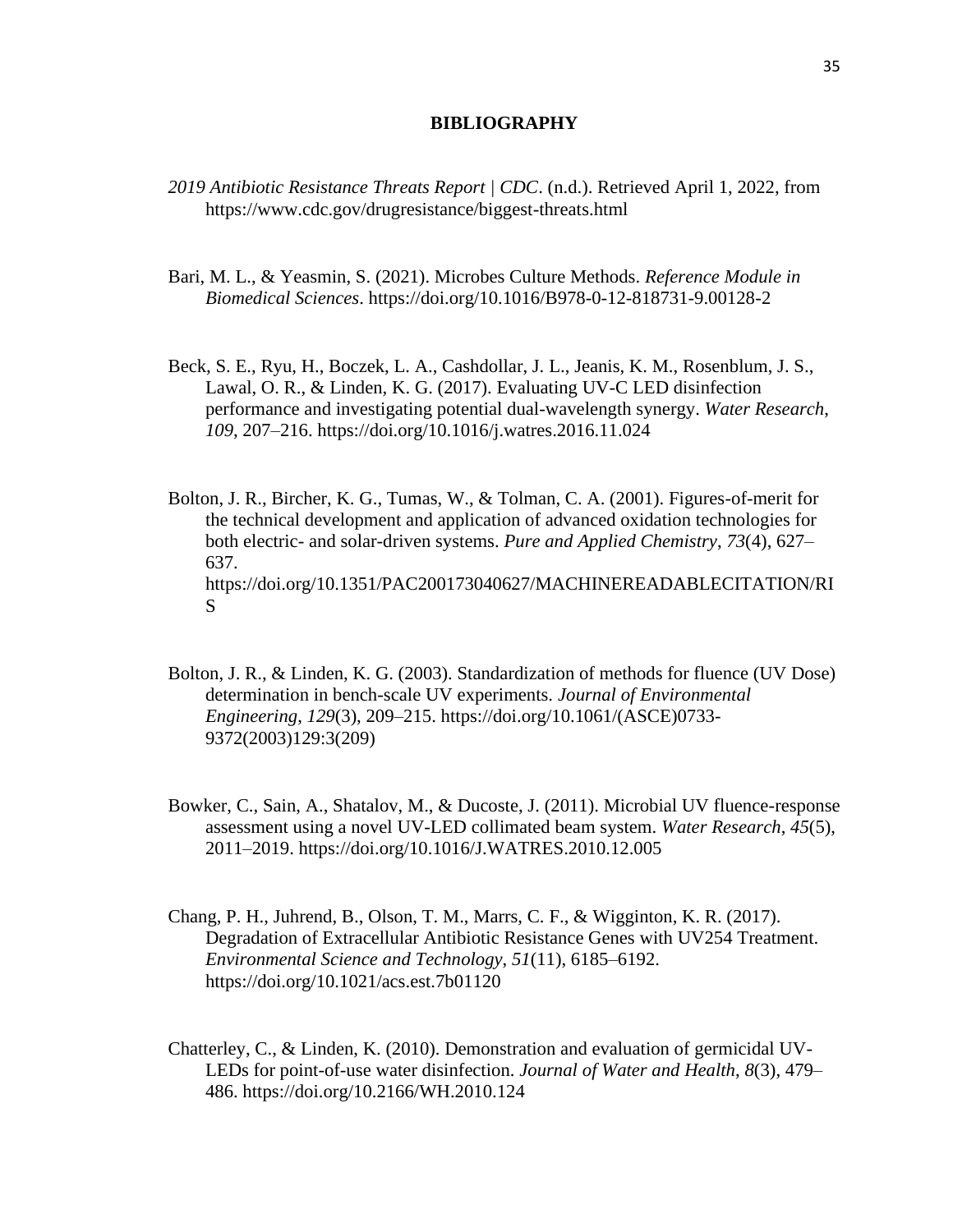- Chen, J., Loeb, S., & Kim, J.-H. (2017). LED revolution: fundamentals and prospects for UV disinfection applications. *Environmental Science: Water Research & Technology*, *3*(2), 188–202. https://doi.org/10.1039/C6EW00241B
- Childress, H., Sullivan, B., Kaur, J., & Karthikeyan, R. (2014). *Effects of ultraviolet light disinfection on tetracycline-resistant bacteria in wastewater effluents*. https://doi.org/10.2166/wh.2013.257
- Corinaldesi, C., Danovaro, R., & Dell'Anno, A. (2005). Simultaneous Recovery of Extracellular and Intracellular DNA Suitable for Molecular Studies from Marine Sediments. *Applied and Environmental Microbiology*, *71*(1), 46. https://doi.org/10.1128/AEM.71.1.46-50.2005
- Davies, J. (2010). Origins and evolution of antibiotic resistance. In *Microbiology and Molecular Biology Reviews* (Vol. 74, Issue 3, pp. 417–433). American Society for Microbiology (ASM). https://doi.org/10.1128/mmbr.00016-10
- Destiani, R., Templeton, M. R., & Kowalski, W. (2018). Relative Ultraviolet Sensitivity of Selected Antibiotic Resistance Genes in Waterborne Bacteria. *Environmental Engineering Science*, *35*(7), 770–774. https://doi.org/10.1089/ees.2017.0179
- Gerrity, D., Ryu, H., Crittenden, J., & Abbaszadegan, M. (2008). Photocatalytic inactivation of viruses using titanium dioxide nanoparticles and low-pressure UV light. *Journal of Environmental Science and Health. Part A, Toxic/Hazardous Substances & Environmental Engineering*, *43*(11), 1261–1270. https://doi.org/10.1080/10934520802177813
- Guo, M., Hu, H., Bolton, J. R., & El-Din, M. G. (2009). Comparison of low- and medium-pressure ultraviolet lamps: Photoreactivation of Escherichia coli and total coliforms in secondary effluents of municipal wastewater treatment plants. *Water Research*, *43*(3), 815–821. https://doi.org/10.1016/J.WATRES.2008.11.028
- Guo, M., Huang, J., Hu, H., Liu, W., & Yang, J. (2012). UV inactivation and characteristics after photoreactivation of Escherichia coli with plasmid: Health safety concern about UV disinfection. *Water Research*, *46*(13), 4031–4036. https://doi.org/10.1016/J.WATRES.2012.05.005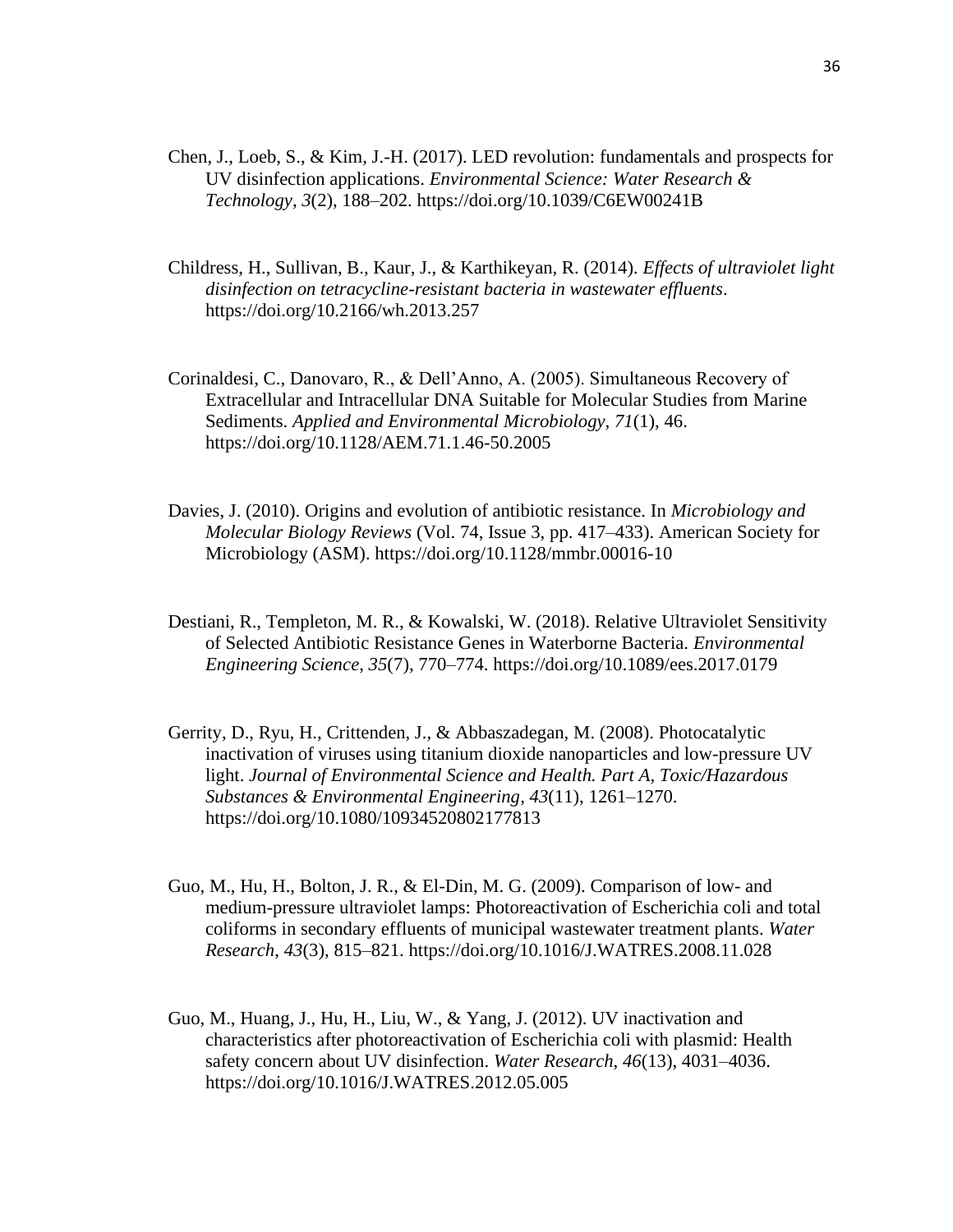- Guo, M. T., & Kong, C. (2019). Antibiotic resistant bacteria survived from UV disinfection: Safety concerns on genes dissemination. *Chemosphere*, *224*, 827–832. https://doi.org/10.1016/j.chemosphere.2019.03.004
- Guo, M. T., Yuan, Q. Bin, & Yang, J. (2013). Microbial selectivity of UV treatment on antibiotic-resistant heterotrophic bacteria in secondary effluents of a municipal wastewater treatment plant. *Water Research*, *47*(16), 6388–6394. https://doi.org/10.1016/j.watres.2013.08.012
- *How Antibiotic Resistance Happens | Antibiotic/Antimicrobial Resistance | CDC*. (n.d.). Retrieved August 31, 2021, from https://www.cdc.gov/drugresistance/about/howresistance-happens.html
- Kappell, A. D., De Nies, M. S., Ahuja, N. H., Ledeboer, N. A., Newton, R. J.,  $\&$ Hristova, K. R. (2015). Detection of multi-drug resistant Escherichia coli in the urban waterways of Milwaukee, WI. *Frontiers in Microbiology*, *6*(APR), 336. https://doi.org/10.3389/FMICB.2015.00336/ABSTRACT
- Kimbell, L. K., Lamartina, E. Lou, Kappell, A. D., Huo, J., Wang, Y., Newton, R. J., & McNamara, P. J. (2021). Cast iron drinking water pipe biofilms support diverse microbial communities containing antibiotic resistance genes, metal resistance genes, and class 1 integrons. *Environmental Science: Water Research & Technology*, *7*(3), 584–598. https://doi.org/10.1039/D0EW01059F
- Krzeminski, P., Feys, E., Anglès d'Auriac, M., Wennberg, A. C., Umar, M., Schwermer, C. U., & Uhl, W. (2020). Combined membrane filtration and 265 nm UV irradiation for effective removal of cell free antibiotic resistance genes from feed water and concentrate. *Journal of Membrane Science*, *598*, 117676. https://doi.org/10.1016/J.MEMSCI.2019.117676
- Kuo, J., Chen, C., & Nellor, M. (2003). Standardized Collimated Beam Testing Protocol for Water/Wastewater Ultraviolet Disinfection. *Journal of Environmental Engineering*, *129*(8), 774–779. https://doi.org/10.1061/(ASCE)0733- 9372(2003)129:8(774)
- Larionov, A., Krause, A., & Miller, W. R. (2005). A standard curve based method for relative real time PCR data processing. *BMC Bioinformatics*, *6*(1), 1–16. https://doi.org/10.1186/1471-2105-6-62/FIGURES/12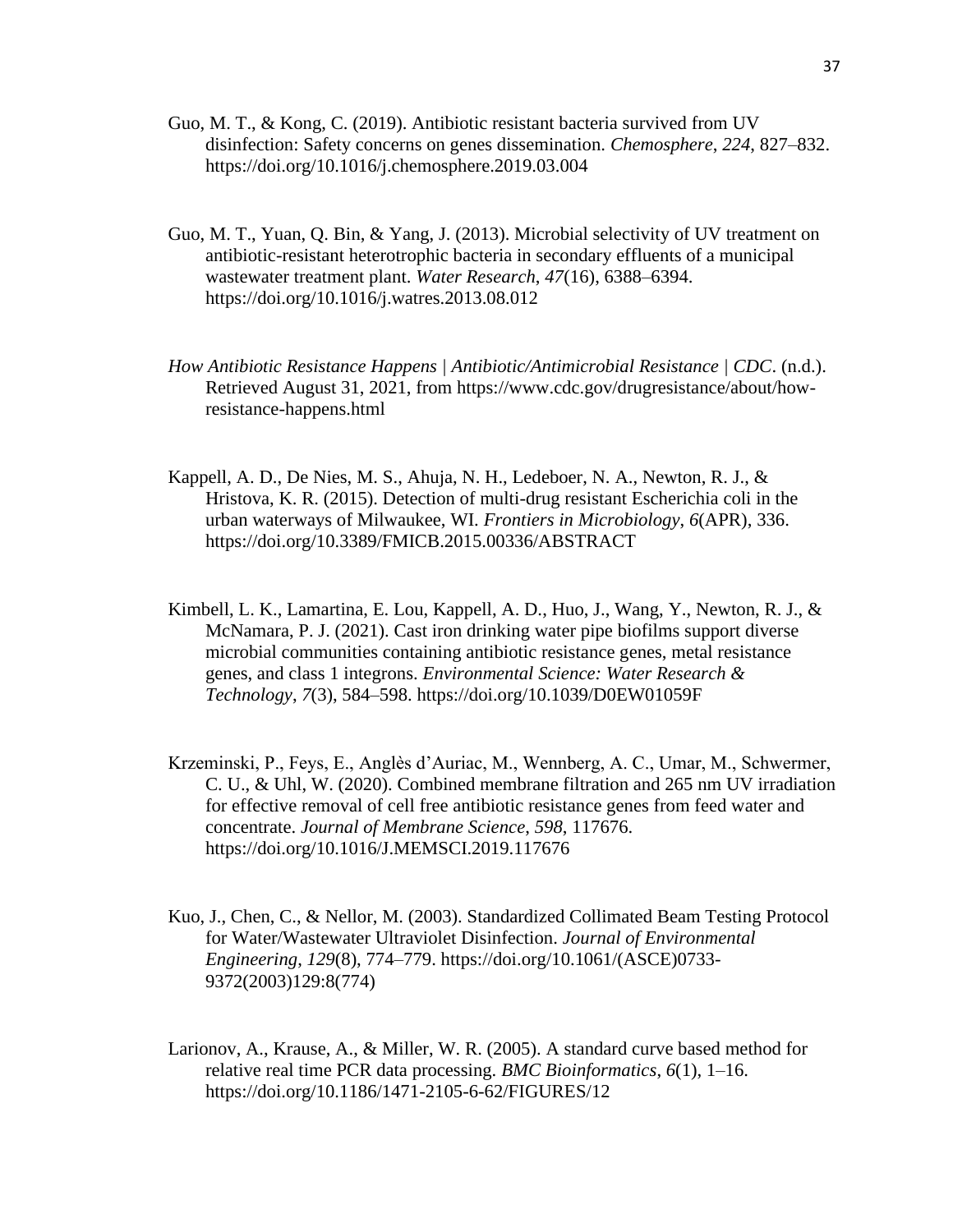- Li, G. Q., Wang, W. L., Huo, Z. Y., Lu, Y., & Hu, H. Y. (2017). Comparison of UV-LED and low pressure UV for water disinfection: Photoreactivation and dark repair of Escherichia coli. *Water Research*, *126*, 134–143. https://doi.org/10.1016/j.watres.2017.09.030
- Martino, V., Ochsner, K., Peters, P., Zitomer, D. H., & Mayer, B. K. (2021). Virus and Bacteria Inactivation Using Ultraviolet Light-Emitting Diodes. *Https://Home.Liebertpub.Com/Ees*, *38*(6), 458–468. https://doi.org/10.1089/EES.2020.0092
- McKinney, C. W., & Pruden, A. (2012). Ultraviolet disinfection of antibiotic resistant bacteria and their antibiotic resistance genes in water and wastewater. *Environmental Science and Technology*, *46*(24), 13393–13400. https://doi.org/10.1021/es303652q
- Nyangaresi, P. O., Qin, Y., Chen, G., Zhang, B., Lu, Y., & Shen, L. (2018). Effects of single and combined UV-LEDs on inactivation and subsequent reactivation of E. coli in water disinfection. *Water Research*, *147*, 331–341. https://doi.org/10.1016/j.watres.2018.10.014
- Oguma, K., Kita, R., Sakai, H., Murakami, M., & Takizawa, S. (2013). Application of UV light emitting diodes to batch and flow-through water disinfection systems. *Desalination*, *328*, 24–30. https://doi.org/10.1016/j.desal.2013.08.014
- Olson, N. D., & Morrow, J. B. (2012). DNA extract characterization process for microbial detection methods development and validation. *BMC Research Notes*, *5*, 668. https://doi.org/10.1186/1756-0500-5-668
- Pang, Y., Huang, J., Xi, J., Hu, H., & Zhu, Y. (2016). Effect of ultraviolet irradiation and chlorination on ampicillin-resistant Escherichia coli and its ampicillin resistance gene. *Frontiers of Environmental Science and Engineering*, *10*(3), 522–530. https://doi.org/10.1007/s11783-015-0779-9
- Pruden, A., Pei, R., Storteboom, H., & Carlson, K. H. (2006). Antibiotic resistance genes as emerging contaminants: Studies in northern Colorado. *Environmental Science and Technology*, *40*(23), 7445–7450. https://doi.org/10.1021/es060413l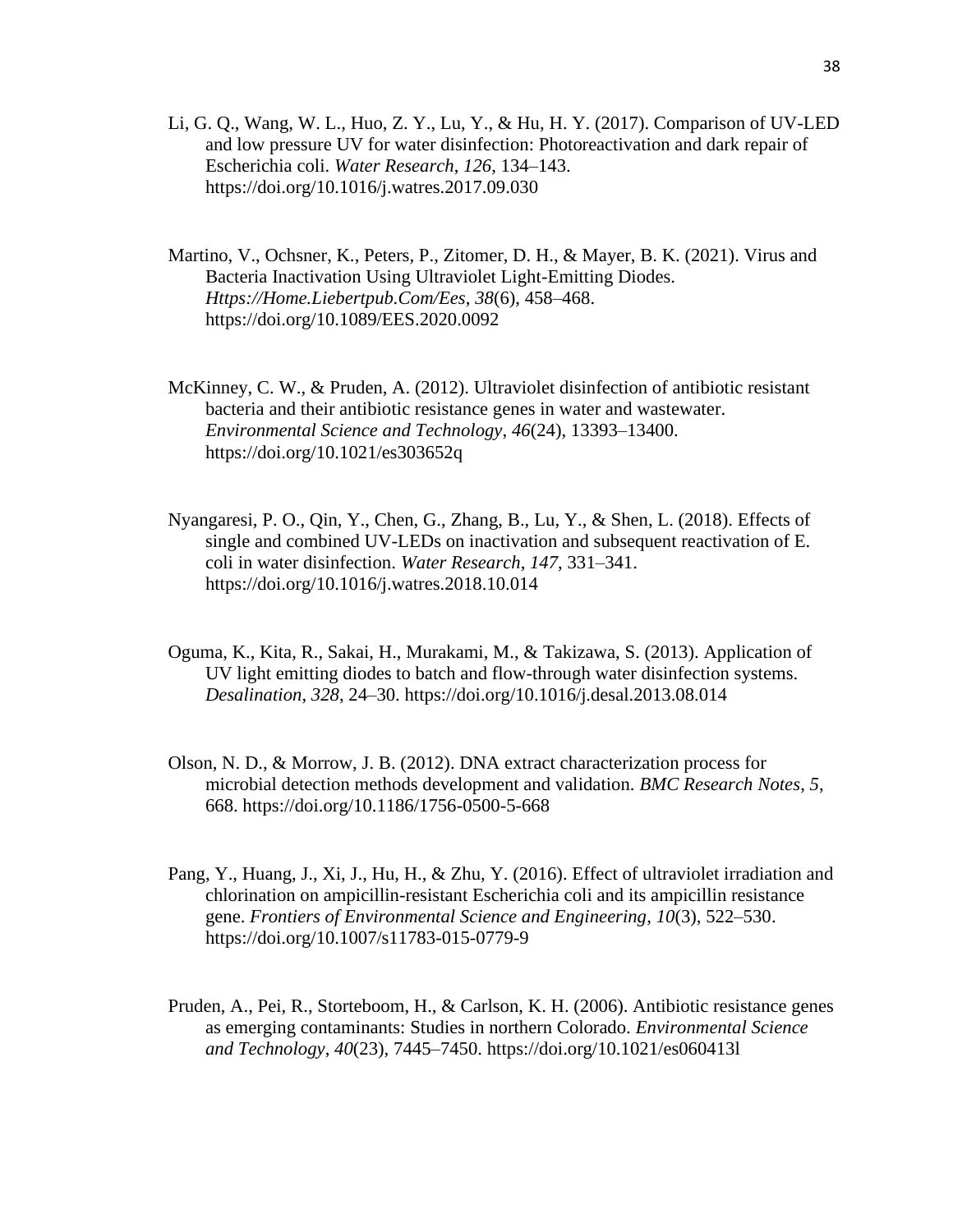- Quek, P. H., & Hu, J. (2008). Indicators for photoreactivation and dark repair studies following ultraviolet disinfection. *Journal of Industrial Microbiology and Biotechnology*, *35*(6), 533–533. https://doi.org/10.1007/S10295-008-0314-0
- Rattanakul, S., & Oguma, K. (2018). Inactivation kinetics and efficiencies of UV-LEDs against Pseudomonas aeruginosa, Legionella pneumophila, and surrogate microorganisms. *Water Research*, *130*, 31–37. https://doi.org/10.1016/J.WATRES.2017.11.047
- Rizzo, L., Fiorentino, A., & Anselmo, A. (2013). Advanced treatment of urban wastewater by UV radiation: Effect on antibiotics and antibiotic-resistant E. coli strains. *Chemosphere*, *92*(2), 171–176. https://doi.org/10.1016/J.CHEMOSPHERE.2013.03.021
- Stange, C., Sidhu, J. P. S., Toze, S., & Tiehm, A. (2019). Comparative removal of antibiotic resistance genes during chlorination, ozonation, and UV treatment. *International Journal of Hygiene and Environmental Health*, *222*(3), 541–548. https://doi.org/10.1016/j.ijheh.2019.02.002
- Templeton, M. R., Oddy, F., Leung, W. K., & Rogers, M. (2009). Chlorine and UV disinfection of ampicillinresistant and trimethoprim-resistant Escherichia coli. *Canadian Journal of Civil Engineering*. https://doi.org/10.1139/L09-040
- *The OD600 Basics | Best OD600 Tool To Generate Microbial Growth Curves*. (n.d.). Retrieved March 4, 2022, from https://www.implen.de/od600 diluphotometer/od600/
- Umar, M., Anglès D'auriac, M., & Wennberg, A. C. (2021). Application of UV-LEDs for antibiotic resistance genes inactivation – Efficiency monitoring with qPCR and transformation. *Journal of Environmental Chemical Engineering*, *9*(3), 105260. https://doi.org/10.1016/J.JECE.2021.105260
- Umar, M., Roddick, F., & Fan, L. (2019). Moving from the traditional paradigm of pathogen inactivation to controlling antibiotic resistance in water - Role of ultraviolet irradiation. *Science of the Total Environment*, *662*, 923–939. https://doi.org/10.1016/j.scitotenv.2019.01.289